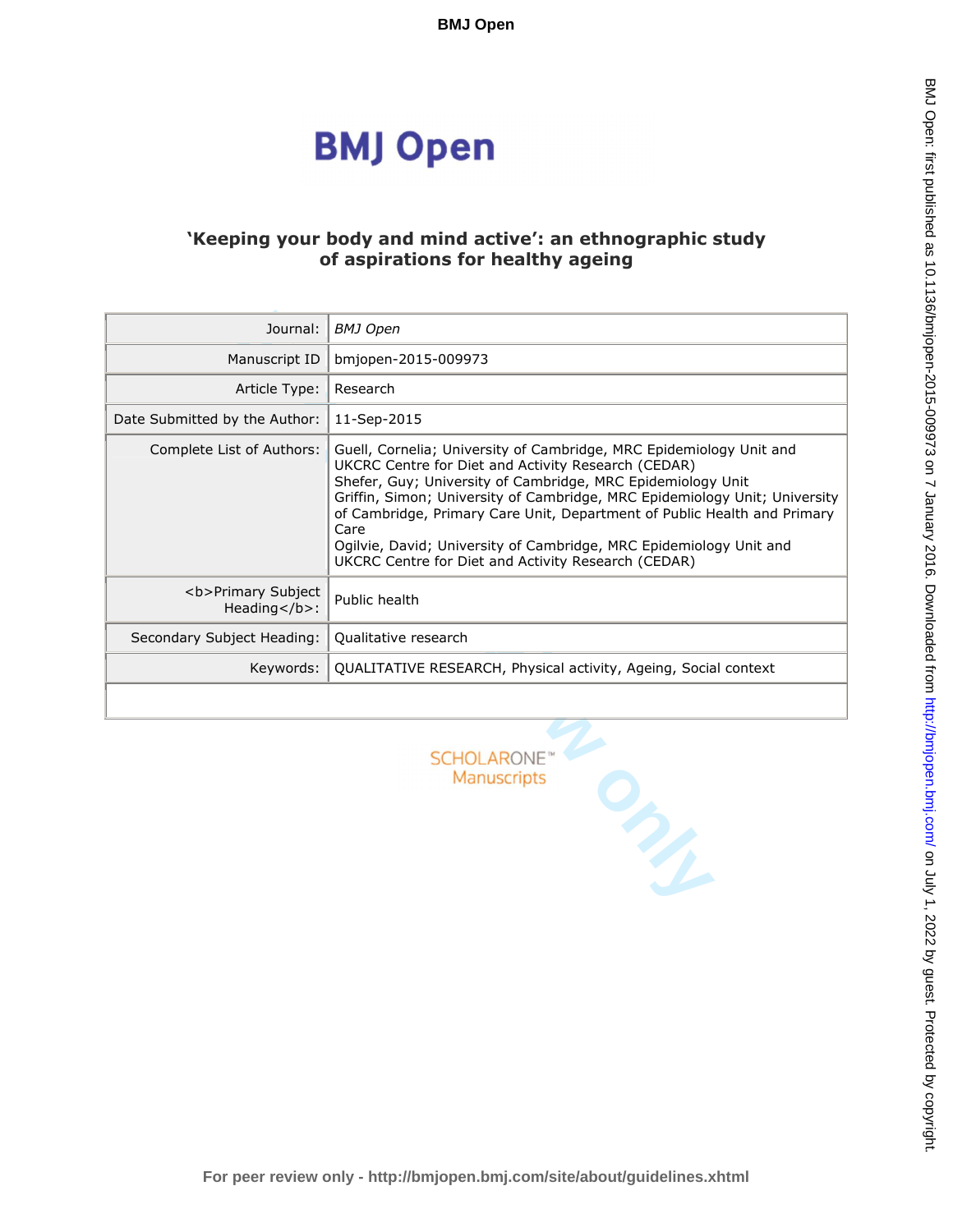# **BMJ Open**

BMJ Open: first published as 10.1136/bmjopen-2015-009973 on 7 January 2016. Downloaded from http://bmjopen.bmj.com/ on July 1, 2022 by guest. Protected by copyright BMJ Septem State as 10.11192 by 1, 2020 by copyright. Http://bmj.com/ BMJ Open-Bublished as 10.1136/bmjopen-2015-009973 by 1, 2020 by 1, 2020 by 1, 2020 by 1, 2020 by 1, 2020 by 1, 2020 by 1, 2020 by 1, 2020 by 1, 2020 by

**'Keeping your body and mind active': an ethnographic study of aspirations for healthy ageing** 

Cornelia Guell<sup>1\*</sup>, Guy Shefer<sup>1</sup>, Simon Griffin<sup>12</sup>, David Ogilvie<sup>1</sup>

MRC Epidemiology Unit and UKCRC Centre for Diet and Activity Research (CEDAR), University of Cambridge School of Clinical Medicine, Box 285, Cambridge Biomedical Campus, Cambridge CB2 0QQ, United Kingdom

<sup>2</sup>The Primary Care Unit, Department of Public Health and Primary Care, University of Cambridge, Institute of Public Health, Forvie Site, Cambridge CB2 0SR, United Kingdom

\*Corresponding author: cornelia.guell@mrc-epid.cam.ac.uk, +44 1223 769147

**Key words:** qualitative research, physical activity, ageing, social context

**Word count:** 3835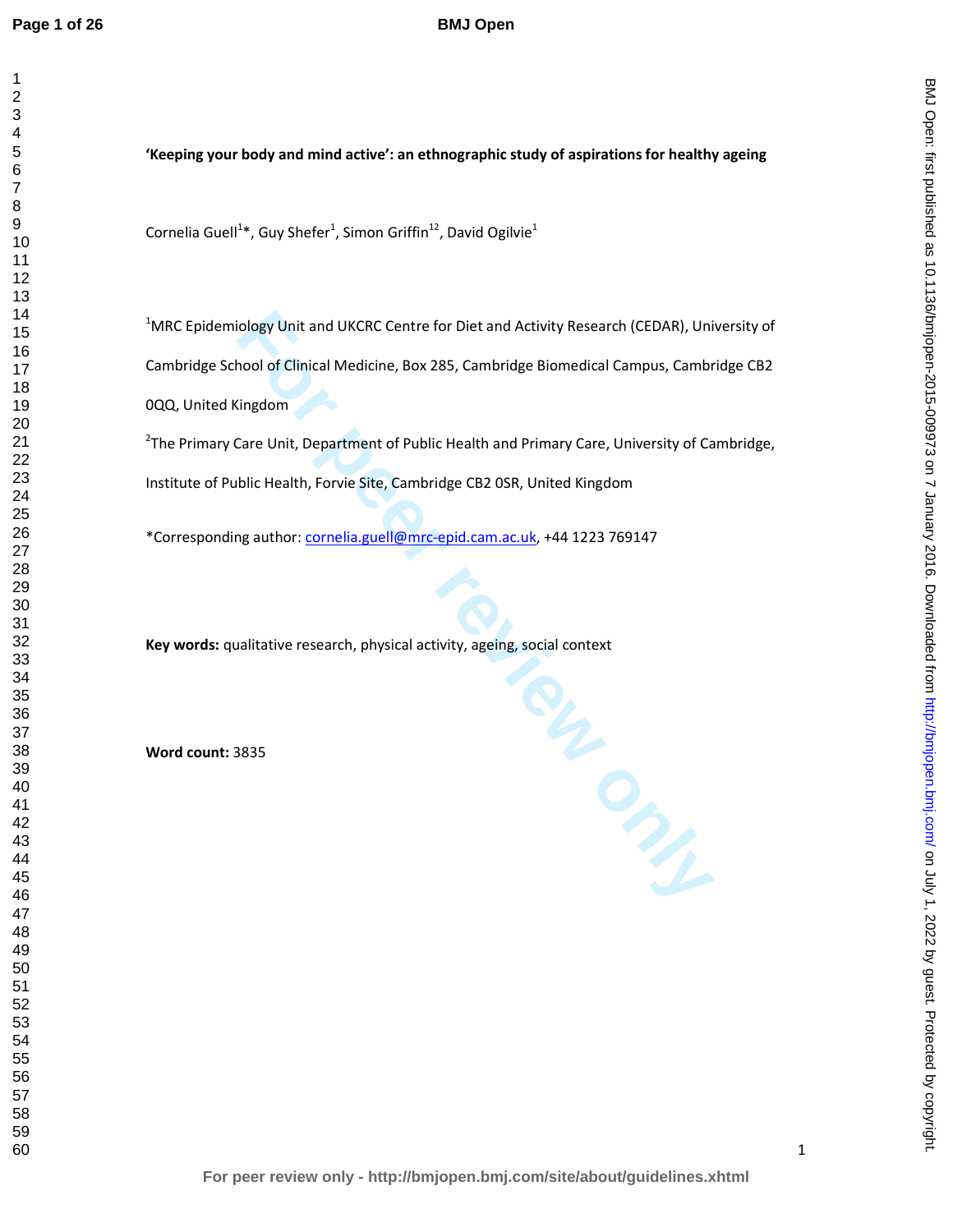BMJ Open: first published as 10.1136/bmjopen-2015-009973 on 7 January 2016. Downloaded from http://bmjopen.bmj.com/ on July 1, 2022 by guest. Protected by copyright BMJ Septem State as 10.11192 by 1, 2020 by copyright. Http://bmj.com/ BMJ Open-Bublished as 10.1136/bmjopen-2015-009973 by 1, 2020 by 1, 2020 by 1, 2020 by 1, 2020 by 1, 2020 by 1, 2020 by 1, 2020 by 1, 2020 by 1, 2020 by

#### **Abstract**

**Objective** To describe and explore perceptions, practices and motivations of active living in later life.

**Design** Qualitative study with semistructured interviews and 'semistructured' participant observations of participant-selected activities such as exercise classes, private or organised walks, shopping and gardening.

**Participants** 27 participants (65-80 years of age) from the EPIC-Norfolk study, purposefully selected by gender, age, occupational class, living status, and residential location; 19 of the participants agreed to be joined for observed activities.

**Setting** Participants' homes, neighbourhoods, places of leisure activities, and workplaces in Norfolk, England.

**Follogy 12**<br> **Follogy 12**<br> **Follogy American Exercutary Settima in the EPIC-Norfolk study, purpose<br>
<b>Follogy American Exercutary Settims**<br> **For periodic only and the pertical study**<br> **For periodic Settims**, and **residenti Results** All participants regarded a positive attitude as important for healthy ageing; this included staying active, both physically and mentally through sedentary activities such as reading and crosswords. 'Getting out of the house', being busy, or following a variety of interests were regarded as both important motivators and descriptions of their 'activeness'. Purposeful activities formed an important part of this, for example still being engaged in paid or voluntary work, having caring responsibilities, or smaller incidental activities such as helping neighbours or walking for transport. Many also reported adapting previous, often lifelong, activity preferences and habits to their ageing body, or replacing them altogether with lower impact activities such as walking. This included adapting to the physical limitations of partners and friends which dictated the intensity and frequency of shared activities. The social context of activities could thus form a barrier to active living, but could also encourage it through companionship, social responsibilities and social pressures.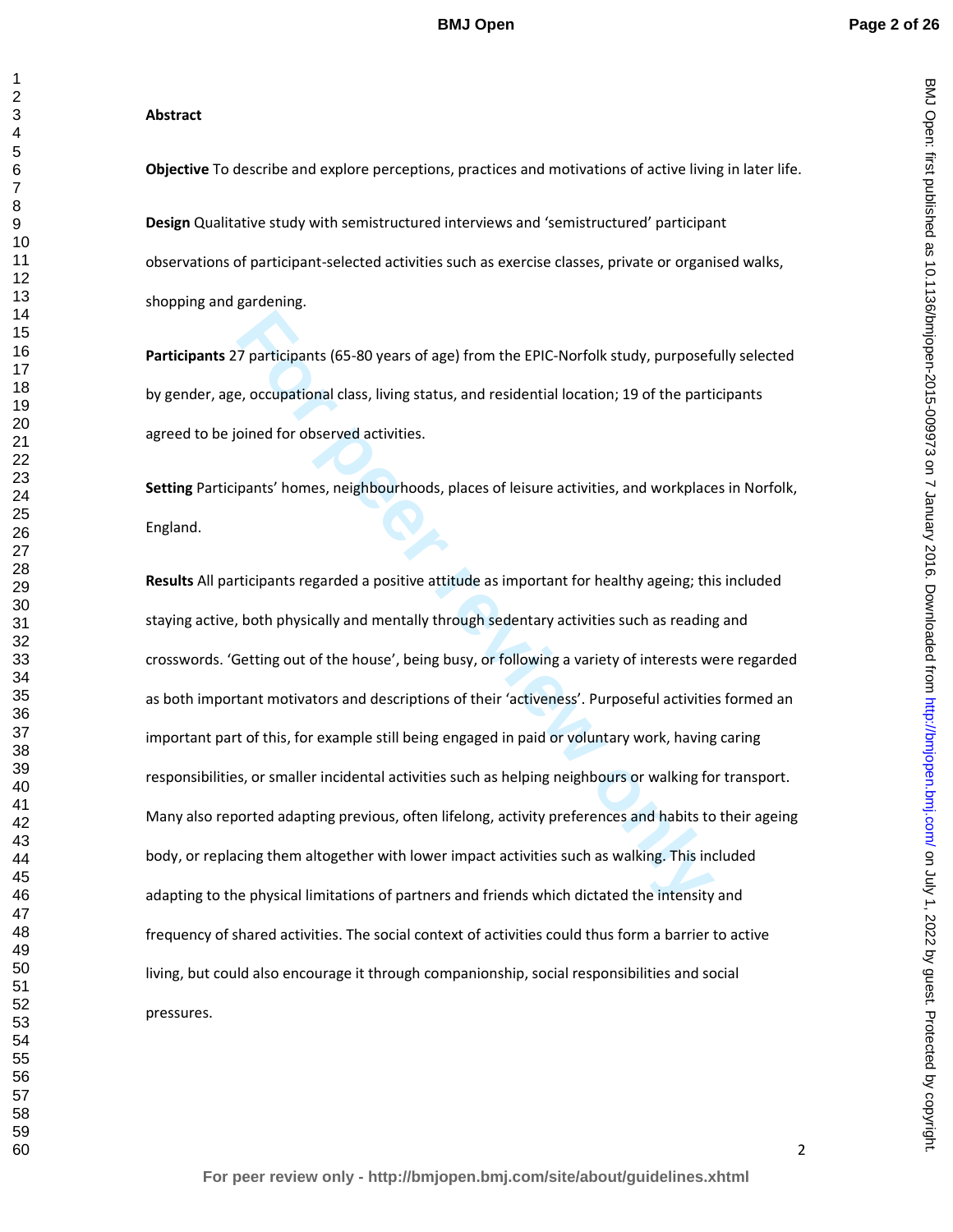# **BMJ Open**

**Conclusions** Promoting and maintaining physical activity among older people may require more attention to activeness as an attitude and way of life as well as to its social context, and initiatives encouraging broader activity habits rather than discrete activities.

## *Strengths and limitations*

- **Funitations**<br> **Funitative** study used the innovative method of 'semistructured' participal<br>
vation together with interviews to explore aspirations and daily practices<br>
among older people.<br>
For than being experienced as di • This qualitative study used the innovative method of 'semistructured' participant observation together with interviews to explore aspirations and daily practices of active living among older people.
- Rather than being experienced as discrete behaviours in everyday life, 'activeness' can form part of more general aspirations of ageing proactively.
- The study provides a useful insight how social support can be garnered as a facilitator of active living, gaining encouragement, companionship, or purpose.
- The social context can also be a barrier that needs to be negotiated, for example when the ill-health or physical limitations of others reduce the time available for activeness or the intensity of activities that can be done together.
- The main limitation of this study was a sample of participants whose views might have been shaped by long-time participation in a health-related study; their aspirations, however, can serve as case studies to identify potential facilitators.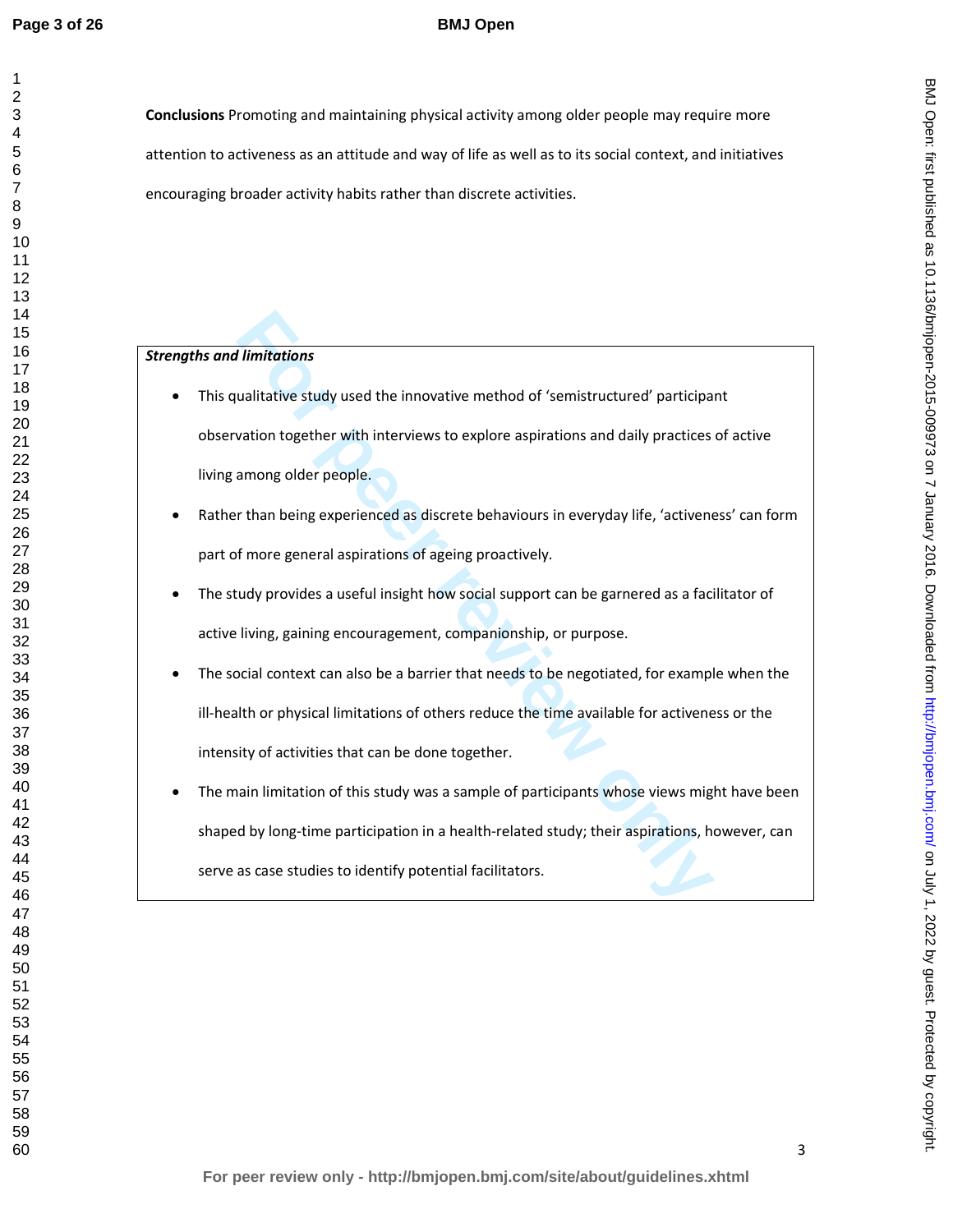#### **INTRODUCTION**

ndary and tertiary prevention of chronic conditions such as diabetes, card<br>ancer is increasingly important.<sup>3,5</sup> Physical activity has significant health be<br>mproving physical and mental health, mobility and independence.<sup>6</sup> A recent appraisal of the new WHO physical activity guidelines<sup>1</sup> included a perspective on older adults, who are known to find it difficult to meet targets for moderate and vigorous intensity activity, and proposed a more achievable message of reducing sedentary time and integrating more light activity into everyday life.<sup>2</sup> Levels of physical activity decrease in later life, at a time when primary, secondary and tertiary prevention of chronic conditions such as diabetes, cardiovascular disease and cancer is increasingly important.<sup>3-5</sup> Physical activity has significant health benefits for older adults, improving physical and mental health, mobility and independence.<sup>6-8</sup> However, interventions to promote physical activity for older adults tend to be exercise-based programmes framed within individualistic psychological behaviour change models, and have typically produced only small or short-lived changes.<sup>910</sup> A broader focus on active living<sup>11</sup> – including leisure, household, transport and occupational physical activities – and on social influences<sup>12</sup> might offer a more promising and effective public health strategy to promote physical activity by integrating it into everyday life.

The Five Year Forward View for the UK's National Health Service calls for a 'radical upgrade of prevention' as well as supporting self-care by recognising patients', families' and carers' motivations in life and valuing them as 'experts by experience'.<sup>13 14</sup> Qualitative research can provide valuable insights to help understand how best to develop, promote and support such preventive strategies by exploring people's aspirations to be active and their social contexts.<sup>15</sup> However, most qualitative research in this area has explored exercise participation in a rather narrow sense,  $^{16}$  and little is known about perceptions, practices and motivations of active living at any life stage. In this study we aimed to investigate and describe in depth how active living relates to later life experiences and to aspirations and strategies of healthy ageing.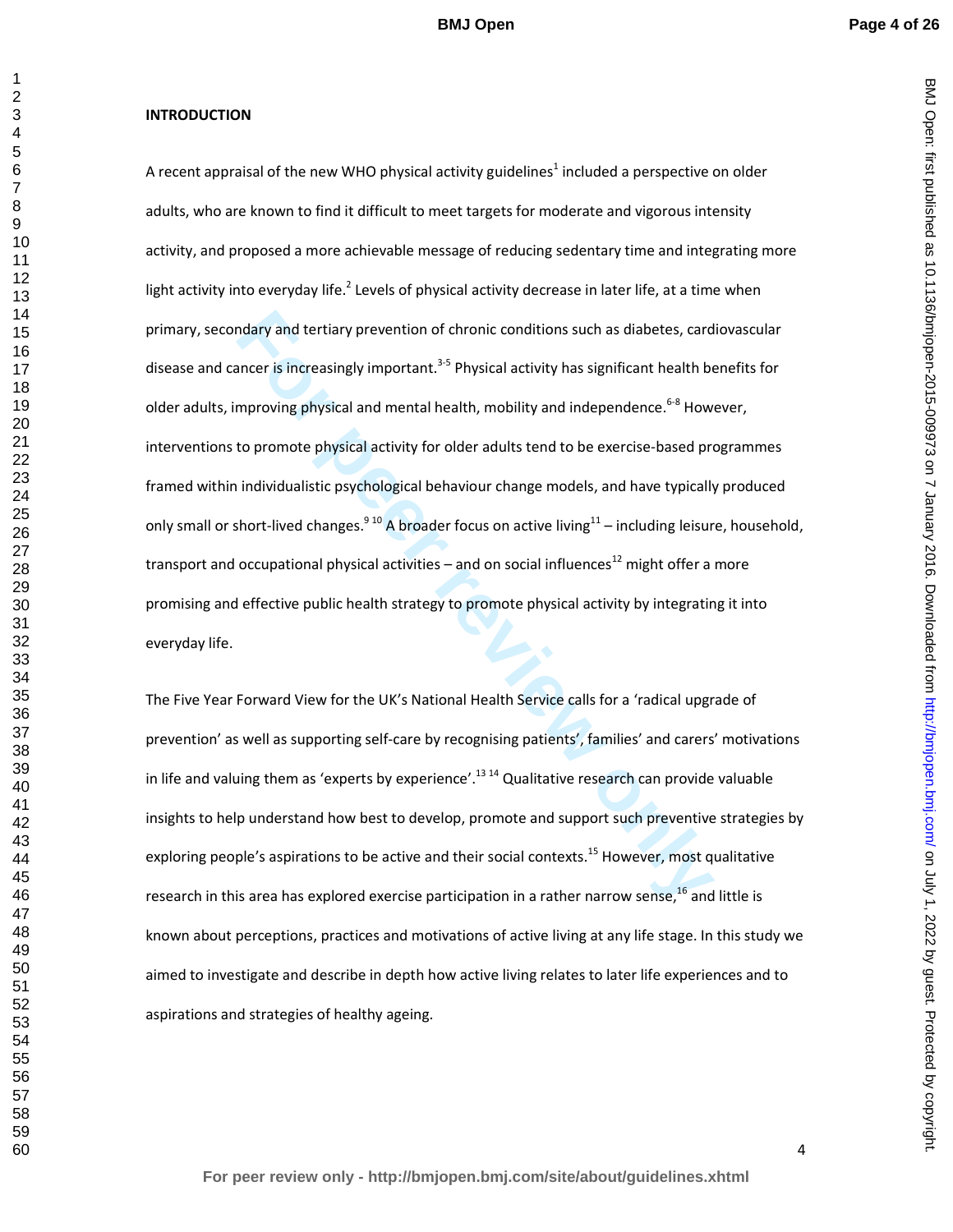#### **METHODS**

#### **Research design**

The ethnographic research design was framed within social theory, understanding active living as social practice, which assumes that individual behaviour shapes and is shaped by social context.<sup>17</sup> We combined semistructured interviews, which asked about life history, articulations and motivations of active living, with what we call 'semistructured' (time-bound, one-off) participant observation. The observations aimed to explore social interactions, unarticulated barriers to active living, and the environmental context of activities.<sup>18</sup> The study received ethical approval from NRES Committee South Central – Oxford C (14/SC/1047), and all participants gave their informed written consent.

#### **Setting and participants**

**Factive living, with what we call 'semistructured' (time-bound, one-off)** particle bases<br>
The observations aimed to explore social interactions, unarticulated barrie<br> **Environmental context of activities.**<sup>18</sup> The study r The study was set in Norfolk, a largely rural county in the East of England, including the city of Norwich. Purposeful sampling aimed for a diverse, information-rich sample of participants with experiences that might vary by their gender, age group (65-69, 70-74, 75-80), occupational class (professional or manual), living status (alone or cohabiting), residential area (urban or rural, in neighbourhood clusters), and physical activity level (Table 1).<sup>5</sup> We recruited participants from the European Prospective Investigation into Cancer and Nutrition (EPIC)-Norfolk study, a cohort of initially 25,639 men and women selected between 1993 and 1997 from the general population then aged 45-79 years.<sup>19</sup> Recruited through general practitioner surgeries, EPIC-Norfolk participants completed questionnaires on their diet, lifestyle and health after 18 months, 3 years, 10 years and 13 years and also attended four health checks. For this study, we recruited participants from among those who had attended the fourth health check (4HC, which included about 3,000 participants at the time of recruitment). This health check included the use of accelerometers to measure physical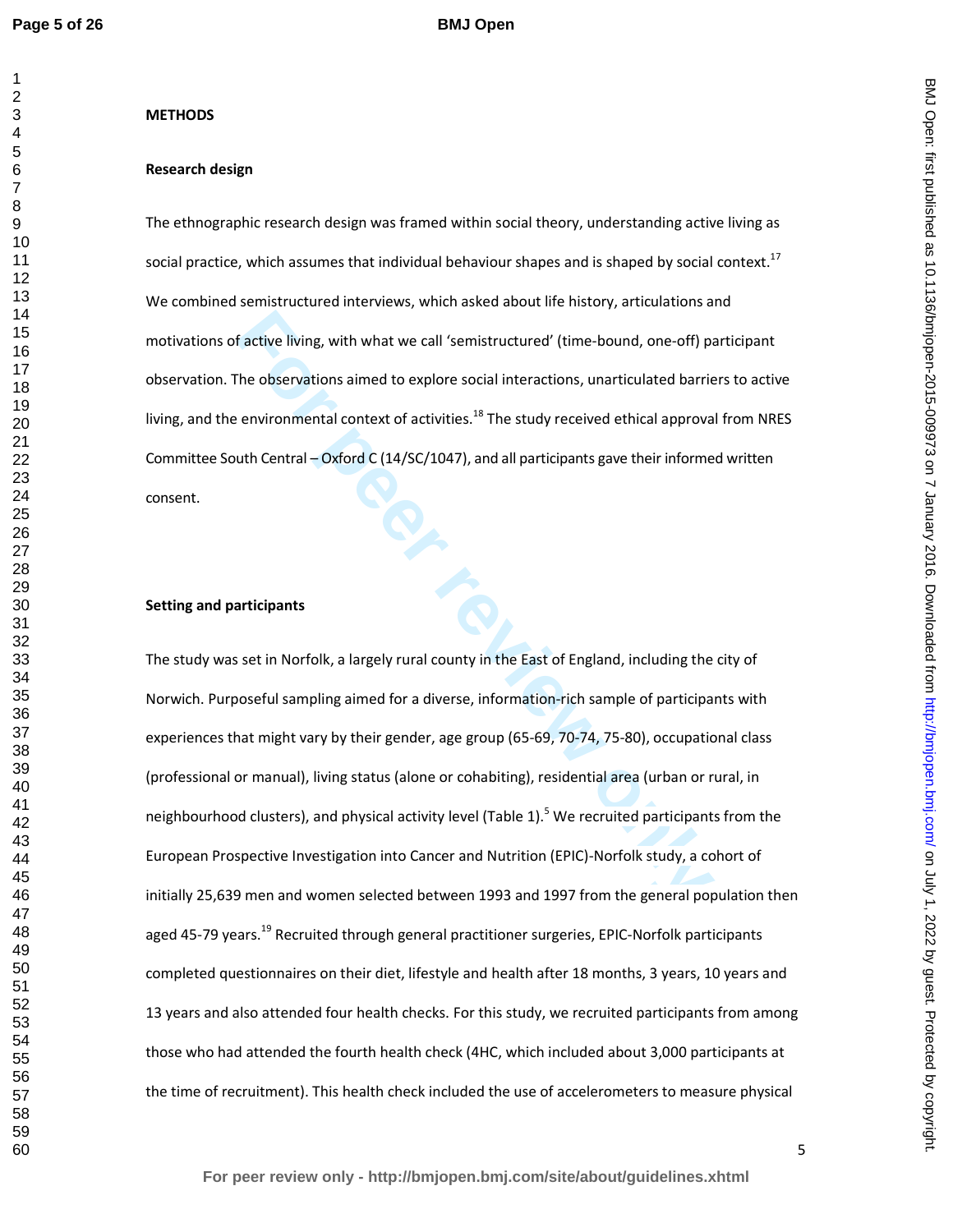BMJ Open: first published as 10.1136/bmjopen-2015-009973 on 7 January 2016. Downloaded from http://bmjopen.bmj.com/ on July 1, 2022 by guest. Protected by copyright BMJ Septem State as 10.11192 by 1, 2020 by copyright. Http://bmj.com/ BMJ Open-Bublished as 10.1136/bmjopen-2015-009973 by 1, 2020 by 1, 2020 by 1, 2020 by 1, 2020 by 1, 2020 by 1, 2020 by 1, 2020 by 1, 2020 by 1, 2020 by

activity over a period of a week. These accelerometer counts were used to group 4HC participants into deciles of activity level, from which we sampled participants belonging to the more (but not the most) active levels or the more (but not the most) sedentary levels (Table 1). Initially 32 potential participants were contacted, and 22 agreed to take part; another eight were invited in a second round of recruitment to fill under-represented categories (inactive, manual occupational class, and oldest age group), of whom five responded positively.

## Table 1: Participant characteristics

|                                      | oldest age group), of whom five responded positively.                                              |                |  |
|--------------------------------------|----------------------------------------------------------------------------------------------------|----------------|--|
|                                      |                                                                                                    |                |  |
|                                      |                                                                                                    |                |  |
|                                      |                                                                                                    |                |  |
| Table 1: Participant characteristics |                                                                                                    |                |  |
|                                      |                                                                                                    | N              |  |
| Gender <sup>a</sup>                  |                                                                                                    |                |  |
|                                      | Male                                                                                               | 15             |  |
|                                      | Female                                                                                             | 12             |  |
| Age <sup>a</sup>                     |                                                                                                    |                |  |
|                                      | $65 - 69$                                                                                          | 10             |  |
|                                      | $70 - 74$                                                                                          | $\overline{7}$ |  |
|                                      | $75 - 80$                                                                                          | 10             |  |
| Activity level <sup>a, c</sup>       |                                                                                                    |                |  |
|                                      | Active                                                                                             | 14             |  |
|                                      | Sedentary                                                                                          | 13             |  |
| Occupation <sup>b</sup>              |                                                                                                    |                |  |
|                                      | Professional (I, II, IIIN)                                                                         | 14             |  |
|                                      | Manual (IIIM, IV, V)                                                                               | 13             |  |
| Living status <sup>a</sup>           |                                                                                                    |                |  |
|                                      | Cohabiting (married or living with partner)                                                        | 13             |  |
|                                      | Living alone (single, widowed, separated,                                                          | 14             |  |
|                                      | divorced)                                                                                          |                |  |
| <b>Residential</b>                   |                                                                                                    |                |  |
| area <sup>a</sup>                    |                                                                                                    |                |  |
|                                      | Rural                                                                                              | 15             |  |
|                                      | Urban (or urban sparse)                                                                            | 12             |  |
| <b>Total</b>                         |                                                                                                    | 27             |  |
|                                      | <sup>a</sup> From European Prospective Investigation into Cancer (EPIC)-Norfolk fourth health cheo |                |  |

<sup>a</sup> From European Prospective Investigation into Cancer (EPIC)-Norfolk fourth health check data (2013-2015); <sup>b</sup>from EPIC-Norfolk baseline data (1993-97); <sup>c</sup>from Actigraph accelerometer counts, decile 7, 8, 9 for more active group, decile 2, 3, 4 for more sedentary

# **Data collection**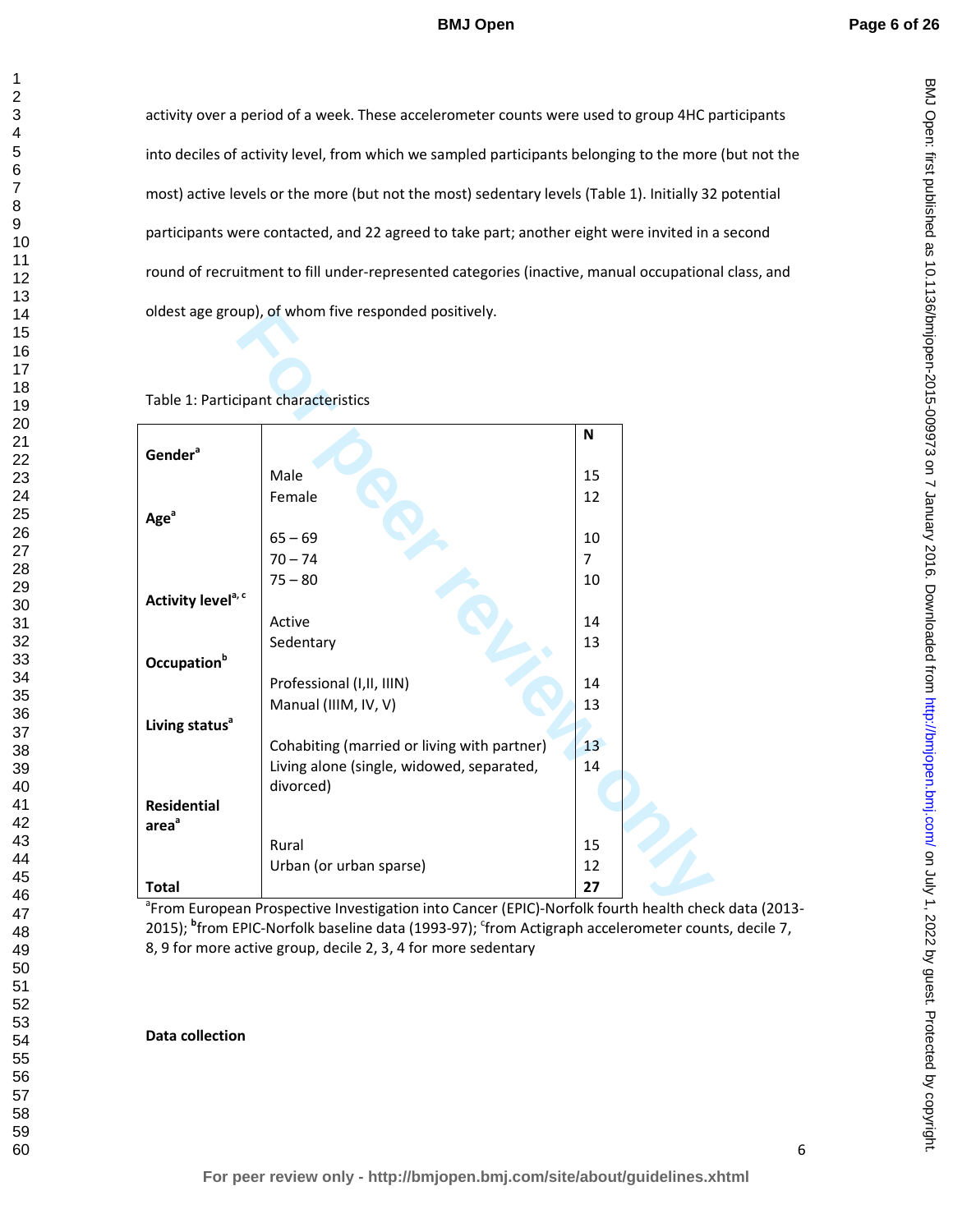#### **BMJ Open**

were audio-recorded, with accompanying notes taken, and transcribed ve<br> **For performancy** actively electric and the point of the researcher in active<br> **For the performancy** electric and the performancy of the researcher in Two experienced ethnographers – a female anthropologist (CG) and a male sociologist (GS) – collected the data between September 2014 and March 2015. Twenty-seven semistructured interviews, lasting 20-60 minutes, were conducted in participants' homes flexibly using a topic guide with questions about their everyday activities and motivations; their lifestyle opportunities, choices and motivations across the seasons and their life course; and their aspirations into older age (Box 1). All interviews were audio-recorded, with accompanying notes taken, and transcribed verbatim. Nineteen participants agreed to be visited again to be joined by the researcher in active or sedentary activities of their choice. Few participants chose a sedentary activity; these were often linked to more active activities, such as having a tea or coffee before or after a walk or exercise. Observations lasting 1-3 hours included structured exercise such as yoga, active home console games, walks for leisure and transport, dog-walking, organised group walks, shopping trips, gardening, and more sedentary activities such as art class, luncheon club, concerts, meditation, drives and bus rides, coffee and tea breaks and visits to work places. A total of about 30 hours of observations and informal conversations were written up in ethnographic field notes. $^{20}$ 

#### **Analysis**

Data collection and analysis were conducted iteratively and simultaneously. The thematic data analysis involved familiarisation with the textual data through repeated reading, and identifying codes and larger thematic categories, which were then synthesised and written up as themes. The coding was guided pragmatically by the research objectives but also allowed for inductive analysis of unanticipated topics or meanings. Particular attention was placed on constant comparison between cases and on negative cases to ensure rigour in the analysis. The ethnographic field notes served to triangulate the findings; they were not openly coded like the transcripts, but used to help at the later stage of analysis when codes were synthesised into categories, further exploring how categories played out differently in different situations or participants. Further interrogation of the qualitative

BMJ Open: first published as 10.1136/bmjopen-2015-009973 on 7 January 2016. Downloaded from http://bmjopen.bmj.com/ on July 1, 2022 by guest. Protected by copyright on July 1, 2022 by guest. Protected by copyright. <http://bmjopen.bmj.com/> BMJ Open: first published as 10.1136/bmjopen-2015-009973 on 7 January 2016. Downloaded from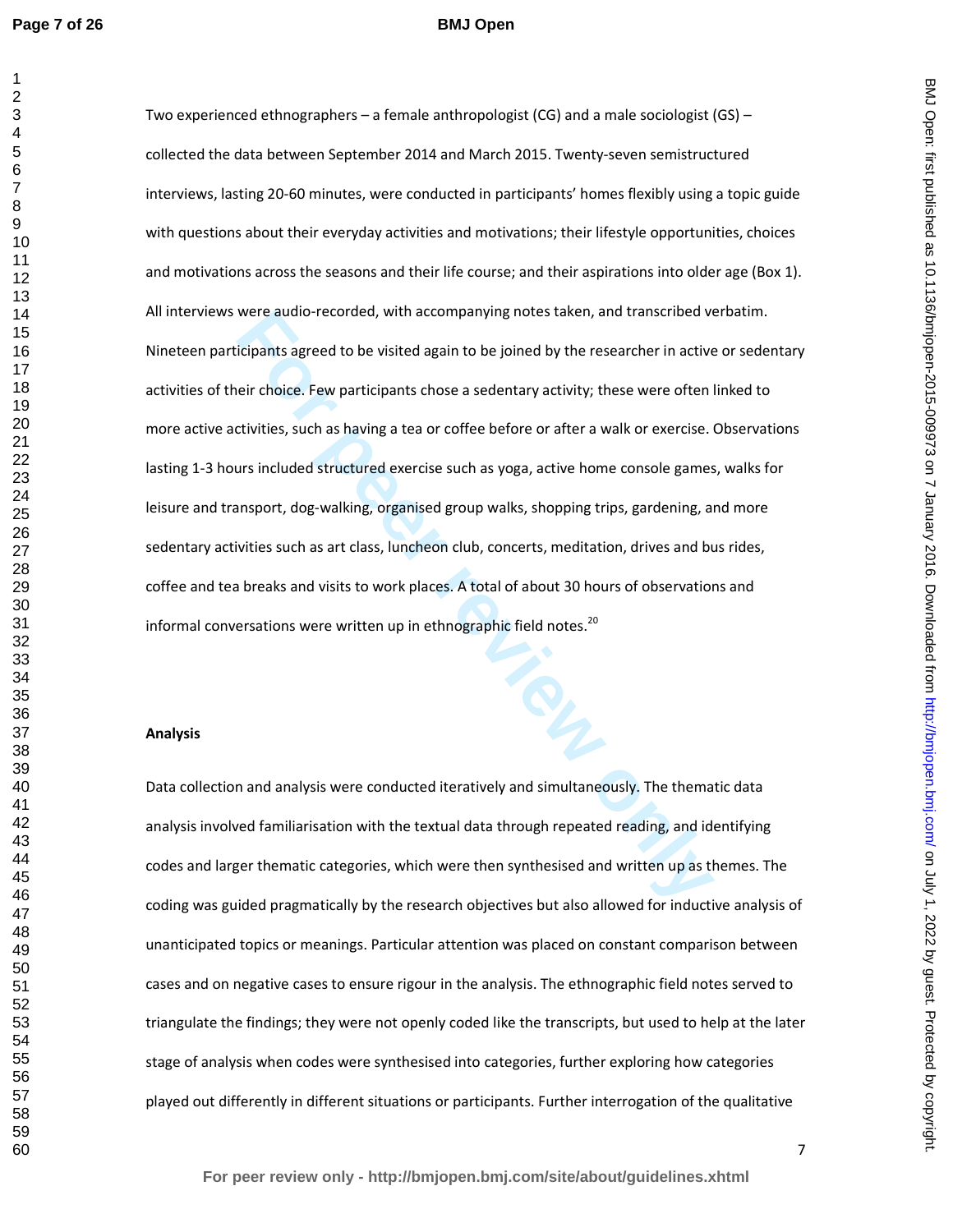BMJ Open: first published as 10.1136/bmjopen-2015-009973 on 7 January 2016. Downloaded from http://bmjopen.bmj.com/ on July 1, 2022 by guest. Protected by copyright on July 1, 2022 by guest. Protected by copyright. <http://bmjopen.bmj.com/> BMJ Open: first published as 10.1136/bmjopen-2015-009973 on 7 January 2016. Downloaded from

For the analysis were presented to the participant panel of EPIC-Norf-<br>sults of the analysis were presented to the participant panel of EPIC-Norf-<br>participants of this qualitative study were also present, and interpretatio analysis was possible using the EPIC-Norfolk quantitative data; in particular we compared participants' descriptions and perceptions of activity levels with their objectively measured data. To strengthen the analysis and ensure trustworthiness of the process, five sample transcripts were double-coded by both researchers; the emerging code book was discussed iteratively throughout the double-coding exercise; and emerging categories were discussed extensively between the two researchers and the larger study team throughout the data collection and analysis. Finally, preliminary results of the analysis were presented to the participant panel of EPIC-Norfolk, at which non-identified participants of this qualitative study were also present, and interpretations were discussed and confirmed in open debate.

#### **RESULTS**

We present a summary of findings on participants' perceptions and motivations of active living (aspirations), their descriptions of how they integrated 'activeness' into their lives (practices), and the social context in which active living was shaped. Original illustrative quotations are summarised in Box 2.

#### **Aspirations of active living**

#### Positive attitude

Most participants felt strongly about the need to have a positive attitude towards ageing. Adversities such as ill-health and increasing physical limitations were faced with a 'getting on with it' approach; good health was seen to be cherished and something to be made use of. Retirement or older age should not be an excuse for sedentary living, but, on the contrary, could be a chance to concentrate on activities that were enjoyed.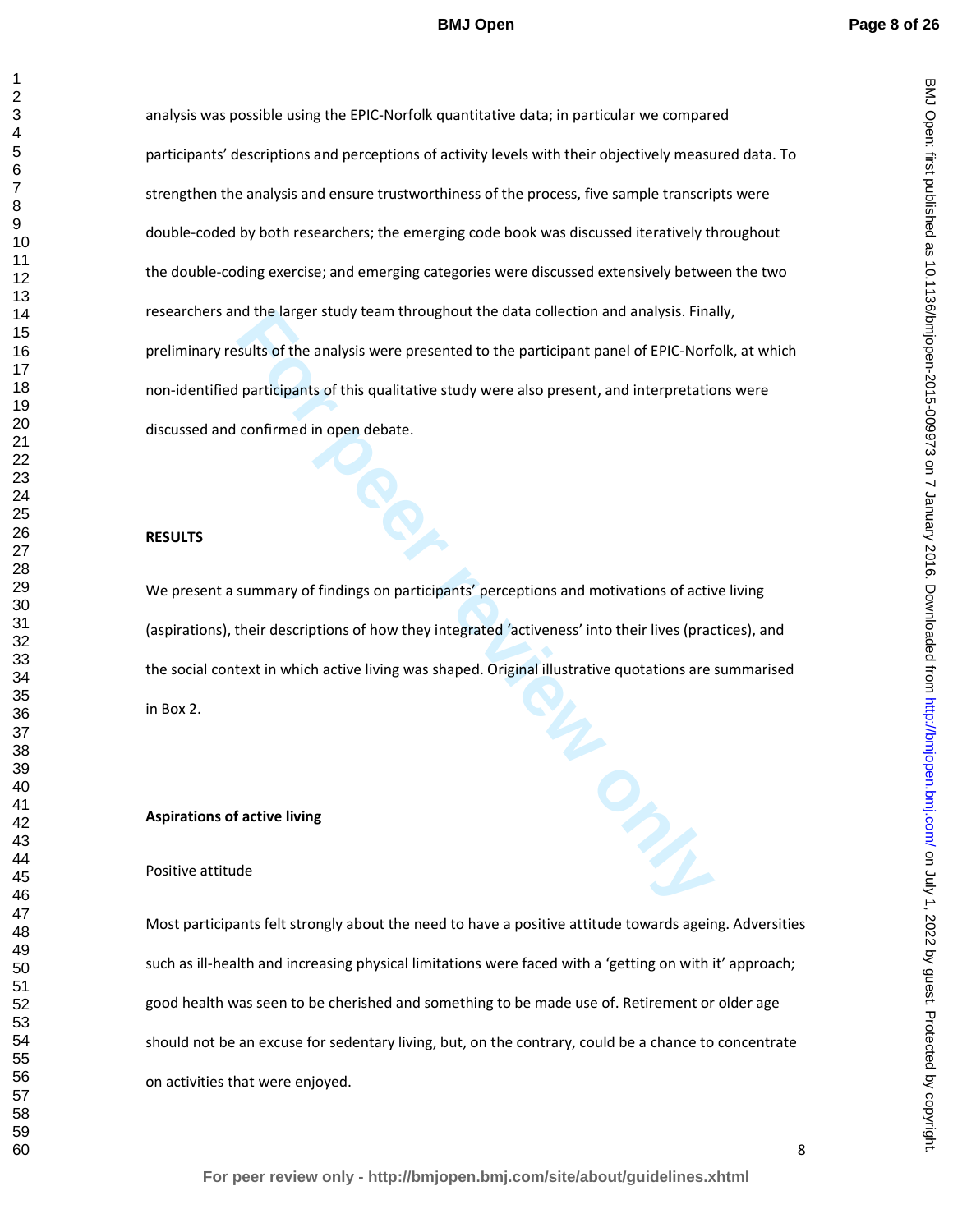Keeping body and mind active

Most participants also said that key to active ageing was to keep the body moving but also, crucially, to keep the mind active. Some participants suggested that these could be achieved in combination, for example by engaging in activities that were both physically active and intellectually stimulating. Others highlighted that while physical activity was indeed important, sedentary pursuits  $-$  in particular puzzles such as Sudoku or crosswords, but also reading, arts and crafts or music — were equally vital to maintaining mental and cognitive health in later life.

Tensions between staying busy, and staying active or fit

resident as Sudoku or crosswords, but also reading, arts and crafts or mu<br>
o maintaining mental and cognitive health in later life.<br>
Ween staying busy, and staying active or fit<br>
reventsing busy, and staying active or fit<br> Some participants' descriptions of keeping active did not match their accelerometer counts. Others explicitly stated that their activities did not necessarily translate into physical activity or fitness. In fact, many participants talked about leading a busy and engaged life in retirement that rivalled the time constraints in their previous working life, and could be a barrier to being physically active.

#### **Practices of active living**

#### 'Being out and about'

Participants described being active in complex ways; this could mean 'not sitting down' or 'getting out of the house', leading a busy life or having a variety of interests or responsibilities, or being sporty or enjoying particular activities or clubs. Their practices of active living thus described what we came to refer to as 'activeness', a term chosen to reflect both actual activity and a disposition to being active. This active way of living was rarely described in terms of discrete activities, but rather as many 'parcels' of activity, some active, some sedentary. The participant observations, in particular, highlighted that active and sedentary activities were often intertwined, for example leisure walks might include a pub lunch.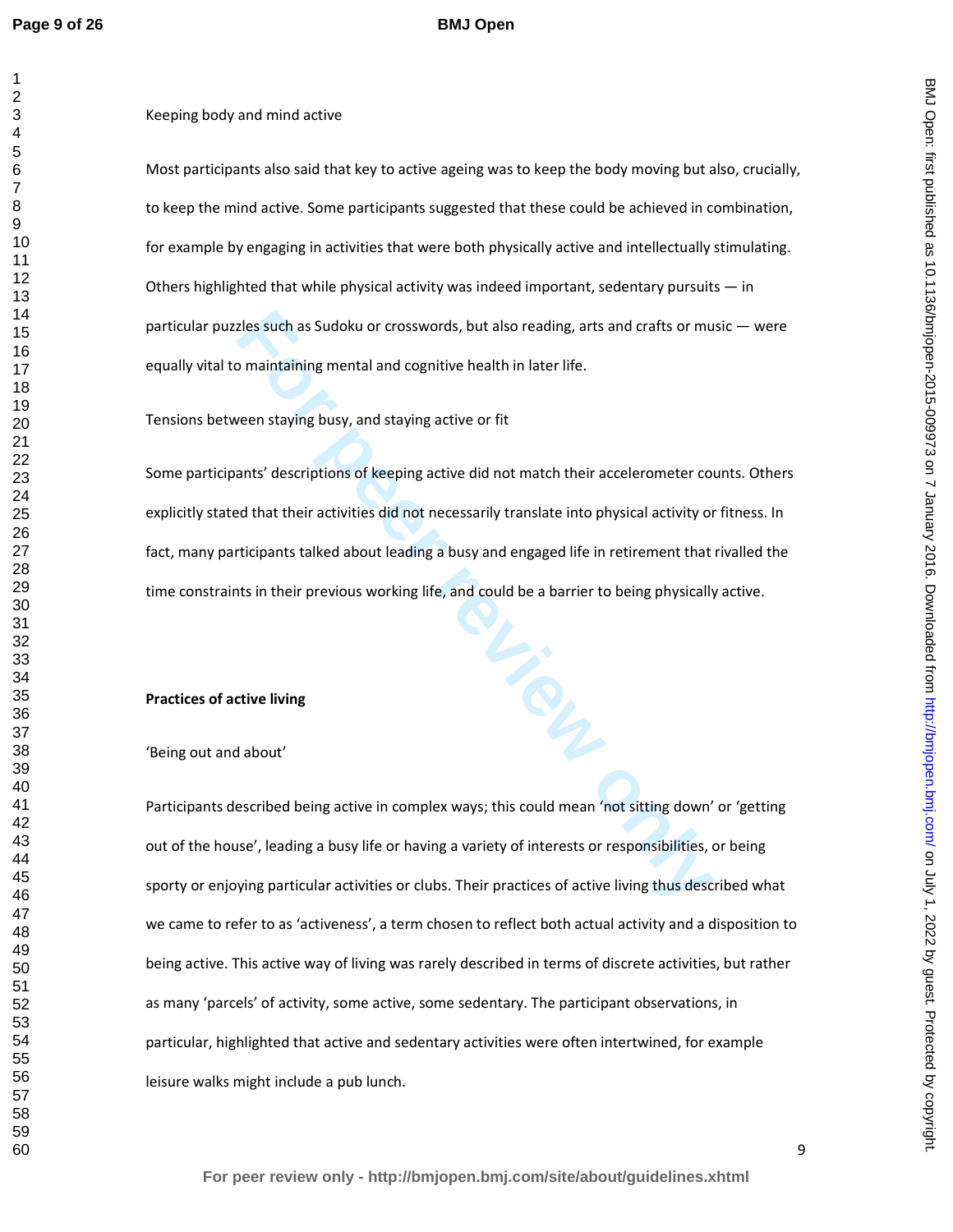BMJ Open: first published as 10.1136/bmjopen-2015-009973 on 7 January 2016. Downloaded from http://bmjopen.bmj.com/ on July 1, 2022 by guest. Protected by copyright on July 1, 2022 by guest. Protected by copyright. <http://bmjopen.bmj.com/> BMJ Open: first published as 10.1136/bmjopen-2015-009973 on 7 January 2016. Downloaded from

Many activities incorporated incidental physical activity, but this did not seem to be the main reason for engaging in these activities; instead, they were more likely to be undertaken for such purposes as socialising, working, caring, or transport. In fact, caring was described as an important source of activeness. Also, half of the participants were still working, either continuing paid full-time or parttime work or volunteering. Somewhat surprisingly, five of the nineteen participant observations included visits to workplaces. People also described the need to be active 'for a purpose' in smaller ways, such as walking to buy a newspaper rather than merely walking for leisure.

#### Adaptive activeness

**Fourthering.** Somewhat surprisingly, five of the nineteen participant obset to workplaces. People also described the need to be active 'for a purpose walking to buy a newspaper rather than merely walking for leisure.<br> **Fo** Many participants experienced ill-health or increasing physical limitations and described various ways of adapting to these. In particular, those who reported lifelong activity habits seemed to show great motivation to adapt them. Some chose lower impact activities, for example by moving from tennis to short tennis or even to game console tennis, or from cricket to bowls (Box 3 for case study). Others replaced previous activities altogether, mainly with walking.

## **Social context of active living**

## Social motivators

Having access to, or providing, social support seemed to encourage active living; this was an experience narrated not only by those participants who were cohabiting, but also by those living alone. Participants talked about family, friends, or neighbours as sources of encouragement or company in activities, or motivators to stay healthy. Dogs were also appreciated as both a reason for, and social company when, walking. Social motivators for active living related not only to friends and family providing support, but also less tangibly to social norms and pressures. Some participants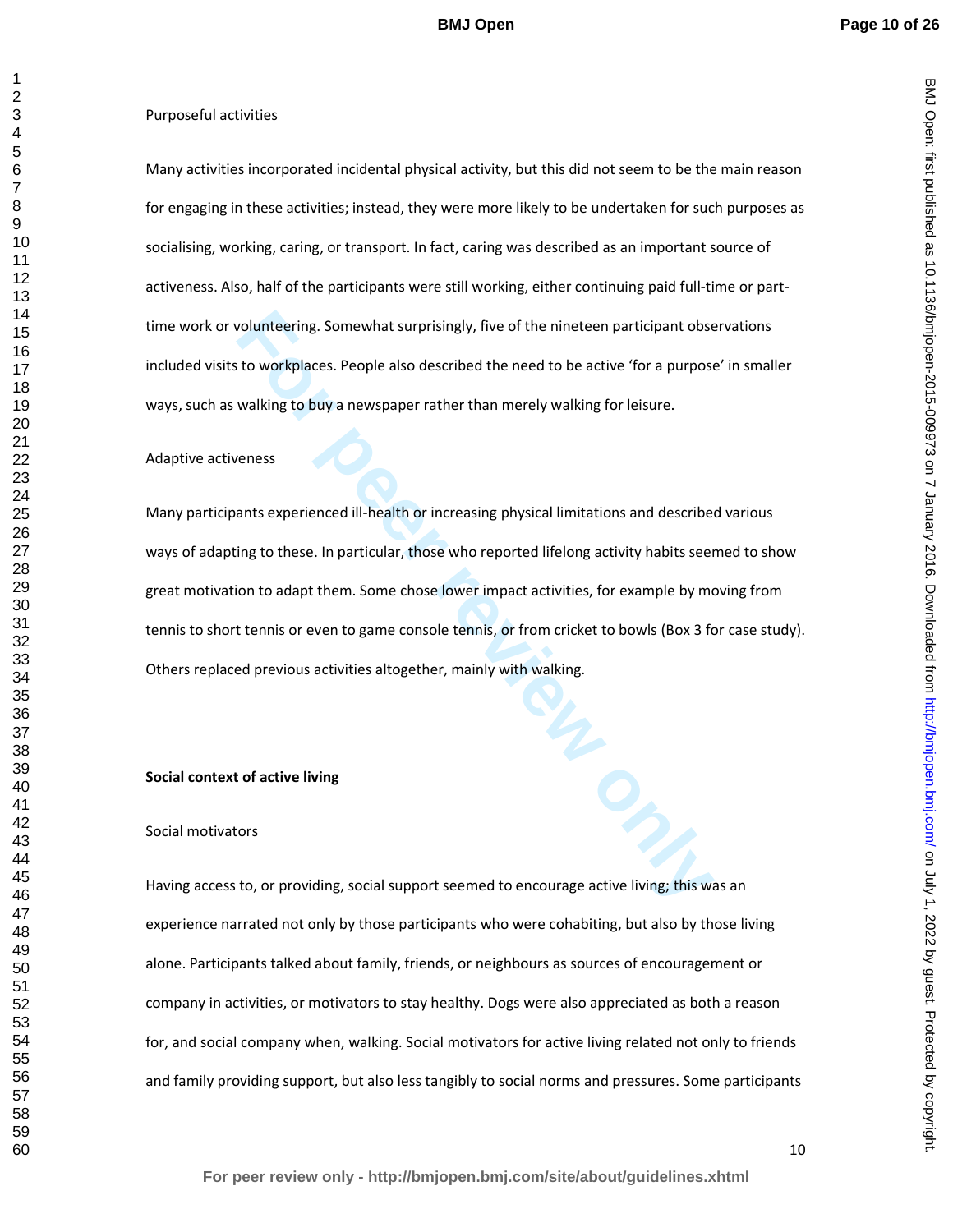## **BMJ Open**

## Social limitations

The physical limitations and ill-health of others (spouses or activity compare being active, or to being active at a frequency or intensity desired by some otheir level of fitness or health. Participant observations, for e While social obligations and ties were a source of physical and social activeness, they could also limit active living. The physical limitations and ill-health of others (spouses or activity companions) acted as barriers to being active, or to being active at a frequency or intensity desired by some participants and suitable to their level of fitness or health. Participant observations, for example, included spouses and other family members and in three observations the low activity level was shaped by these companions' difficulties with walking (Box 4 for case study). Finally, social norms and pressures also seemed to act as barriers to active living, most notably when participants felt their limitations would restrict others. For example, a person might leave a walking group for fear of holding others back. Social responsibilities – and an expectation of others that retirement meant flexibility and availability – could also leave little time for other activities and interests.

#### **DISCUSSION**

#### **Principal findings**

The participants in this study shared strong normative perceptions that healthy ageing should be actively pursued. Notably, this included not only physical activity but also keeping the mind active to maintain cognitive health. This kind of 'proactive' ageing seemed to be framed by strong norms of sedentary living as socially undesirable. It also seemed to represent a strategy of deliberately and determinedly addressing fears of old age such as frailty, dementia or social isolation.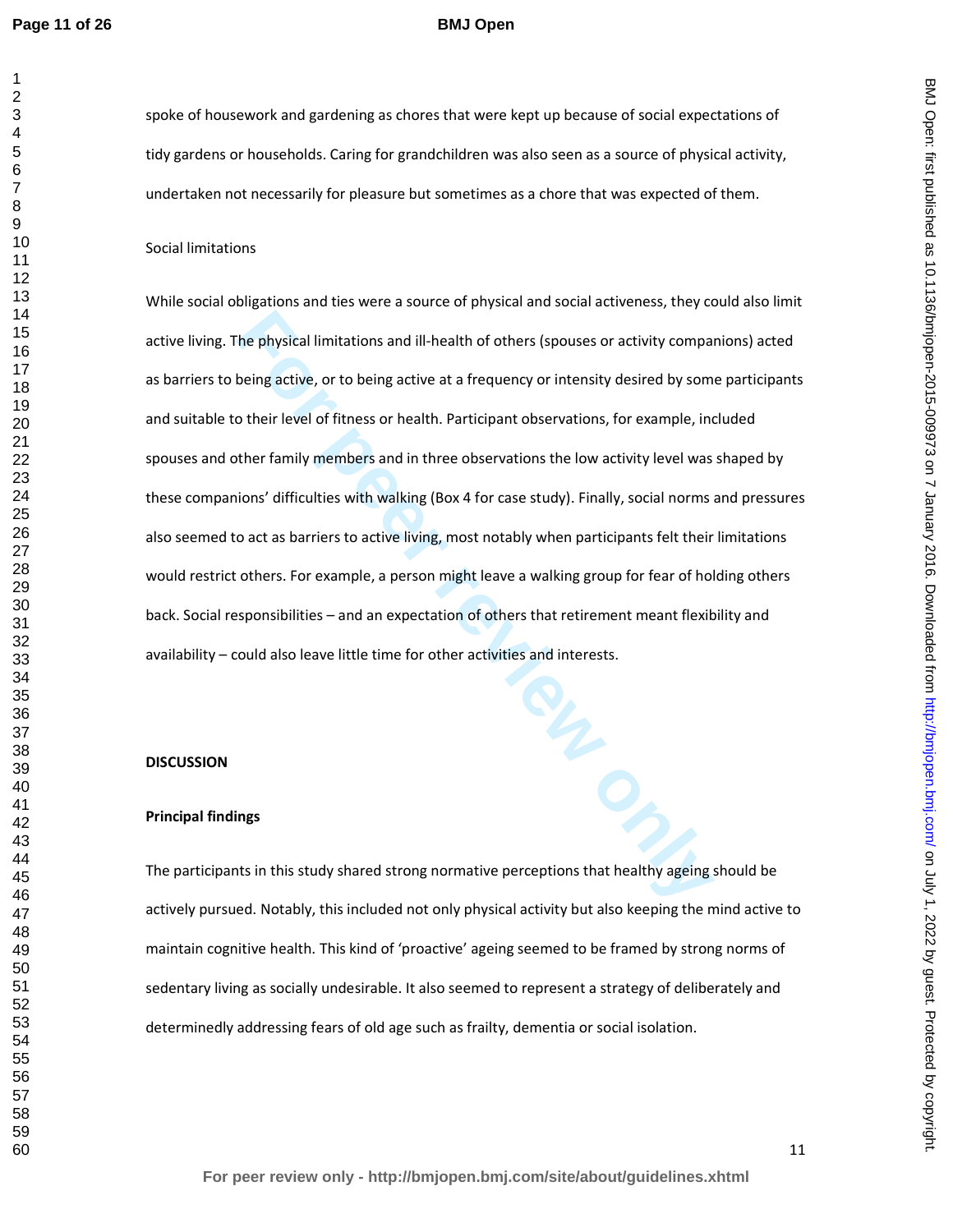BMJ Open: first published as 10.1136/bmjopen-2015-009973 on 7 January 2016. Downloaded from http://bmjopen.bmj.com/ on July 1, 2022 by guest. Protected by copyright on July 1, 2022 by guest. Protected by copyright. <http://bmjopen.bmj.com/> BMJ Open: first published as 10.1136/bmjopen-2015-009973 on 7 January 2016. Downloaded from

Active living was mostly described as a non-discrete, unstructured way of living, a cumulation of a variety of activities that were more active for some, more sedentary for others. We conceptualised this as 'activeness' to capture the complex interplay of disposition, lifestyle and actual activities.Levels of activeness also depended on experiences of ill-health and physical limitations of one's own ageing body or those of others, and participants narrated various strategies by which to overcome these to maintain their habits and interests.

Central to this active pursuit of ageing was the social context. Socialising with partners, family and friends was both a motivator and a goal of active living. Social responsibilities and norms instigated activeness through chores, caring for or helping others. Social ties and norms, however, could also limit levels of activeness, for example by constraining time for activities or discouraging participation in group activities that were deemed too challenging.

#### **Results in context**

tain their habits and interests.<br>
For active pursuit of ageing was the social context. Socialising with partners,<br>
For a motivator and a goal of active living. Social responsibilities and norm<br>
ough chores, caring for or h A recent systematic review of qualitative studies of physical activity in older age also highlighted social influences in its thematic synthesis of findings, identifying social interactions and encouragement as important facilitators for physical activity in this age group, whereas social awkwardness and social responsibilities could act as barriers to physical activity participation.<sup>16</sup> A majority of the studies included in that review were narrowly focused on structured exercise. Only the more recent studies had adopted a broader focus, examining other types of physical activity and a wider set of mechanisms related to social factors , for example — as we found in our study — that responsibilities such as caring for others could also be a source of incidental physical activity rather than a barrier.<sup>22</sup> However, it remains the case that little is known about perceptions and practices of non-structured physical activity, and few studies have capitalised on the range of qualitative methods to explore deliberate and incidental active living. Using ethnographic methods, we were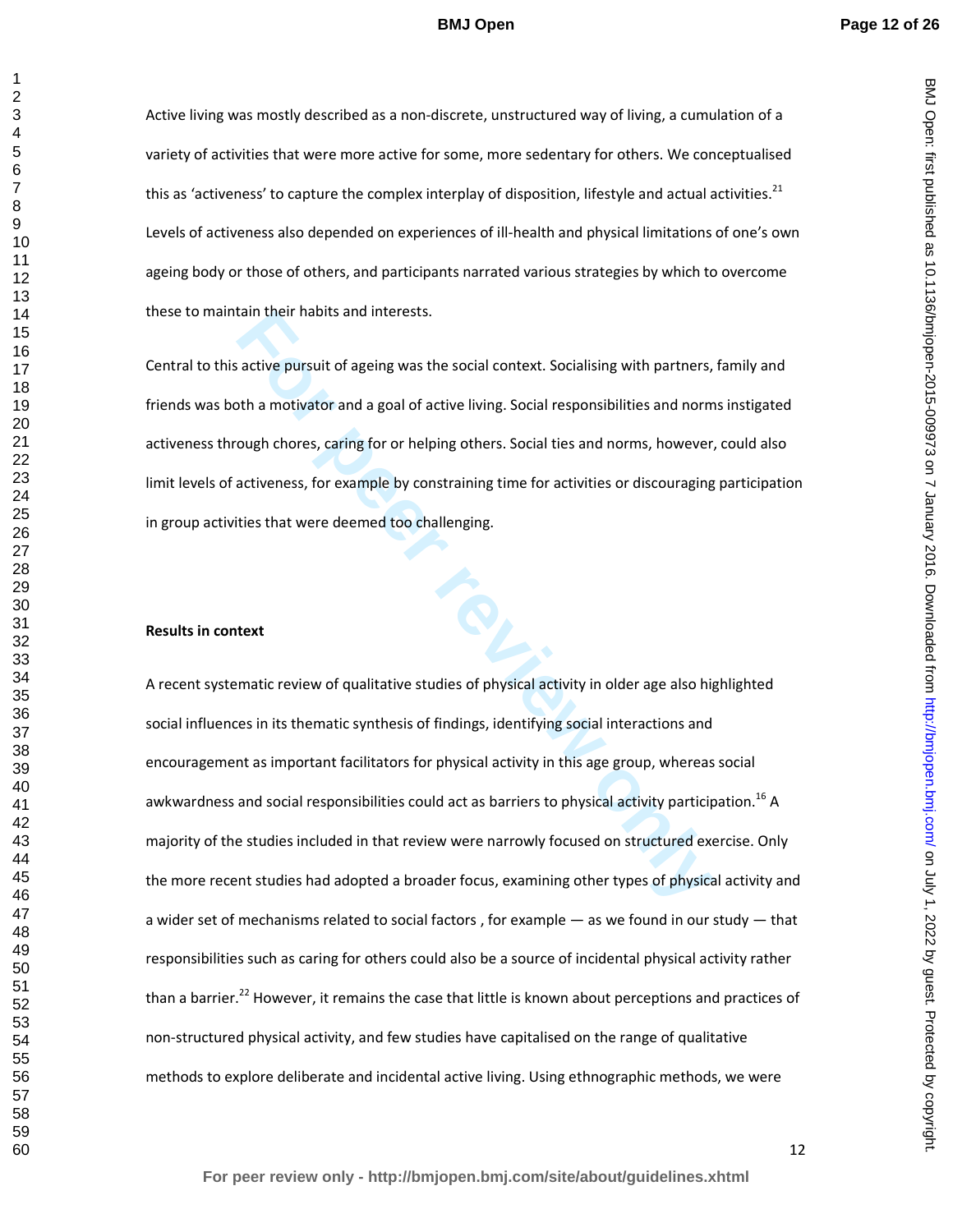## **BMJ Open**

able to observe and discuss in depth with our participants their ordinary everyday activities as contributors to active living, and the interplay of aspirations of healthy ageing, lifelong ways of living and social context. To our knowledge, our study is also the first to observe and describe participants' challenges in adapting not only to their own physical limitations in later life,<sup>16</sup> but also to those of their activity companions.

the complexity of social facilitators and barriers, we also contribute to a nace research that understands physical activity not as a discrete health beh<br>ces in their social context. Using theoretical frameworks of 'social In describing the complexity of social facilitators and barriers, we also contribute to a nascent body of social science research that understands physical activity not as a discrete health behaviour but as a set of practices in their social context. Using theoretical frameworks of 'social practice', social scientists argue that promoting behaviour change requires understanding the social worlds, lifelong habits and aspirations, *and* environments in which behaviours take place.<sup>23 24</sup> In other words, it is not merely identifying a set of barriers and facilitators, but understanding the way these are linked – as social practice – that may help to bring about change. For example, a qualitative network analysis mapped motivations of active living in everyday life in Belfast as a 'complex web of concerns, processes and events' – such as traffic, safety, the weather or actions of neighbours – that people negotiated when deciding to be 'out and about'.<sup>25</sup> In a previous study of active commuting, we described people's decisions to cycle or walk to work as reflecting a tactical negotiation of their aspirations and experiences (for example as lifelong cyclists, victims of traffic accidents, or seekers of 'a bit of me-time'), and their social worlds (school runs, relocation, shift work).<sup>15 26</sup> Similarly, householders in four English towns made decisions about walking or cycling for transport based on their weighing up of perceived risk, family responsibilities and reputation (what were judged to be acceptable modes of transport).<sup>27</sup> In our study with older adults, active living included both active and sedentary activities, often in combination or related to motivations of healthy ageing, and firmly situated in and enabled and constrained by people's social lives.

While this emerging body of research, to which our study contributes, is largely qualitative and provides contextual and context-specific insight into physical activity, and it complements current BMJ Open: first published as 10.1136/bmjopen-2015-009973 on 7 January 2016. Downloaded from http://bmjopen.bmj.com/ on July 1, 2022 by guest. Protected by copyright on July 1, 2022 by guest. Protected by copyright. <http://bmjopen.bmj.com/> BMJ Open: first published as 10.1136/bmjopen-2015-009973 on 7 January 2016. Downloaded from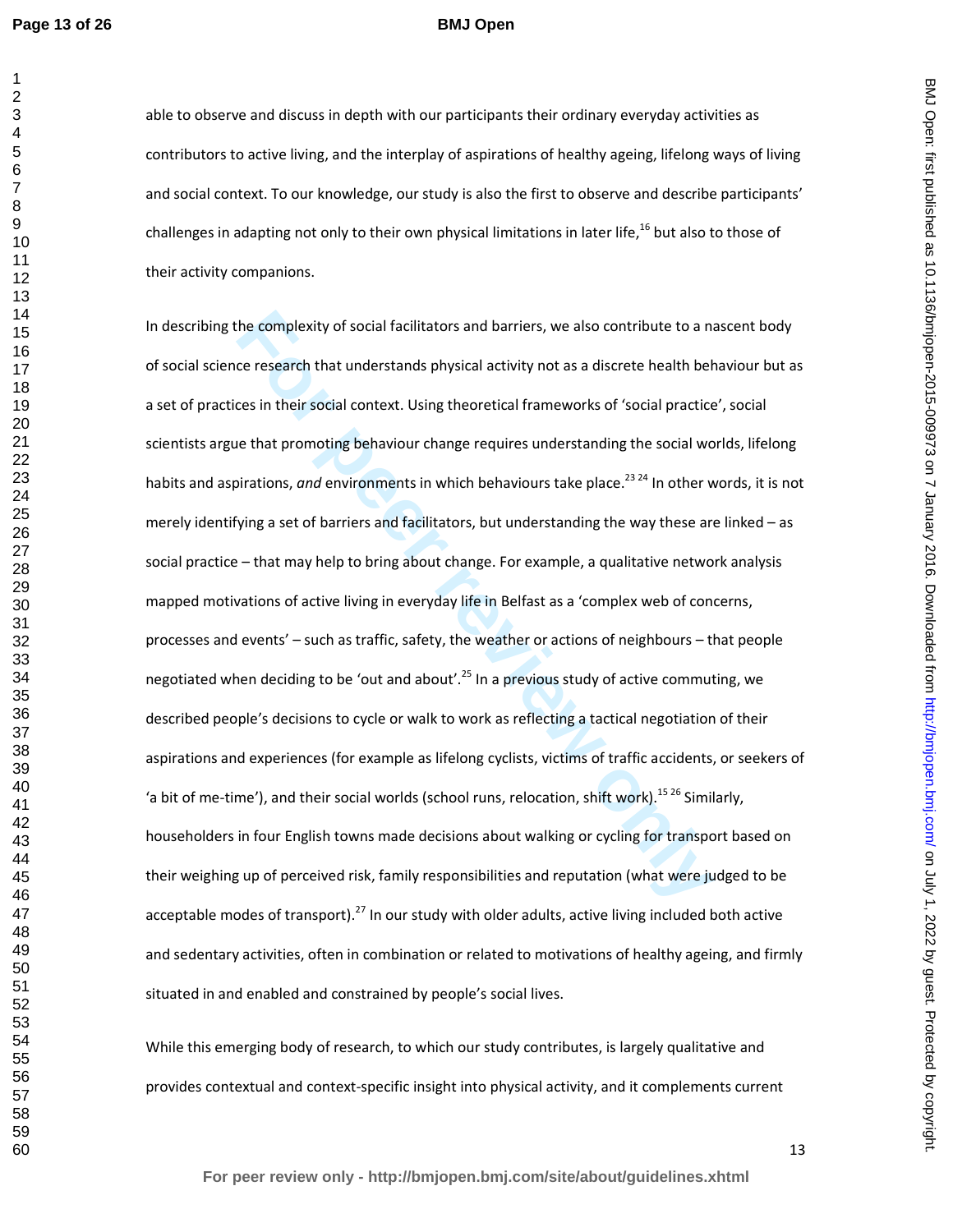epidemiological investigations that increasingly focus on 'bouts of activity'<sup>28</sup> and on reducing sedentary behaviour<sup>29</sup> and inactive lifestyles. Those have provided evidence that small changes, for example incorporating 20 minutes of walking into the daily routine, can have substantial health benefits, particularly in people classified as inactive or moderately inactive.<sup>30</sup>

## **Implications for clinical practice and future research**

**For clinical practice and future research**<br>
Adies provide in-depth insight into people's aspirations, underlying social into<br>
the easpirations into practice. If disease prevention strategies aim to<br>
the healthy living cho Qualitative studies provide in-depth insight into people's aspirations, underlying social norms, and strategies to put these aspirations into practice. If disease prevention strategies aim to empower people to make healthy living choices, these studies can help tap into their experiences to develop appropriate and relatable messages – acknowledging them as 'experts by experience'.<sup>13</sup> An evidence review commissioned by the National Institute for Health and Care Excellence suggested that brief advice in primary care has a modest effect on increasing physical activity levels.<sup>31</sup> Based mainly on self-reported measures of physical activity, however, the evidence for the effectiveness of this advice is at best weak and may be subject to social desirability bias.<sup>32</sup> We suggest that reasons for the limited effectiveness of such brief message-based interventions may lie in a lack of attention to the circumstantial and social complexities that older adults face, which we describe in this study. Clinician's recommendations and public health interventions have to fit into people's everyday circumstances, constraints and challenges, and some people might already be trying to pursue more active lifestyles but need some help to tackle the particular challenges they encounter.

We found that older adults' active living practices transcended singular activities towards a more general strategy directed at achieving physically and cognitively active ageing by following a variety of interests and aspirations such as 'getting out of the house'. As older adults can find it difficult to meet a physical activity target of 150 minutes a week of moderate intensity physical activity, and in view of a call to change the emphasis of such messages to reducing sedentary living,<sup>2</sup> there may be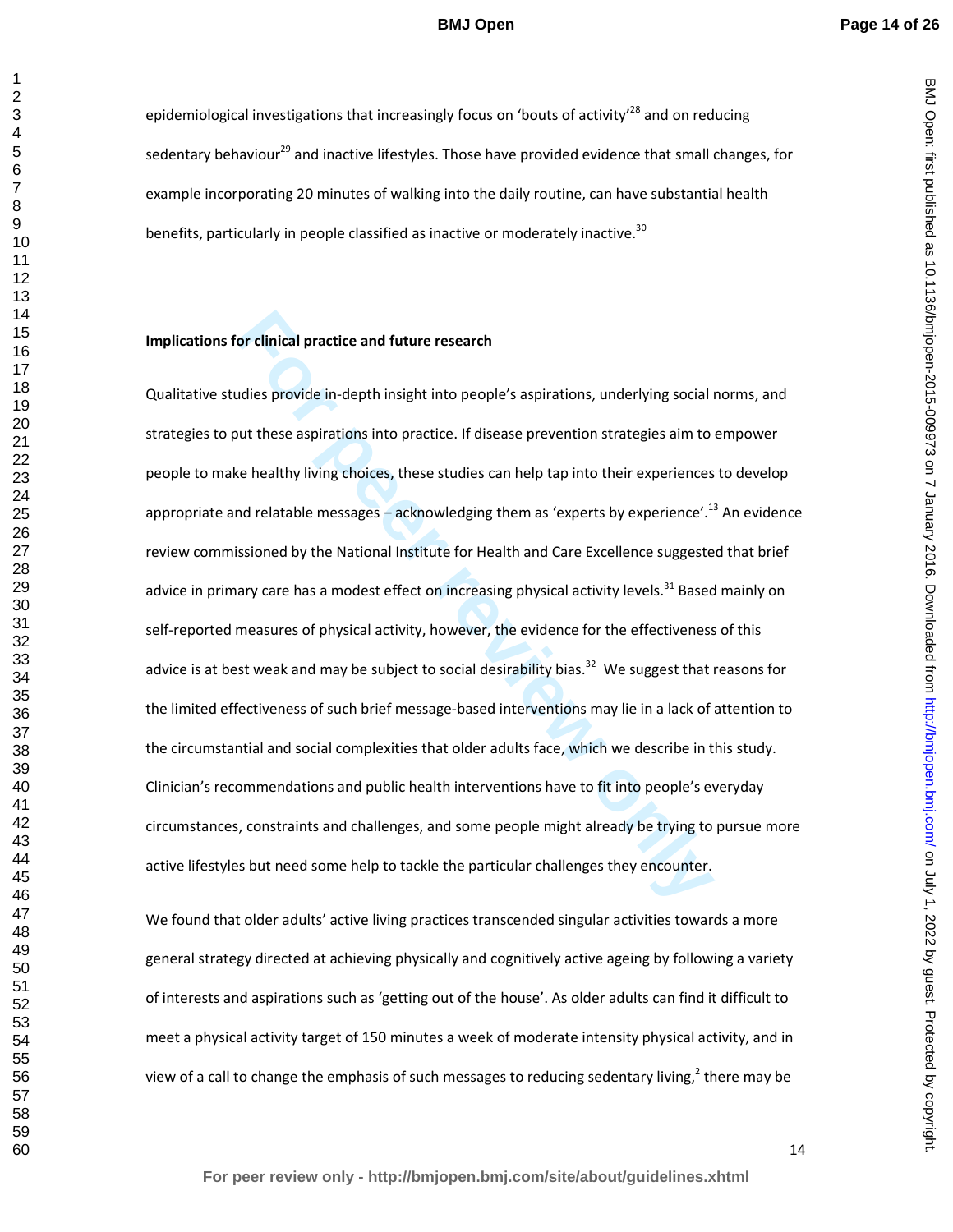#### **BMJ Open**

potential for interventions aiming to substitute active activities for sedentary activities in small ways, for example by incorporating more active travel into daily tasks such as walking to the shops for small purchases.<sup>30</sup> Key in these interventions will be to give advice that is acceptable and feasible for older adults, for example how to accrue incidental physical activity through such purposeful activities, or how to negotiate physical limitations within a social group.

king patients about their social lives and circumstances should not only be<br>al encounters, but also integral to public health research. Ethnographic st<br>g interviews with observations to reflect on and observe social contex Ultimately, asking patients about their social lives and circumstances should not only be part and parcel of clinical encounters, but also integral to public health research. Ethnographic studies like this, combining interviews with observations to reflect on and observe social context, should be complemented and corroborated by larger-scale quantitative investigations using social network analysis and related approaches. These can, for example, measure the effects of structural and functional components of social relationships on health practices and inform individual and population-based prevention strategies.<sup>33</sup>

#### **Strengths and weaknesses of the study**

This qualitative study aimed to research active living 'actively', combining in-depth interviewing with observational data of participant-chosen activities to arrive at more in-depth, 'thick descriptions' and understandings of participants' experiences.<sup>18</sup> This research design uncovered previously unexplored challenges in physical activity in older age, such as limitations of activity companions. That said, the pragmatic choice of 'semistructured' one-off and time-limited observations broke with the anthropological tradition of 'longitudinal' ethnography that aims to avoid the initial bias of the 'observer effect'.<sup>34</sup> We addressed this by asking participants to pick a habitual, common activity. In practice, the observations were more fluid and in fact contained several activities, some of these being incidental such as transport or refreshment breaks.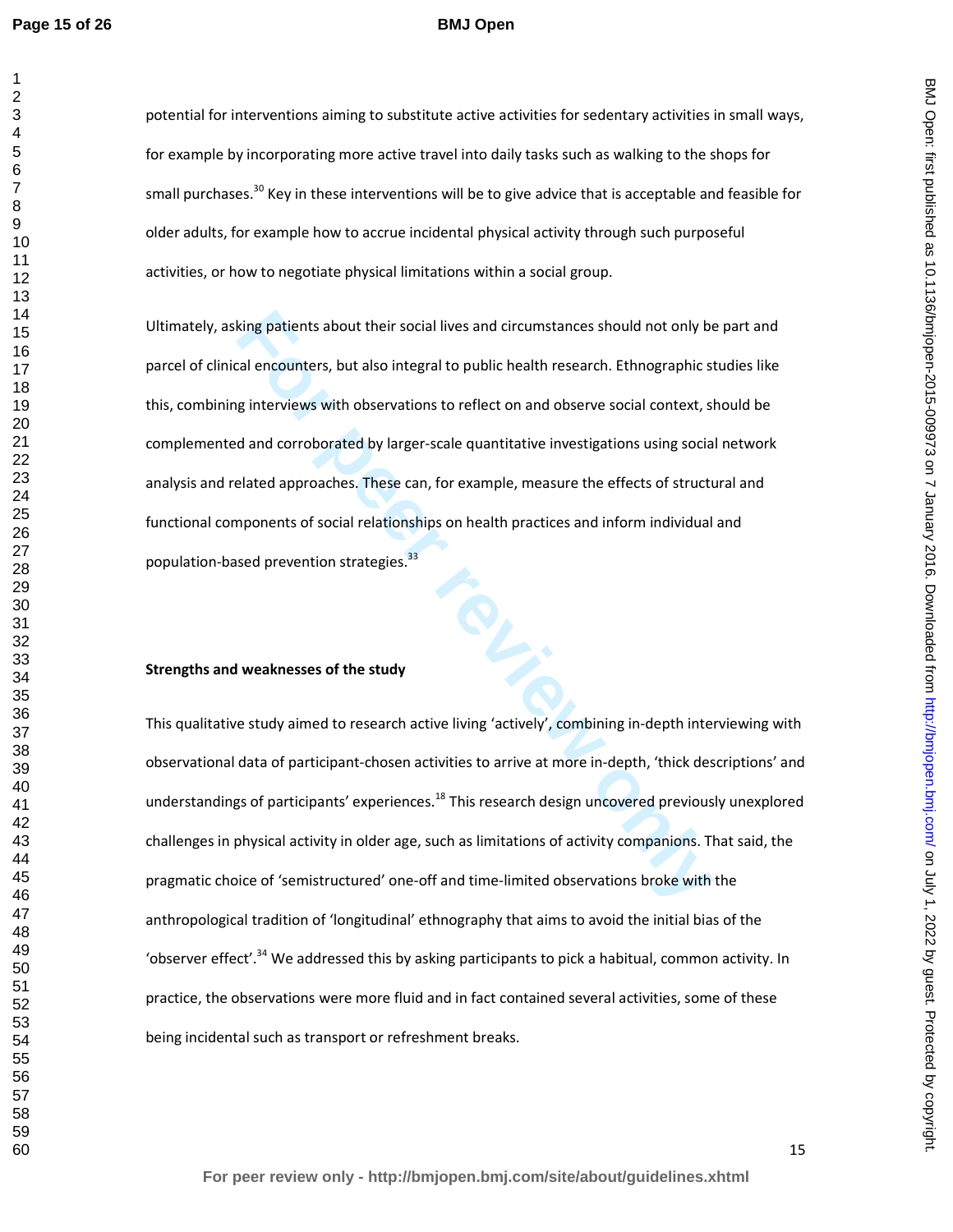Another limitation was that participants were sampled from the long-running EPIC-Norfolk study, which perhaps produced a particularly healthy, health-conscious pool of participants. In principle reflective participants are desirable for qualitative research, but the transferability of our findings to the wider population might be more usefully considered in terms of learning from our participants' thoughts and practical insights, rather than as necessarily reflecting population patterns in a representative way. This caution also applies to the setting of EPIC-Norfolk, given that even the experience of living in urban Norwich might not translate to urban environments in more deprived settings or larger or more industrial cities.

**Example 12** and the period of the setting of EPIC-Norfolk, given that e living in urban Norwich might not translate to urban environments in more per or more industrial cities.<br> **For peer or more industrial cities.**<br> **For** Finally, the sample was relatively homogenous by default (the EPIC-Norfolk sample is over 99% white English), but half of the participants were from lower occupational classes, which is notably different than the majority of qualitative physical activity studies which have recruited largely middle-class participants.<sup>36</sup> While we succeeded in obtaining a diverse sample of participants according to gender, social class, living status and location, we aimed for a degree of homogeneity to allow for a certain level of shared experience and saturation in our analysis. We therefore focused on the so-called 'third age' and excluded those aged over 80, who are more likely to grapple with different problems such as frailty. Biological age, however, turned out to be a relative construct: there were experiences of ill-health in the youngest age group in this study, and experiences of fitness or continued working life in the oldest age group.

#### **CONCLUSIONS**

Levels of physical activity decline in older age, and older adults tend to find it difficult to meet physical activity recommendations.<sup>35</sup> In this qualitative study we interviewed older adults as 'experts' by experience' and participated in their sedentary and physical activities to identify challenges as well as strategies for active living. With this study we add empirical data and theoretical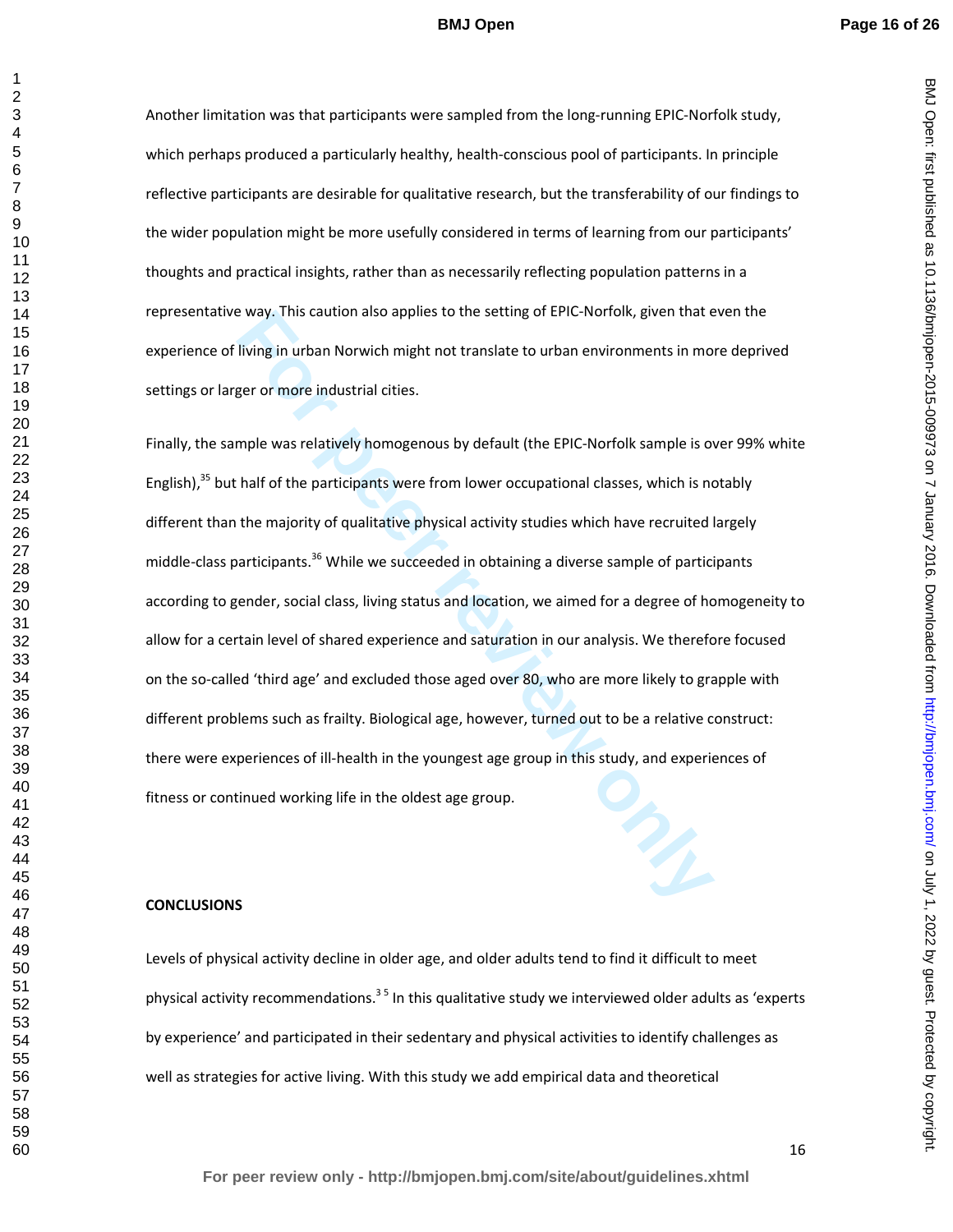#### **BMJ Open**

interpretations to recent reconceptualisations of health behaviours as social practices<sup>24</sup> as a novel starting point for promoting healthy living. We suggest a need to pay more attention to the complex social context of active living and healthy ageing, rather than attending merely to individuals and their discrete behaviours. While we had a particularly motivated sample of participants whose views might have been shaped by long-time participation in a health-related study, their experiences can nevertheless serve as case studies that could be transformed into meaningful, 'real-life' interventions to reduce sedentary living and integrate small bouts of purposeful physical activity into everyday life and its challenges.

**Contributors:** CG, SG and DO were involved in the study conception and design. SG and DO obtained funding. CG and GS collected the data. All authors were involved in the analysis and interpretation of the data. CG drafted the article; GS, SG and DO revised it critically for important intellectual content; all authors approved the final version.

For eact as case studies that could be transformed into meaningful, real-life to reduce sedentary living and integrate small bouts of purposeful physics and its challenges.<br> **For performance of the study conception** and de **Competing interests:** All authors have completed the ICMJE uniform disclosure form at www.icmje.org/coi\_disclosure.pdf (available on request from the corresponding author) and declare: no support from any organisation for the submitted work other than those detailed above; no financial relationships with any organisations that might have an interest in the submitted work in the previous three years; no other relationships or activities that could appear to have influenced the submitted work.

**Funding:** This work was supported by the UK Research Councils' Lifelong Health and Wellbeing (LLHW) Initiative in partnership with the Department of Health [grant number MR/K025147/1]; LLHW is led by the Medical Research Council. The work was undertaken under the auspices of the Centre for Diet and Activity Research (CEDAR), a UKCRC Public Health Research Centre of Excellence which is funded by the British Heart Foundation, Cancer Research UK, Economic and Social Research BMJ Open: first published as 10.1136/bmjopen-2015-009973 on 7 January 2016. Downloaded from http://bmjopen.bmj.com/ on July 1, 2022 by guest. Protected by copyright on July 1, 2022 by guest. Protected by copyright. <http://bmjopen.bmj.com/> BMJ Open: first published as 10.1136/bmjopen-2015-009973 on 7 January 2016. Downloaded from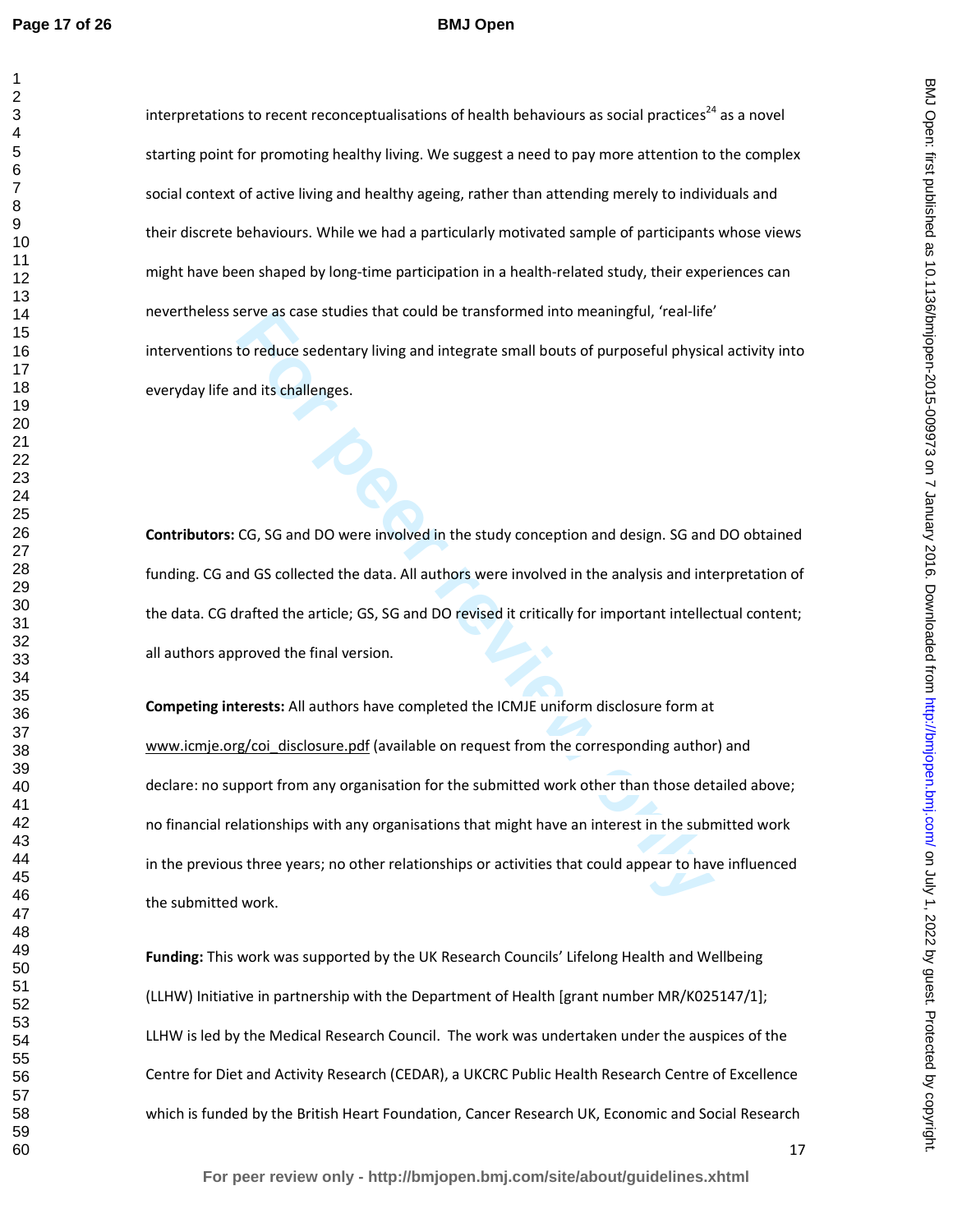BMJ Open: first published as 10.1136/bmjopen-2015-009973 on 7 January 2016. Downloaded from http://bmjopen.bmj.com/ on July 1, 2022 by guest. Protected by copyright on July 1, 2022 by guest. Protected by copyright. <http://bmjopen.bmj.com/> BMJ Open: first published as 10.1136/bmjopen-2015-009973 on 7 January 2016. Downloaded from

Council, Medical Research Council, the National Institute for Health Research, and the Wellcome Trust. SG and DO are also supported by the Medical Research Council [Unit programme numbers MC\_UU\_12015/4 and MC\_UU\_12015/6].

nats and media (whether known now or created in the future), to i) publis<br>play and store the Contribution, ii) translate the Contribution into other la<br>tions, reprints, include within collections and create summaries, extr **Exclusive licence:** The Corresponding Author has the right to grant on behalf of all authors and does grant on behalf of all authors, a worldwide licence to the Publishers and its licensees in perpetuity, in all forms, formats and media (whether known now or created in the future), to i) publish, reproduce, distribute, display and store the Contribution, ii) translate the Contribution into other languages, create adaptations, reprints, include within collections and create summaries, extracts and/or, abstracts of the Contribution, iii) create any other derivative work(s) based on the Contribution, iv) to exploit all subsidiary rights in the Contribution, v) the inclusion of electronic links from the Contribution to third party material where-ever it may be located; and, vi) licence any third party to do any or all of the above.

**Ethical approval:** The study received ethical approval from the NRES Committee South Central – Oxford C (14/SC/1047), and all participants gave their informed written consent.

**Transparency declaration:** The lead author affirms that this manuscript is an honest, accurate, and transparent account of the study being reported; that no important aspects of the study have been omitted; and that any discrepancies from the study as planned have been explained.

**Data Sharing Statement:** No additional unpublished data from the study is available.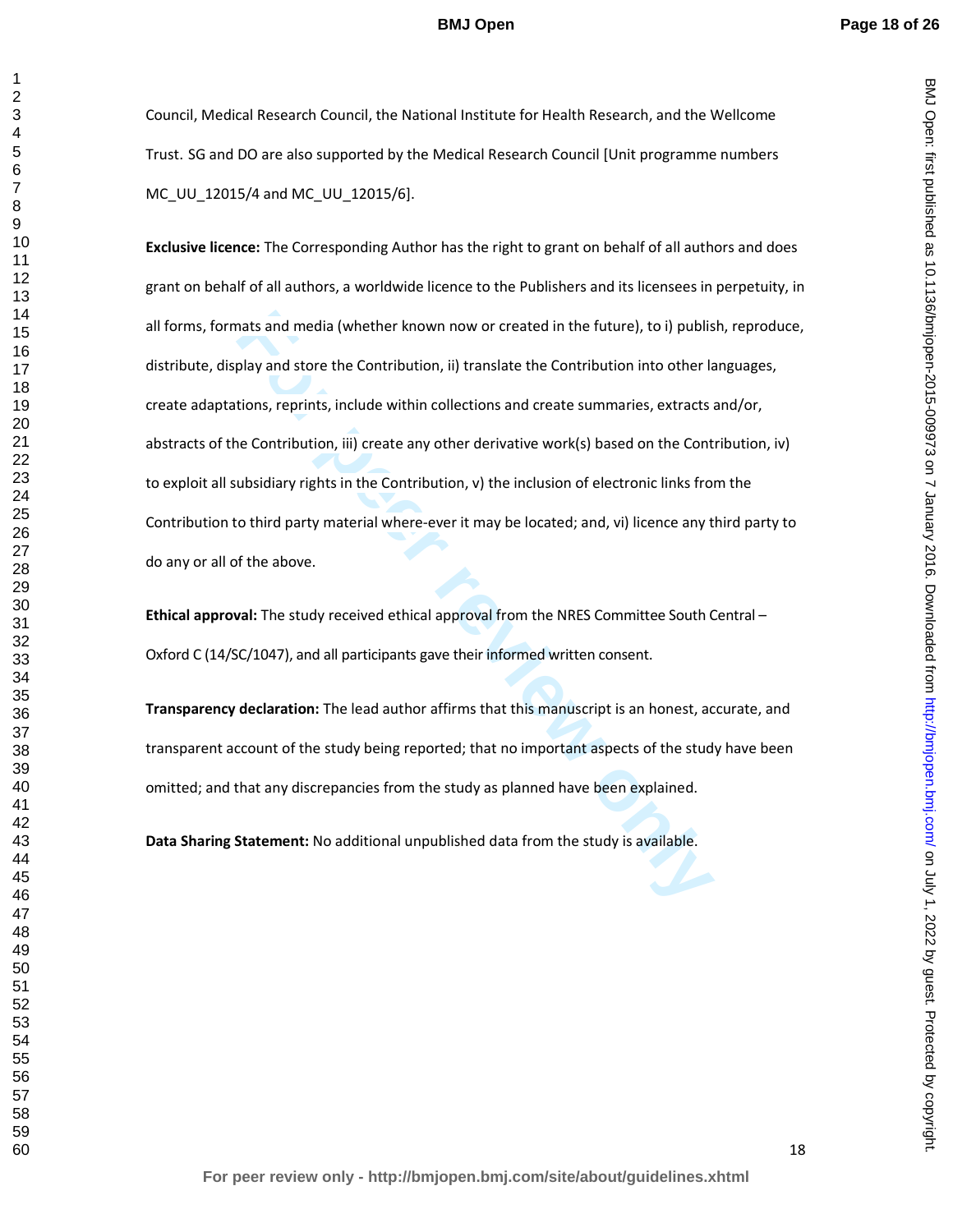# **References**

- 1. Barreto PdS. Global health agenda on non-communicable diseases: has WHO set a smart goal for physical activity? BMJ 2015;**350**:h23.
- 2. Sparling PB, Howard BJ, Dunstan DW, et al. Recommendations for physical activity in older adults. BMJ 2015;**350**:h100.
- 3. Sun F, Norman I, While A. Physical activity in older people: a systematic review. BMC Public Health 2013;**13**(1):449.
- 4. Lee IM, Shiroma EJ, Lobelo F, et al. Effect of physical inactivity on major non-communicable diseases worldwide: an analysis of burden of disease and life expectancy. The Lancet 2012;**380**(9838):219-29.
- **Example 10**<br>**For performation** and performation interaction in the same of the same of the same of the same of the same of the same of the same and sole and in older adults: pospective analyses from the English Longitudin 5. Smith L, Gardner B, Fisher A, et al. Patterns and correlates of physical activity behaviour over 10 years in older adults: prospective analyses from the English Longitudinal Study of Ageing. BMJ Open 2015;**5**(4).
- 6. Wen CP, Wai JPM, Tsai MK, et al. Minimum amount of physical activity for reduced mortality and extended life expectancy: a prospective cohort study. The Lancet 2011;**378**(9798):1244-53.
- 7. Paterson DH, Jones Gr Fau Rice CL, Rice CL. Ageing and physical activity: evidence to develop exercise recommendations for older adults. Can J Public Health 2007;**98**(Suppl 2):S69-108.
- 8. World Health Organization. Global Recommendations on Physical Activity for Health. Geneva: World Health Organization, 2010.
- 9. van der Bij AK, Laurant MGH, Wensing M. Effectiveness of physical activity interventions for older adults: a review. American Journal of Preventive Medicine 2002;**22**(2):120-33.
- 10. Hobbs N, Godfrey A, Lara J, et al. Are behavioral interventions effective in increasing physical activity at 12 to 36 months in adults aged 55 to 70 years? a systematic review and metaanalysis. BMC Medicine 2013;**11**(1):75.
- 11. National Institute for Health & Clinical Excellence. Four commonly used methods to increase physical activity. London, 2006.
- 12. Burke NJ, Joseph G, Pasick RJ, et al. Theorizing social context: rethinking behavioral theory. Health Education & Behavior 2009;**36**(5 suppl):55S-70S.
- 13. NHS England. Five year forward view, Oct 2014 www.england.nhs.uk/wpcontent/uploads/2014/10/5yfv-web.pdf.
- 14. Iacobucci G. NHS plan calls for new models of care and greater emphasis on prevention. BMJ 2014;**349**:g6430.
- 15. Guell C, Panter J, Jones NR, et al. Towards a differentiated understanding of active travel behaviour: Using social theory to explore everyday commuting. Social Science & Medicine 2012;**75**(1):233-39.
- 16. Franco MR, Tong A, Howard K, et al. Older people's perspectives on participation in physical activity: a systematic review and thematic synthesis of qualitative literature. British Journal of Sports Medicine 2015;**10**:1136.
- 17. Giddens A. *The Constitution of Society: Outline of the Theory of Structuration*. Cambridge: Polity Press, 1986.
- 18. Reeves S, Kuper A, Hodges BD. Qualitative research methodologies: ethnography. BMJ 2008;**337**:a1020.
- 19. Day N, Oakes S, Luben R, et al. EPIC-Norfolk: study design and characteristics of the cohort. European Prospective Investigation of Cancer. British Journal of Cancer 1999;**80**(Suppl 1):95- 103.
- 20. Emerson RM, Fretz RI, Shaw LL. *Writing Ethnographic Fieldnotes*. Chicago: University of Chicago Press, 1995.
- 21. Bourdieu P. *The logic of practice*. Cambridge: Polity Press, 1990.

BMJ Open: first published as 10.1136/bmjopen-2015-009973 on 7 January 2016. Downloaded from http://bmjopen.bmj.com/ on July 1, 2022 by guest. Protected by copyright on July 1, 2022 by guest. Protected by copyright. <http://bmjopen.bmj.com/> BMJ Open: first published as 10.1136/bmjopen-2015-009973 on 7 January 2016. Downloaded from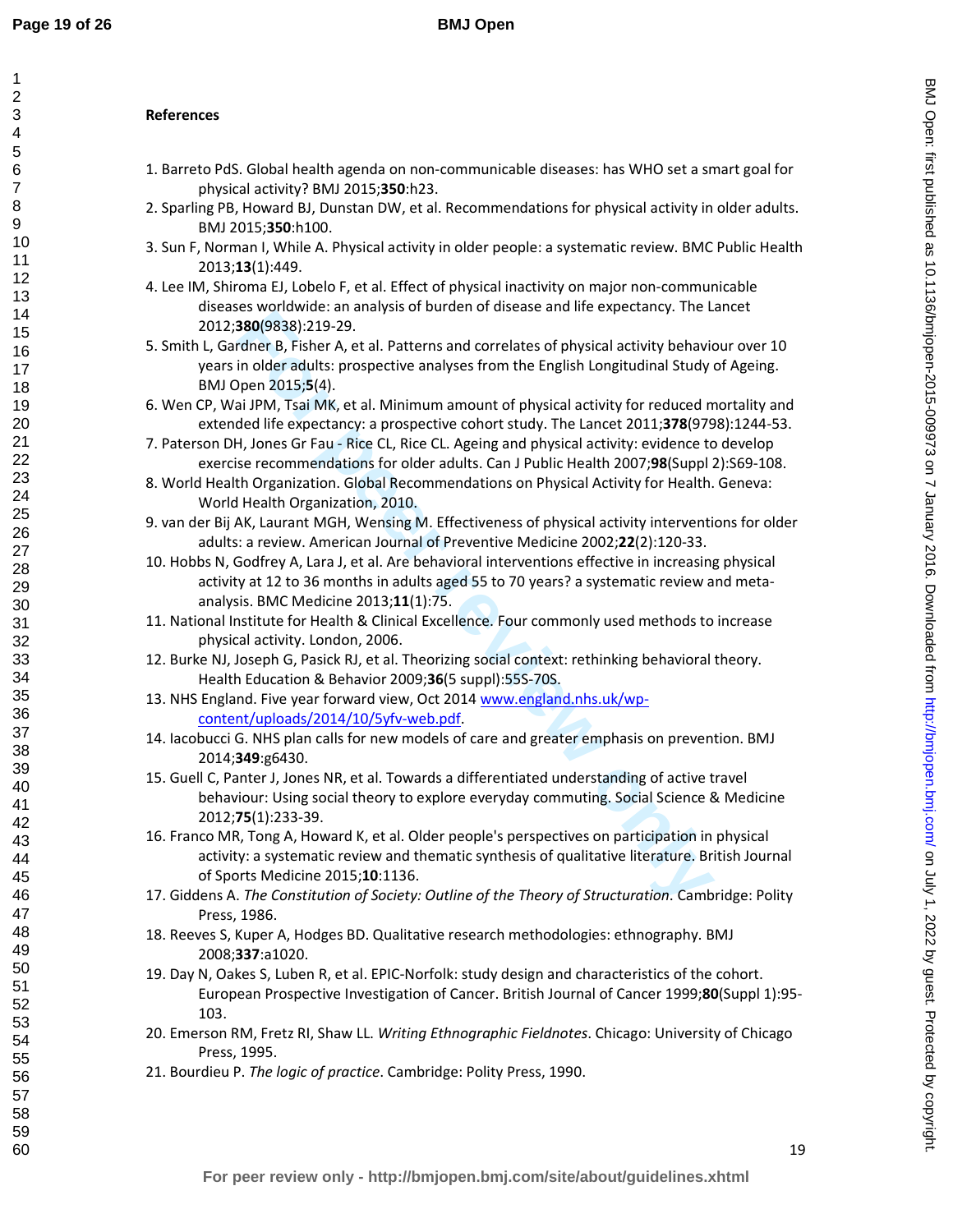22. McDonald S, O'Brien N, White M, et al. Changes in physical activity during the retirement transition: a theory-based, qualitative interview study. International Journal of Behavioral Nutrition and Physical Activity 2015;**12**(1):25.

- 23. Nettleton S, Green J. Thinking about changing mobility practices: how a social practice approach can help. Sociology of Health & Illness 2014;**36**(2):239-51.
- 24. Blue S, Shove E, Carmona C, et al. Theories of practice and public health: understanding (un)healthy practices. Critical Public Health 2014:1-15.
- 25. Prior L, Scott D, Hunter R, et al. Exploring lay views on physical activity and their implications for public health policy. A case study from East Belfast. Social Science & Medicine 2014;**114**(0):73-80.
- 26. Goodman A, Guell C, Panter J, et al. Healthy travel and the socio-economic structure of car commuting in Cambridge, UK: A mixed-methods analysis. Social Science & Medicine 2012;**74**(12):1929-38.
- 27. Pooley CG, Horton D, Scheldeman G, et al. Policies for promoting walking and cycling in England: A view from the street. Transport Policy 2013;**27**(0):66-72.
- 28. Glazer NL, Lyass A, Esliger DW, et al. Sustained and shorter bouts of physical activity are related to cardiovascular health. Medicine and science in sports and exercise 2013;**45**(1):109-15.
- 29. Wijndaele K, Orrow G, Ekelund U, et al. Increasing objectively measured sedentary time increases clustered cardiometabolic risk: a 6 year analysis of the ProActive study. Diabetologia 2014;**57**(2):305-12.
- A, Guell C, Panter J, et al. Healthy travel and the socio-cononnor structure<br>
A, Guell C, Panter C, et al. Policies for promotions analysis. Social Science & Med<br>
74(12):1929-38.<br>
Horton D, Scheldeman G, et al. Policies fo 30. Ekelund U, Ward HA, Norat T, et al. Physical activity and all-cause mortality across levels of overall and abdominal adiposity in European men and women: the European Prospective Investigation into Cancer and Nutrition Study (EPIC). The American Journal of Clinical Nutrition 2015.
- 31. National Institute for Health and Care Excellence. Physical activity: brief advice for adults in primary care. NICE Public Health Guidance 44. Manchester, 2013.
- 32. Harris T, Kerry SM, Victor CR, et al. A primary care nurse-delivered walking intervention in older adults: PACE (Pedometer Accelerometer Consultation Evaluation)-lift cluster randomised controlled trial. PLoS Med 2015;**12**(2):e1001783.
- 33. Conklin AI, Forouhi NG, Surtees P, et al. Social relationships and healthful dietary behaviour: Evidence from over-50s in the EPIC cohort, UK. Social Science & Medicine 2014;**100**(0):167- 75.
- 34. Monahan T, Fisher JA. Benefits of 'observer effects': lessons from the field. Qualitative Research 2010;**10**(3):357-76.
- 35. Cooper AJM, Sharp SJ, Luben RN, et al. The association between a biomarker score for fruit and vegetable intake and incident type 2 diabetes: the EPIC-Norfolk study. Eur J Clin Nutr 2015;**69**(4):449-54.
- 36. Barnett I, Guell C, Ogilvie D. The experience of physical activity and the transition to retirement: a systematic review and integrative synthesis of qualitative and quantitative evidence. International Journal of Behavioral Nutrition and Physical Activity 2012;**9**(1):97.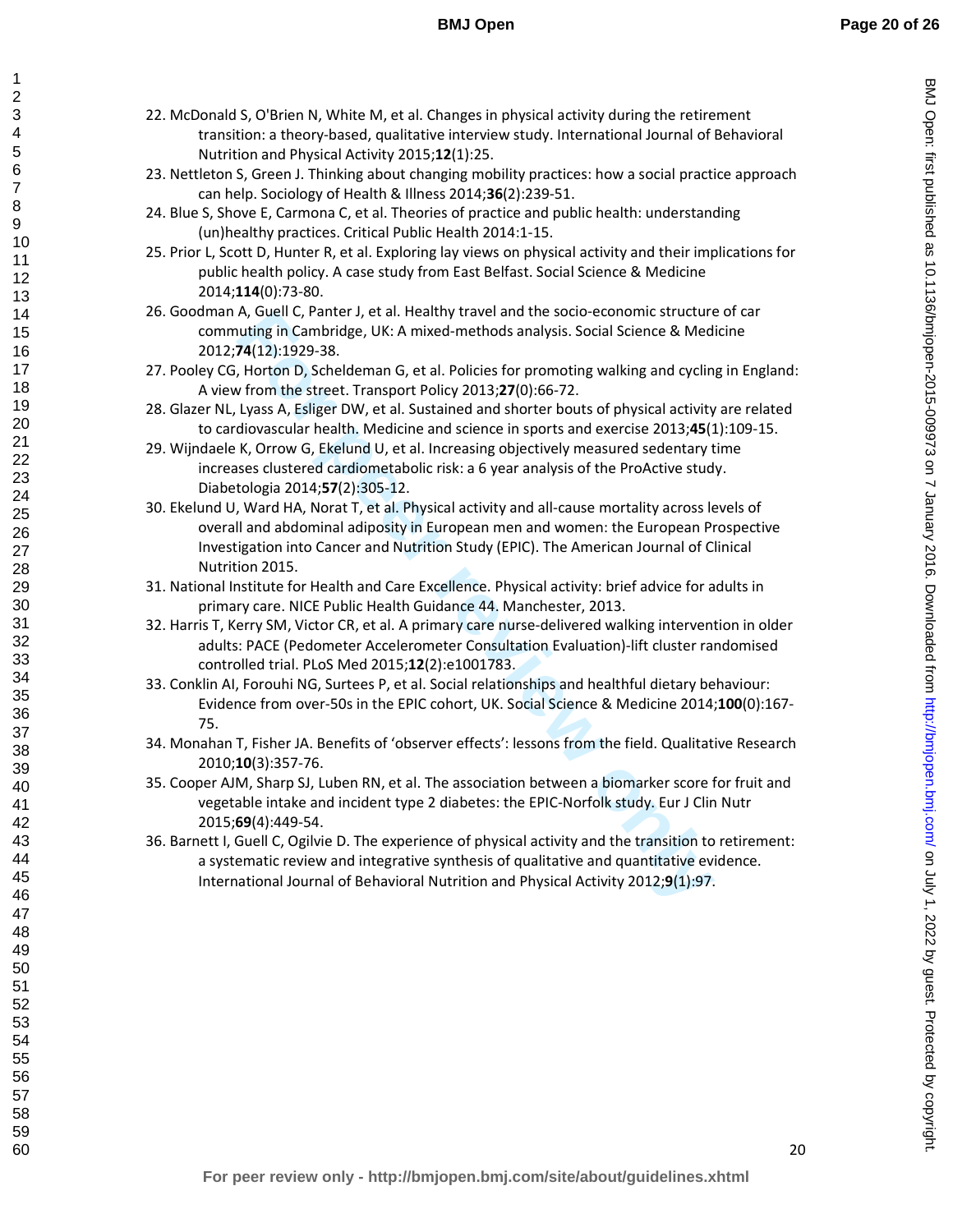Box 1: Interview topic guide

# **A: Descriptions of active and sedentary living –** *experiences*

- Types of activities: Can you describe your regular activities for me? *Prompts: 'typical day in your life'; activities can be more or less active; leisure, work/volunteering, travel; longstanding, new; frequent (e.g. daily newspaper reading) and infrequent (e.g. holiday cycling); typical journeys.*
- Rating activities:

**Follogy and the seal in the seal in the seal in the seal in the seal in the seal in the seal in the seal in the seal in the seal in the seal in the seal in the seal in the seal in the seal in the seal in the seal in the s** Can you tell me a bit more about these activities? *Prompts: Which ones are important activities (e.g. weekly shop, grandchild care, volunteering), favourite activities (e.g. gardening), preferred activities (e.g. walking, TV watching), required activities (e.g. housework, dog walking)? – And can you tell me why this is so?* 

Do you think you are a relatively active or inactive person? *Prompts: Why? Examples; comparison to other people; looking back through life course.* 

• Activities over the life course: Thinking back through your life, what were typical past activities in your past? *Prompts: starting with childhood, as a young adult, during transition to work life/family life, and transition to retirement?* 

# **B: Social context of active and sedentary living –** *opportunities, choices*

- Activities with whom: Can you tell me with whom you do these activities? *Prompts: For each activity of A: family, friends, strangers, alone*
- Activities for whom: Are you doing any activities for other people? Can you give me some examples for who and which activities? *Prompts: which regular activities, for whom; e.g. caring for grandchildren or spouses; help the community; to support activities of others; or for yourself: 'me-time'?*
- Activities because of whom: Can you tell me a bit about who was or is involved in deciding on activities? *Prompts: upbringing; invited by others; prescribed; pressured, encouraged, supported*
- Activities where: Where are you doing these activities? Can you tell us a bit about these places?

*Prompts: home, community; free/cost money; outdoors/indoors; good (pretty, healthy, green, comfortable) and bad (ugly, unsafe, grey, inadequate) environments/places/spaces* 

**C: Attitudes towards active and sedentary living relating to health and wellbeing –** *motivations*

Ageing: What are expectations in our society of 'ageing well'? What are your personal goals/expectations/plans? *Prompts: how do these relate to each other, how does this relate to health, wellbeing, quality*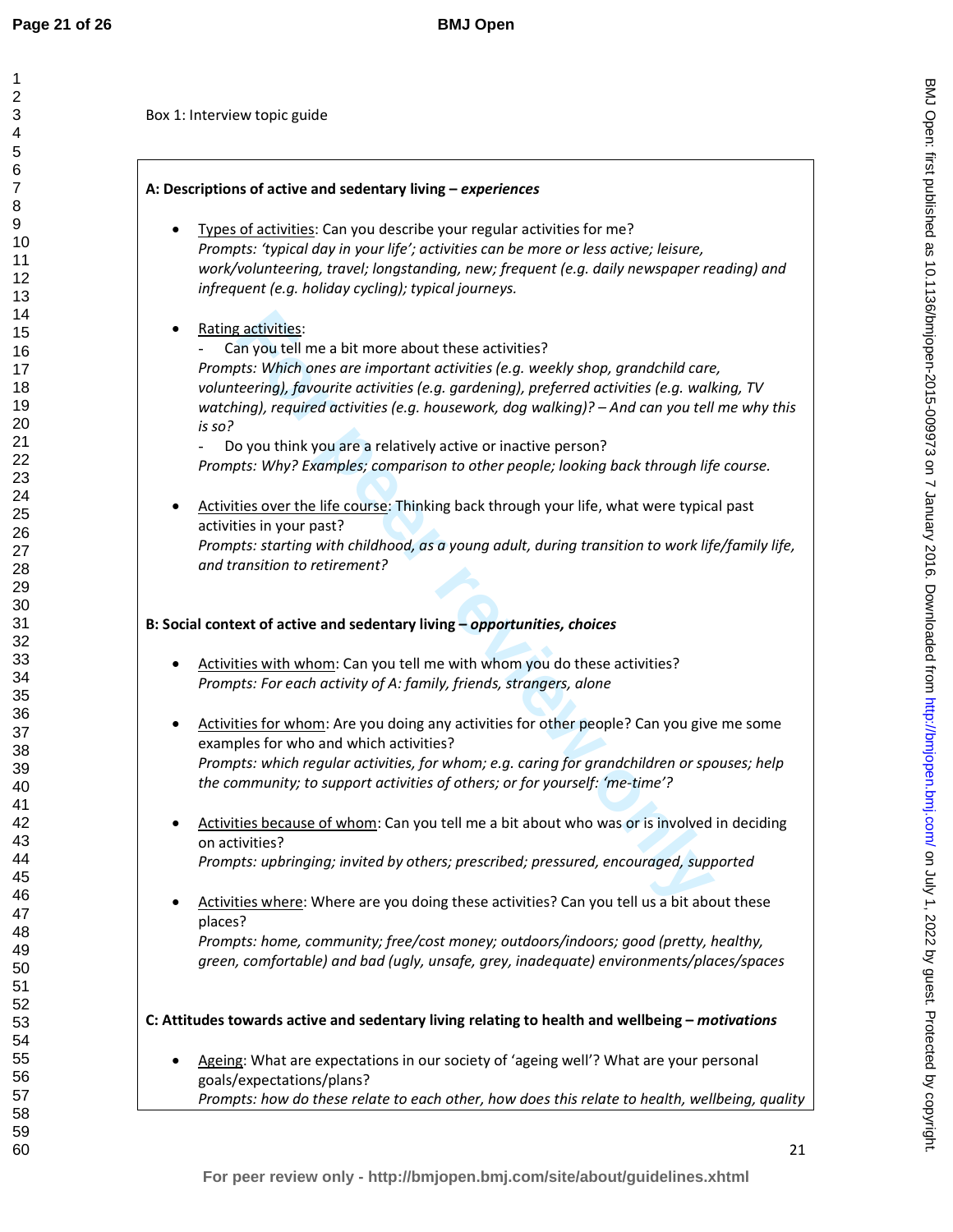*of life; barriers and facilitators to ageing well*

- Benefits of physical activity: What role does an active lifestyle play for you? *Prompts: for you personally, for older people in general, for all age groups in general; physical (independence, mobility, primary/secondary prevention of chronic conditions), mental (wellbeing, also independence), social (also independence, camaraderie, companionship).*
- Benefits of sedentary living: What role does an inactive lifestyle play for you? *Prompts: for you personally, for older people in general, for all age groups in general; rest, relaxation; avoiding injury, exhaustion.*

| relaxation; avoiding injury, exhaustion.                                                                                                                                                                                                                                                                                                                                                                                                                                                                                                                                                                                                                                                                                                                                                                                                                                                                                          |
|-----------------------------------------------------------------------------------------------------------------------------------------------------------------------------------------------------------------------------------------------------------------------------------------------------------------------------------------------------------------------------------------------------------------------------------------------------------------------------------------------------------------------------------------------------------------------------------------------------------------------------------------------------------------------------------------------------------------------------------------------------------------------------------------------------------------------------------------------------------------------------------------------------------------------------------|
|                                                                                                                                                                                                                                                                                                                                                                                                                                                                                                                                                                                                                                                                                                                                                                                                                                                                                                                                   |
|                                                                                                                                                                                                                                                                                                                                                                                                                                                                                                                                                                                                                                                                                                                                                                                                                                                                                                                                   |
| "It is an attitude, yes, you know, provided you can, you're healthy<br>enough  but while I'm healthy and fit then I'll do as much as I can.<br>I mean we were talking the other day about it and somebody was<br>saying since a couple they knew retired all they seem to do is sit in<br>front of the television waiting for the undertaker, you know, which is<br>awful [laughs]  So no, I do try and keep active and keep mentally<br>active as well." [14, woman, 75-80, active, professional, rural, living<br>alone]<br>"I think it's very important to find something you love, you have to<br>have a passion, you have to have a bit of movement and keep your<br>body moving." [5, woman, 65-69, inactive, professional, urban, living<br>alone]                                                                                                                                                                         |
| "I think you've got to make an effort to keep fit and to keep you<br>know, I think if I don't keep active I mighty seize up altogether, and I<br>try and get my brain active, I like doing Sudoku puzzles  because I<br>think that's good." [16, woman, 70-74, active, manual, rural,<br>cohabiting]<br>"Keep active, that doesn't mean to say you've got to play tennis or<br>golf  but keep the body moving even if it's doing a bit of gardening<br>for half an hour every day and make it every day, walk for your<br>paper, don't get in the car , but most of all keep the brain active,<br>yeah, keep the brain active, even if it's just meeting up with a group<br>of friends and have a discussion" [20, man, 75-80, inactive, manual,<br>rural, living alone]<br>"I think you've got to do things. It's the easiest thing in the world just<br>sitting there, just read or do something. You've got to get out; you've |
|                                                                                                                                                                                                                                                                                                                                                                                                                                                                                                                                                                                                                                                                                                                                                                                                                                                                                                                                   |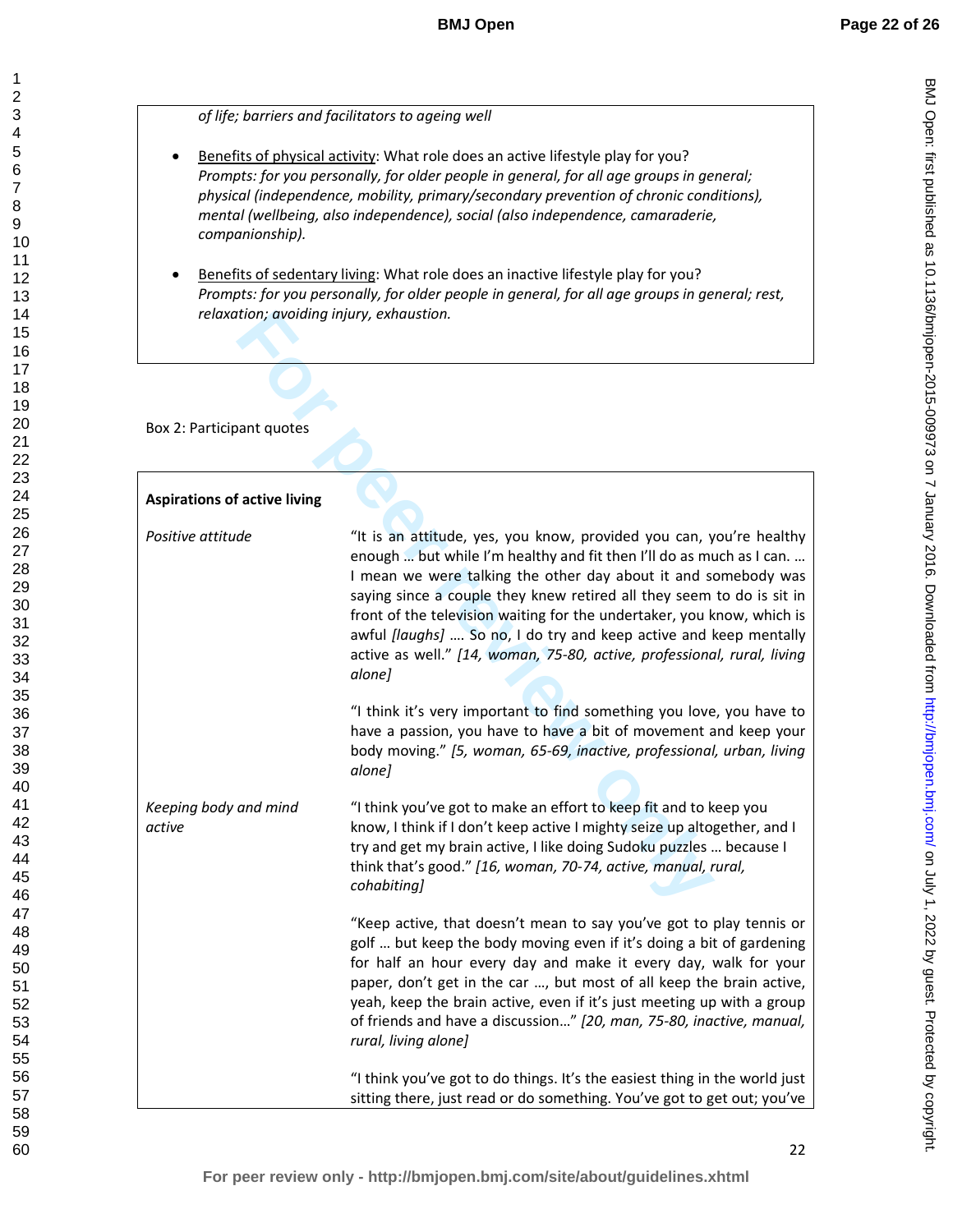| 1<br>$\overline{c}$<br>3<br>4<br>5<br>6<br>7<br>8<br>9<br>10<br>11<br>12<br>13<br>14<br>15<br>16<br>17<br>18<br>19<br>20<br>21<br>22 |  |
|--------------------------------------------------------------------------------------------------------------------------------------|--|
| 23<br>24<br>25<br>26<br>27<br>28<br>29<br>30<br>31<br>32<br>33<br>34<br>35<br>36<br>37<br>38<br>39<br>40<br>41<br>42<br>43<br>44     |  |
| 45<br>46<br>47<br>48<br>49<br>50<br>51<br>52<br>53<br>54<br>55<br>56<br>57<br>58<br>59<br>60                                         |  |

|                                                                | got to move about. And yesterday was the first time I've really done<br>anything since I've had the heart attack, and, oh, it was lovely, you<br>know, just to, probably clear a few leaves and burn stuff, and had the<br>dog running around again, like he used to, you know, it was just<br>nice." [23, man, 75-80, inactive, manual, urban, cohabiting]                                                                                          |
|----------------------------------------------------------------|------------------------------------------------------------------------------------------------------------------------------------------------------------------------------------------------------------------------------------------------------------------------------------------------------------------------------------------------------------------------------------------------------------------------------------------------------|
| Tensions between staying<br>busy, and active or staying<br>fit | "I can still run down a road with no real problems. I'm a little bit<br>overweight, and I should get  some of that weight off because  I'd<br>probably be able to walk around a lot better than I do, but I don't<br>have the time <i>[laughs]</i> , you know, it's do you keep fit or do you keep<br>active, I don't know. As I say I know what I should do but [laughs],<br>not easy." [17, man, 70-74, inactive, professional, rural, cohabiting] |
| <b>Practices of active living</b>                              |                                                                                                                                                                                                                                                                                                                                                                                                                                                      |
| 'Being out and about'                                          | "If I was home all day , you know, I'd go loopy, I really would." [14,<br>woman, 75-80, active, professional, rural, living alone]                                                                                                                                                                                                                                                                                                                   |
|                                                                | "I mean, my wife's a classic example there, I mean, she's getting all<br>these sorts of things, arthritis and things, but she doesn't slow down."<br>[23, man, 75-80, inactive, manual, urban, cohabiting]                                                                                                                                                                                                                                           |
|                                                                | "I don't like sitting  and just watching telly or, I've got to be on the<br>go. So  I do like every day, at least, to get out in the fresh air, have a<br>little walk, even if it's only for an hour, just down the city, you know,<br>or anything." [6, woman, 65-69, active, manual, urban, living alone]                                                                                                                                          |
|                                                                | " people talk about retirement but I'm as busy now as I was when I<br>was working in many ways" [12, woman, 70-74, active,<br>professional, urban, cohabiting]                                                                                                                                                                                                                                                                                       |
| Purposeful activities                                          | " our only routine really is every Friday we look after our two<br>grandchildren and we  look after them for the day, take them to<br>school, pick them up and keep them safe 'til their parents come<br>home." [1, woman, 65-69, inactive, professional, rural, cohabiting]                                                                                                                                                                         |
|                                                                | "I think I'm very lucky that I'm in a job that I do enjoy and can keep<br>going as long as I want, you know. So yes, I think  it's [all about]<br>being active doing the things you like." [14, woman, 75-80, active,<br>professional, rural, living alone]                                                                                                                                                                                          |
|                                                                | "I do like to walk for a purpose if that makes sense, you know? Like<br>to walk to the shop to get a newspaper." [22, woman, 65-69, active,<br>professional, rural, cohabiting]                                                                                                                                                                                                                                                                      |
| Adaptive activeness                                            | "I would have loved to still play tennis but I can't, I can't run.  I<br>thought 'I'm gonna save up and get that [Wii console]', 'cos I just<br>enjoyed it, 'cos in my head, you see, I'm really playing tennis." [15,<br>woman, 75-80, active, manual, rural, living alone]                                                                                                                                                                         |
|                                                                | "The walks have got less arduous obviously, rather than looking for<br>high walks, you're now looking for lower walks" [11, man, 70-74,<br>active, professional, urban, cohabiting]                                                                                                                                                                                                                                                                  |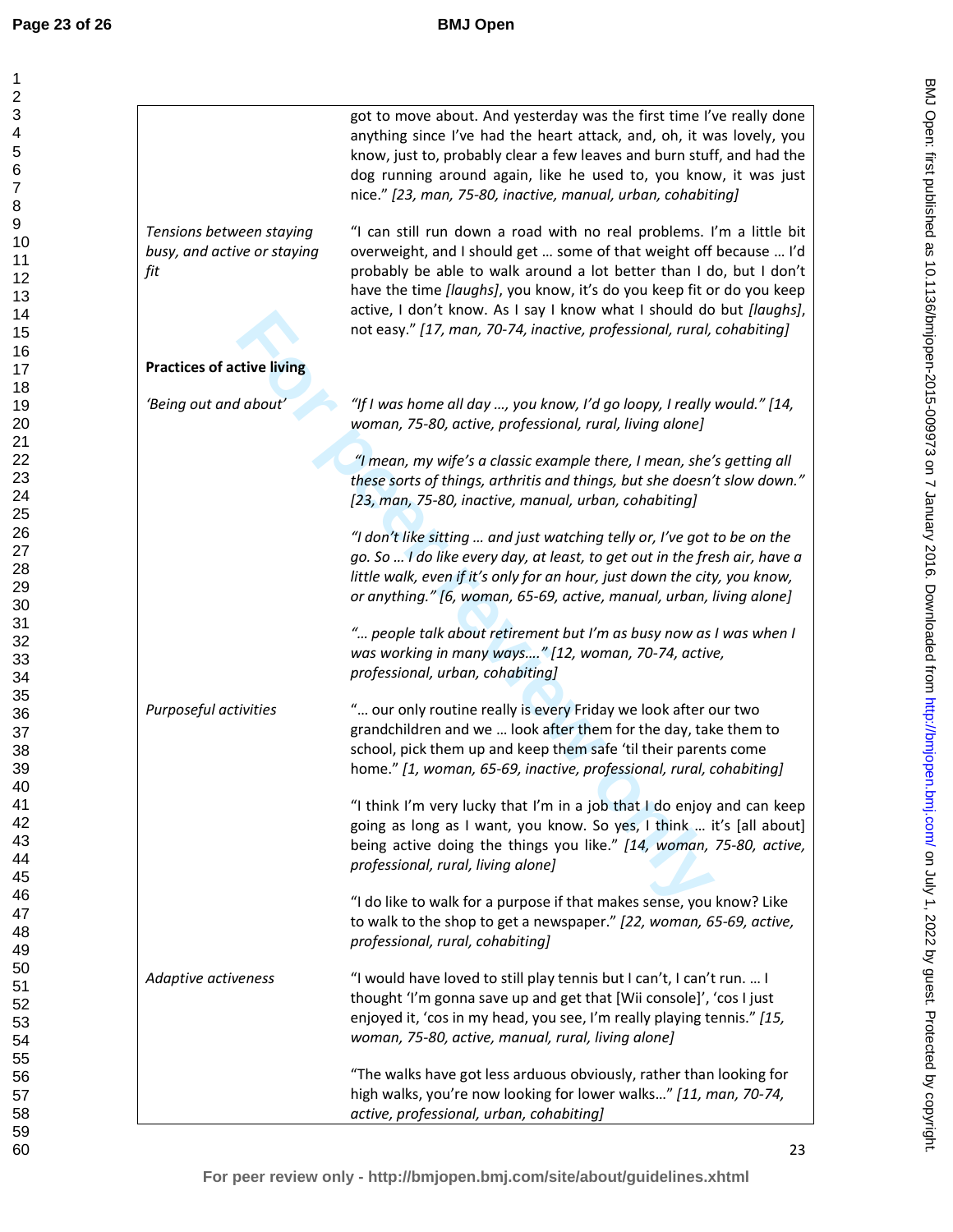|                                           | "as the body shuts down, I don't mean that too literally, you know,<br>so you don't play the tennis but you can still play bowls and you still<br>can do your walking and I can still play with the grandchildren so<br>physically I can do all those things still" [20, man, 75-80, inactive,<br>manual, rural, living alone]                                                                                                                                                                                                                                              |
|-------------------------------------------|-----------------------------------------------------------------------------------------------------------------------------------------------------------------------------------------------------------------------------------------------------------------------------------------------------------------------------------------------------------------------------------------------------------------------------------------------------------------------------------------------------------------------------------------------------------------------------|
| <b>Social context of active</b><br>living |                                                                                                                                                                                                                                                                                                                                                                                                                                                                                                                                                                             |
| Social motivators                         | "Every fortnight, I have a friend I used to work with, and we go for<br>quite a long walk. Maybe anything from sort of seven to fourteen<br>miles we do on that." [7, man, 65-69, active, manual, urban,<br>cohabiting]                                                                                                                                                                                                                                                                                                                                                     |
|                                           | "a dog is so much company especially if you're on your own, you<br>know, it's lovely so yes, I do enjoy the dogs and it's something I'd<br>hate to think I hadn't got one to walk, gets you up in the morning,<br>gets you out, you've got something to think about." [14, woman, 75-<br>80, active, professional, rural, living alone]                                                                                                                                                                                                                                     |
|                                           | Questions: "Do you think society expects of you to stay very healthy<br>and very active?"<br>Answer: "No, my wife expects me to stay very healthy" [11, man,<br>70-74, active, professional, urban, cohabiting]                                                                                                                                                                                                                                                                                                                                                             |
|                                           | " sometimes [taking care of the grandchildren] it's a bit of a chore<br>and it's hard work after school because they're usually a little bit<br>tetchy, and I have to drive twenty-five miles to get there so it takes<br>all afternoon when I could be doing something else." [5, woman, 65-<br>69, inactive, professional, urban, living alone]                                                                                                                                                                                                                           |
| <b>Social limitations</b>                 | "I think  this is as much due to probably to my wife as to me. We do<br>just about everything together  so part of my fitness is probably<br>down to her, or lack of it, and vice versa, do you know what I mean?"<br>[17, man, 70-74, inactive, professional, rural, cohabiting]                                                                                                                                                                                                                                                                                           |
|                                           | "For the last six, nine months my wife was not very well, I mean, so<br>going out was an effort so we probably tended to go out less" [2,<br>man, 75-80, inactive, professional, rural, living alone]                                                                                                                                                                                                                                                                                                                                                                       |
|                                           | "I do  any heavy work to do in the garden for example I'll do that.<br>But she [my wife] likes to do her bit,  she's got quite bad arthritis<br>and her hands are bad,  she's got a sort of sciatica problems with<br>one of her legs and it forces her to walk very slowly and when I'm<br>walking with her I find that difficult, it's because my natural gait is a<br>lot faster and I find it hard to keep down to her,  yeah [laughs], so<br>that's a problem but it's one you have to face, you know." [18, man,<br>70-74, inactive, professional, urban, cohabiting] |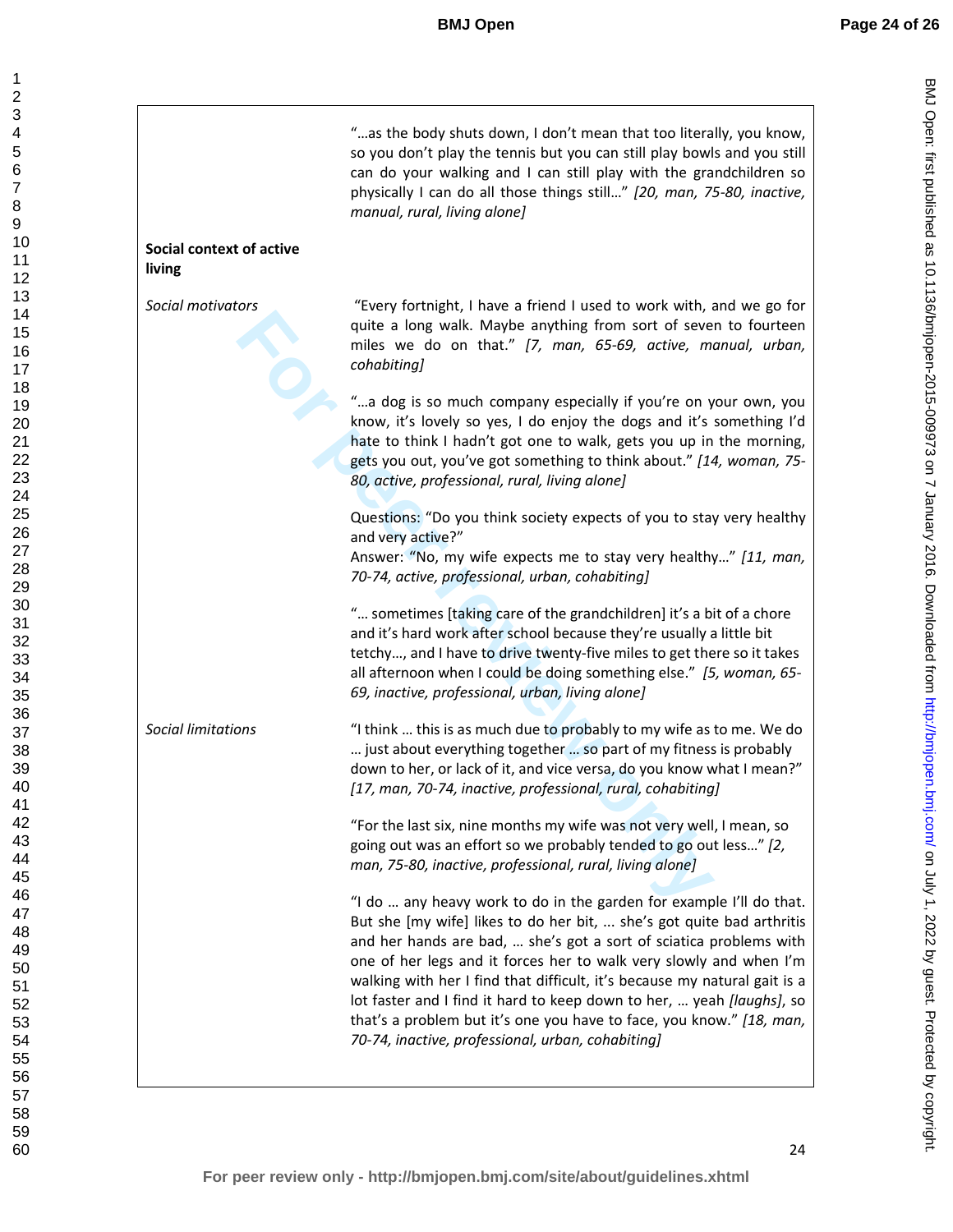# **Keeping the ball up: Susan's story**

ple she belongs to the more active group. She has been sporty all her life, it avidly played tennis. She had to stop playing at her club when her husbare of her time. Her other lifelong passion had been her dogs and walkin The following case shows the complex ways in which 'adaptive activeness' is tackled. Susan is 77 years old, and has been living alone in her rural detached home since her husband passed away. In our study sample she belongs to the more active group. She has been sporty all her life, growing up in a family that avidly played tennis. She had to stop playing at her club when her husband required care and more of her time. Her other lifelong passion had been her dogs and walking. When she was widowed, her dog continued to be a reliable and comforting companion on her walks. By the time of the interview and observations, however, she had also lost her dog. She now considers herself very inactive; her children and grandchildren do not live close by, and she feels trapped in the house. But she has found an activity that she can do indoors that enables her to revisit her former pastime. Her grandchildren have introduced her to a gaming console on which one can play tennis. The game enables her to keep up her skills in coordination and balance while enjoying the challenge and sensory pleasure ("the sound of the ball bouncing and hitting the racquet"). Susan invited us to join her for a morning of playing these games. The games available include her favourite tennis but also golf and other sports, and she recently got a set of balance games, which she appreciates for improving not only her – increasingly deteriorating – sense of balance, but also her leg strength and concentration. While these console games are clearly an indoor activity and did not help Susan to get out of the house, they are fun games to play with companions, and Susan has a friend who joins her regularly.

Box 4: Participant case study for social limitations

**Finding one's stride: Peter's story**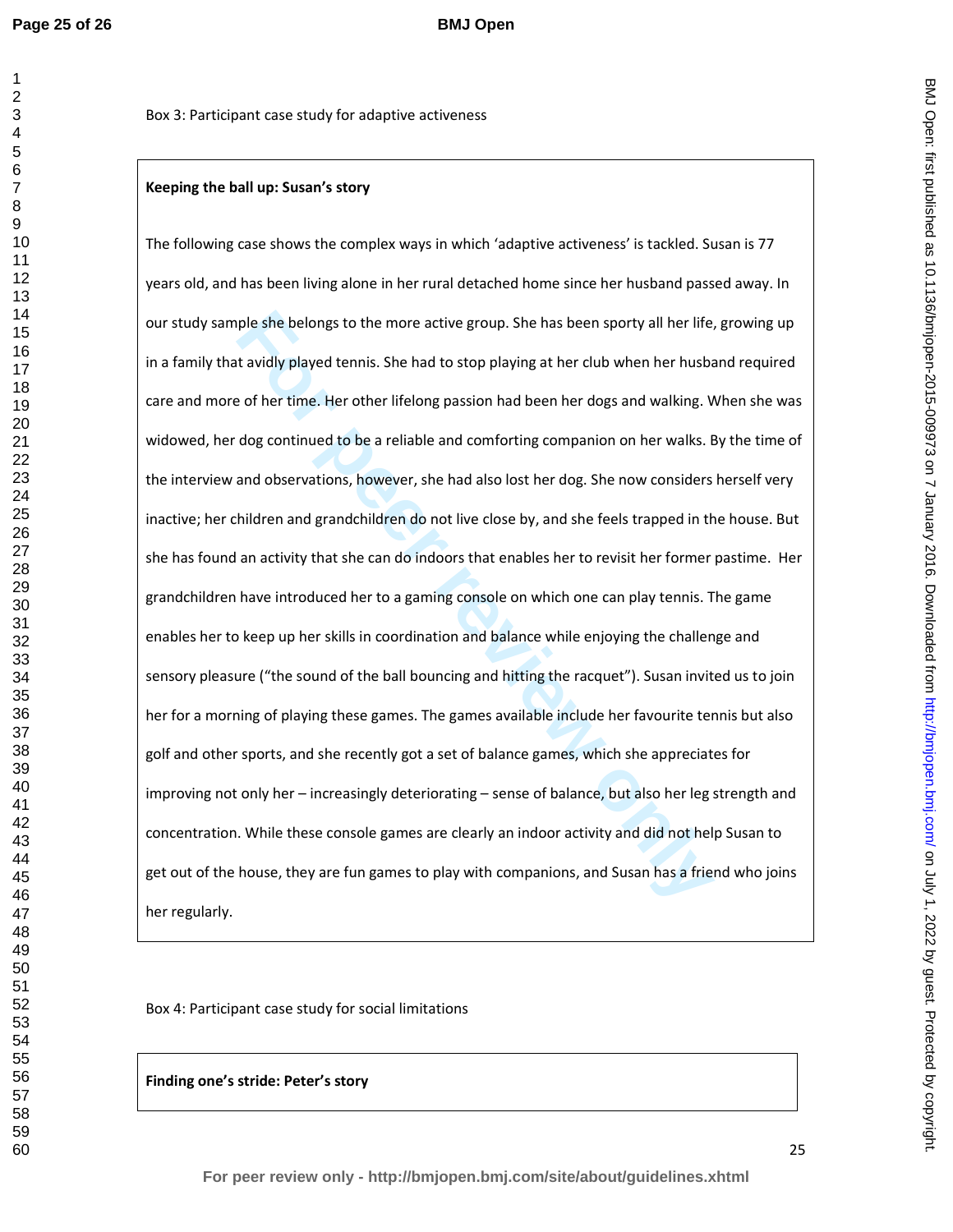**Example 1** First and this allotment, and socialising with friends and family. His require looking after once a week, and they also visit his father-in-law require looking after once a week, and they also visit his father-The following case shows complex ways in which active living in later life is shaped by social context. Peter is 68 years old and lives with his wife in their suburban detached home. He also belongs to the more active group in the study sample. Peter has led an active life, starting during his career in the army and continuing through many subsequent, often manual, jobs until his early retirement. Peter spends his retirement in many different activities, for example attending to his garden and helping a friend at his allotment, and socialising with friends and family. His grandchildren require looking after once a week, and they also visit his father-in-law regularly to provide support. His favourite pastimes and lifelong habits are walking and bird watching. For the study's participant observation, we were invited for a walk to and in a nearby country park. The observation started with a walk through the city to the outskirts – Peter often walks for transport because he cannot drive – where we were joined by his wife who drove to join us at the park. She struggles to walk because of a persistent foot problem and we had to stop walking briskly to accommodate her. The park was chosen for this outing for its even paths and easy opportunities to rest. For longer walks on uneven terrain Peter meets with a group of friends. These walks, however, have also become increasingly slower and shorter, and the subsequent pub lunch longer, because members of the group increasingly experience joint problems and other ill-health. Despite these challenges, Peter seems to have found strategies to keep up his walks; physical activity, however, seems to be an incidental side effect of his favourite pastime.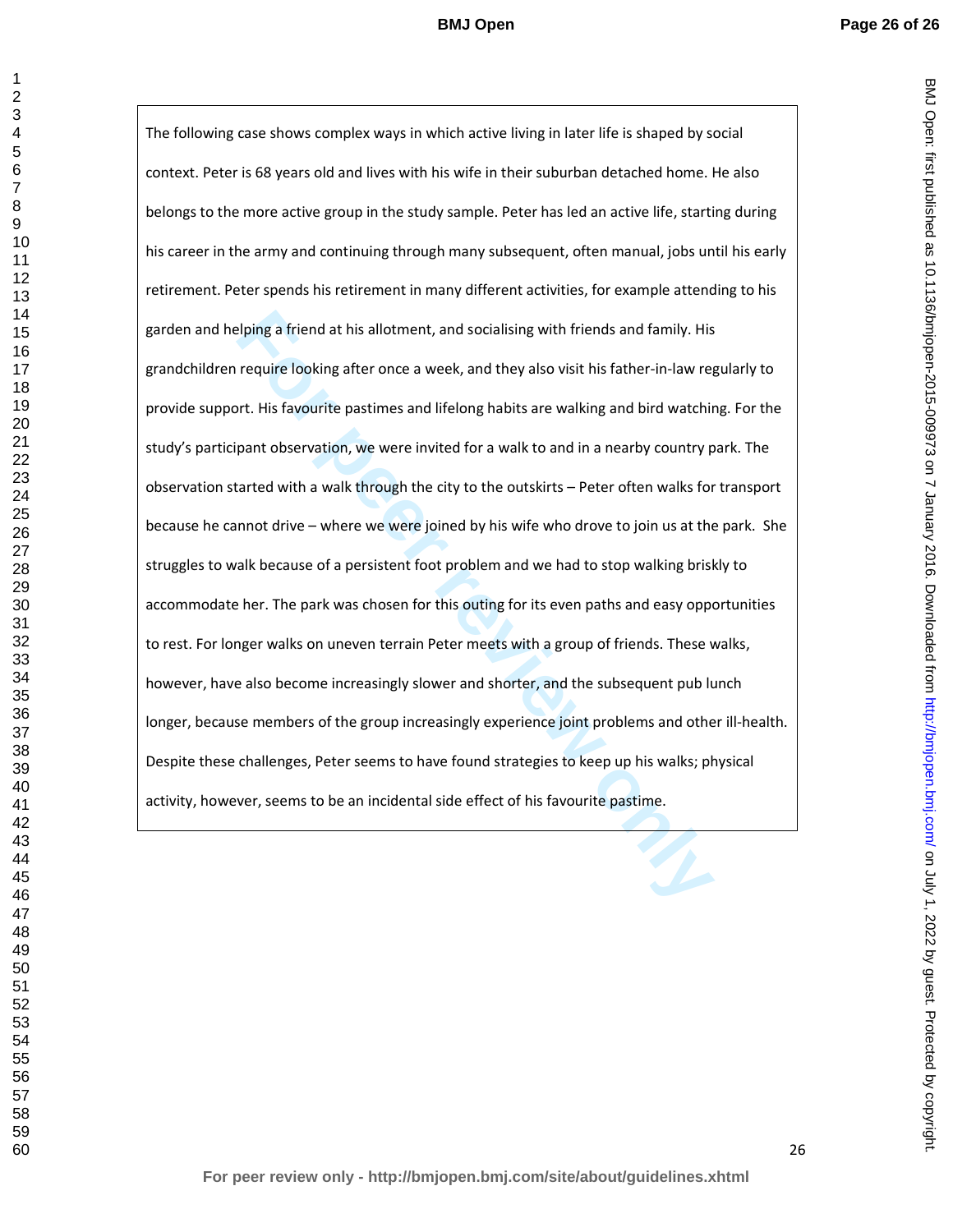# **BMJ Open**

# **'Keeping your body and mind active': an ethnographic study of aspirations for healthy ageing**

| Journal:                                                   | <b>BMJ</b> Open                                                                                                                                                                                                                                                                                                                                                                                                                                                                          |
|------------------------------------------------------------|------------------------------------------------------------------------------------------------------------------------------------------------------------------------------------------------------------------------------------------------------------------------------------------------------------------------------------------------------------------------------------------------------------------------------------------------------------------------------------------|
| Manuscript ID                                              | bmjopen-2015-009973.R1                                                                                                                                                                                                                                                                                                                                                                                                                                                                   |
| Article Type:                                              | Research                                                                                                                                                                                                                                                                                                                                                                                                                                                                                 |
| Date Submitted by the Author:                              | 22-Oct-2015                                                                                                                                                                                                                                                                                                                                                                                                                                                                              |
| Complete List of Authors:                                  | Guell, Cornelia; University of Cambridge, MRC Epidemiology Unit and<br>UKCRC Centre for Diet and Activity Research (CEDAR)<br>Shefer, Guy; University of Cambridge, MRC Epidemiology Unit<br>Griffin, Simon; University of Cambridge, MRC Epidemiology Unit; University<br>of Cambridge, Primary Care Unit, Department of Public Health and Primary<br>Care<br>Ogilvie, David; University of Cambridge, MRC Epidemiology Unit and<br>UKCRC Centre for Diet and Activity Research (CEDAR) |
| <b>Primary Subject<br/>Heading<math>&lt;</math>/b&gt;:</b> | Public health                                                                                                                                                                                                                                                                                                                                                                                                                                                                            |
| Secondary Subject Heading:                                 | Qualitative research                                                                                                                                                                                                                                                                                                                                                                                                                                                                     |
| Keywords:                                                  | QUALITATIVE RESEARCH, Physical activity, Ageing, Social context                                                                                                                                                                                                                                                                                                                                                                                                                          |
|                                                            |                                                                                                                                                                                                                                                                                                                                                                                                                                                                                          |
|                                                            | <b>SCHOLARONE</b><br>Manuscripts<br>$\mathcal{P}_{\mathcal{P}_{\mathcal{P}}}$                                                                                                                                                                                                                                                                                                                                                                                                            |

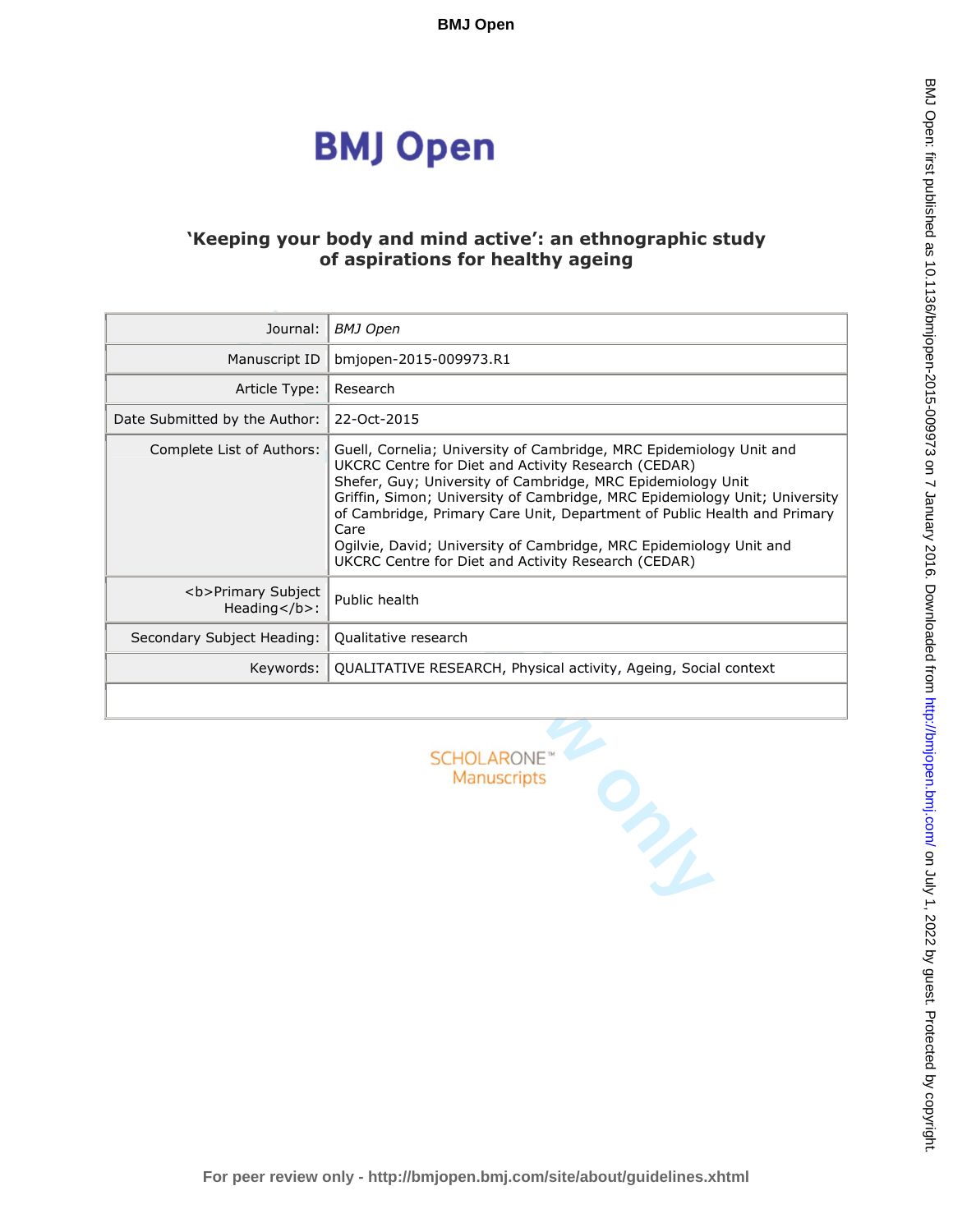# **BMJ Open**

# **'Keeping your body and mind active': an ethnographic study of aspirations for healthy ageing**

Cornelia Guell<sup>1\*</sup>, Guy Shefer<sup>1</sup>, Simon Griffin<sup>12</sup>, David Ogilvie<sup>1</sup>

MRC Epidemiology Unit and UKCRC Centre for Diet and Activity Research (CEDAR), University of Cambridge School of Clinical Medicine, Box 285, Cambridge Biomedical Campus, Cambridge CB2 0QQ, United Kingdom

<sup>2</sup>The Primary Care Unit, Department of Public Health and Primary Care, University of Cambridge, Institute of Public Health, Forvie Site, Cambridge CB2 0SR, United Kingdom

\*Corresponding author: cornelia.guell@mrc-epid.cam.ac.uk, +44 1223 769147

**Key words:** qualitative research, physical activity, ageing, social context

**Word count:** 4360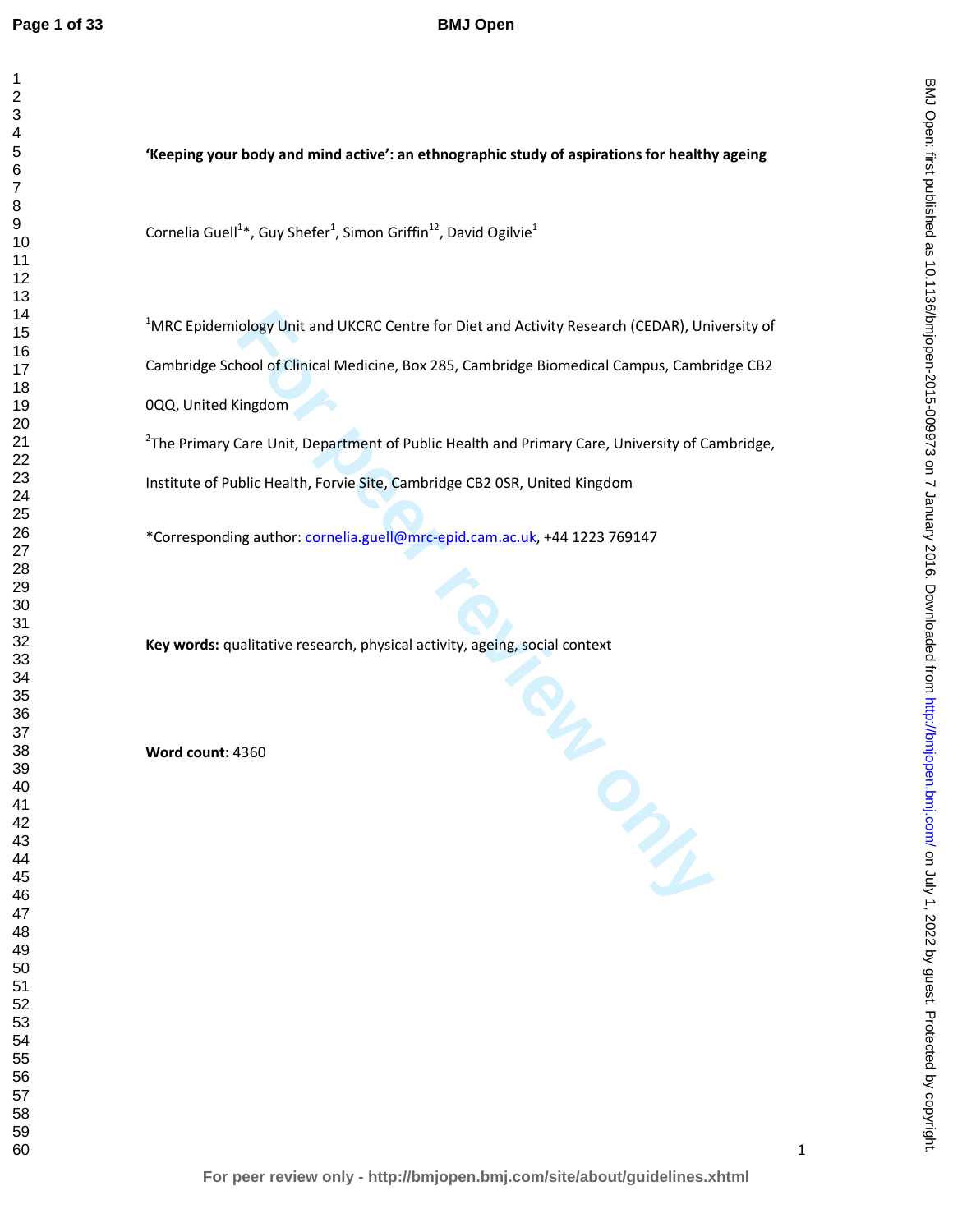BMJ Open: first published as 10.1136/bmjopen-2015-009973 on 7 January 2016. Downloaded from http://bmjopen.bmj.com/ on July 1, 2022 by guest. Protected by copyright on July 1, 2022 by guest. Protected by copyright. <http://bmjopen.bmj.com/> BMJ Open: first published as 10.1136/bmjopen-2015-009973 on 7 January 2016. Downloaded from

#### **Abstract**

**Objective** To describe and explore perceptions, practices and motivations of active living in later life.

**Design** Qualitative study with semistructured interviews and 'semistructured' participant observations of participant-selected activities such as exercise classes, private or organised walks, shopping and gardening.

**Participants** 27 participants (65-80 years of age) from the EPIC-Norfolk study, purposefully selected by gender, age, occupational class, living status, and residential location; 19 of the participants agreed to be joined for observed activities.

**Setting** Participants' homes, neighbourhoods, places of leisure activities, and workplaces in Norfolk, England.

**Follogy 12**<br> **Follogy 12**<br> **Follogy American Exercutary Settima in the EPIC-Norfolk study, purpose<br>
<b>Follogy American Exercutary Settims**<br> **For periodic only and the pertical study**<br> **For periodic Settims**, and **residenti Results** All participants regarded a positive attitude as important for healthy ageing; this included staying active, both physically and mentally through sedentary activities such as reading and crosswords. 'Getting out of the house', being busy, or following a variety of interests were regarded as both important motivators and descriptions of their 'activeness'. Purposeful activities formed an important part of this, for example still being engaged in paid or voluntary work, having caring responsibilities, or smaller incidental activities such as helping neighbours or walking for transport. Many also reported adapting previous, often lifelong, activity preferences and habits to their ageing body, or replacing them altogether with lower impact activities such as walking. This included adapting to the physical limitations of partners and friends which dictated the intensity and frequency of shared activities. The social context of activities could thus form a barrier to active living, but could also encourage it through companionship, social responsibilities and social pressures.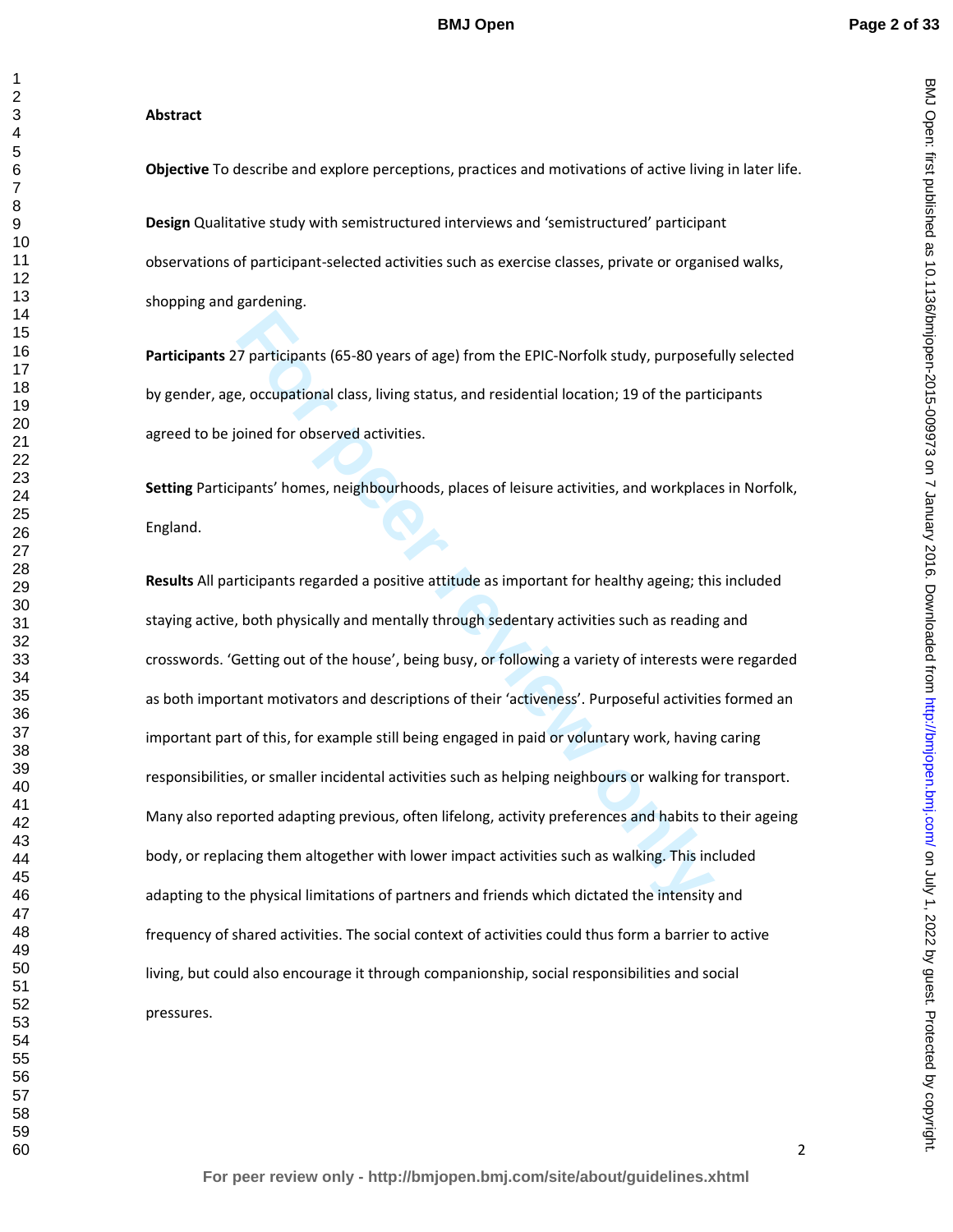# **BMJ Open**

**Conclusions** Promoting and maintaining physical activity among older people may require more attention to activeness as an attitude and way of life as well as to its social context, and initiatives encouraging broader activity habits rather than discrete activities.

## *Strengths and limitations*

- This qualitative study used the innovative method of 'semistructured' participant observation together with interviews to explore aspirations and daily practices of active living among older people.
- Rather than being experienced as discrete behaviours in everyday life, 'activeness' can form part of more general aspirations of ageing proactively.
- The study provides a useful insight into how social support can be garnered as a facilitator of active living, gaining encouragement, companionship, or purpose.
- The social context can also be a barrier that needs to be negotiated, for example when the ill-health or physical limitations of others reduce the time available for activeness or the intensity of activities that can be done together.
- **Funitations**<br> **Funitative study used the innovative method of 'semistructured' participal<br>
vation together with interviews to explore aspirations and daily practices<br>
among older people.<br>
<b>For than being experienced as di** • The main limitation of this study was that the sample comprised participants whose views might have been shaped by their long-time participation in a health-related study; their narratives can, however, serve as case studies of proactive strategies that others could adopt.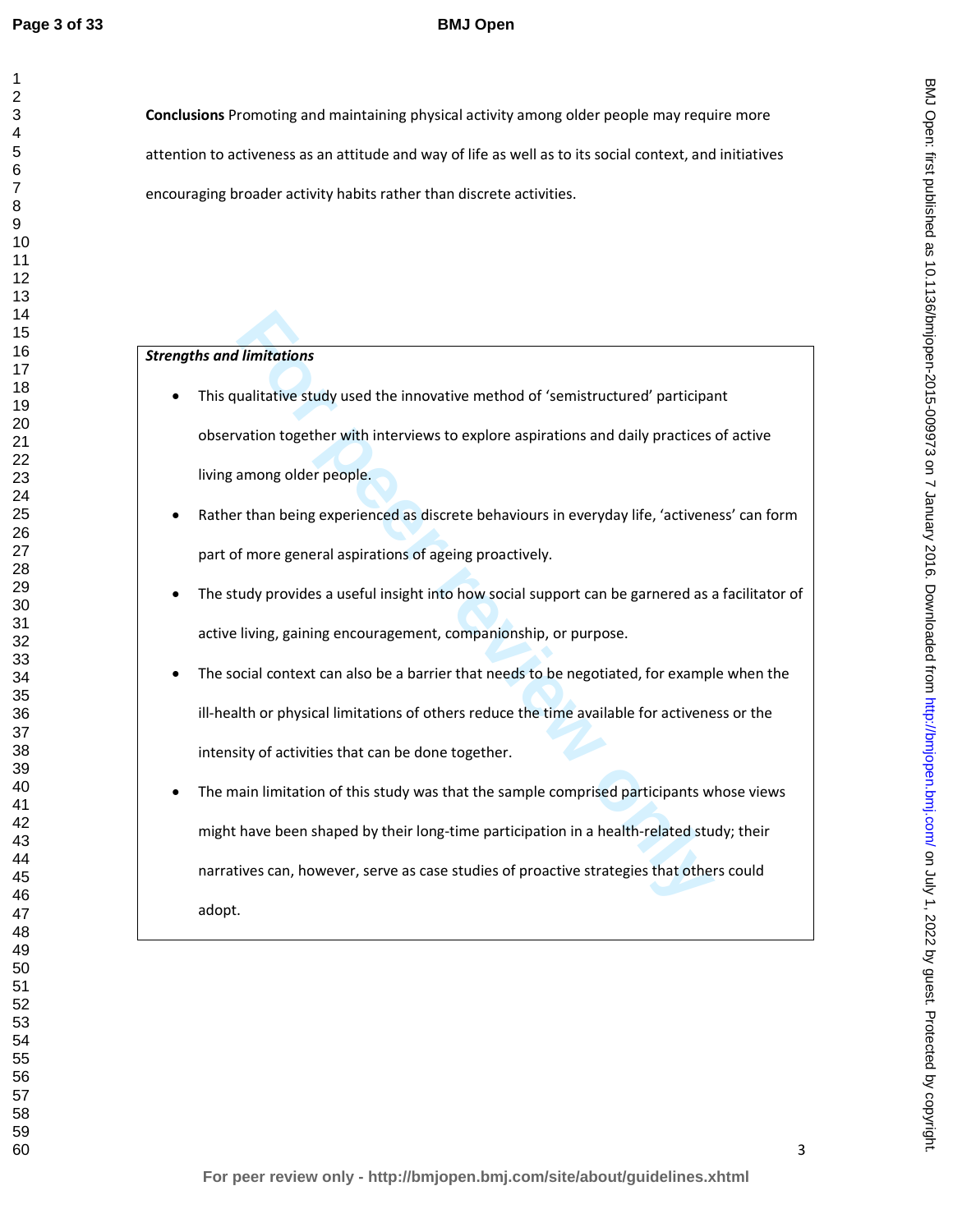BMJ Open: first published as 10.1136/bmjopen-2015-009973 on 7 January 2016. Downloaded from http://bmjopen.bmj.com/ on July 1, 2022 by guest. Protected by copyright on July 1, 2022 by guest. Protected by copyright. <http://bmjopen.bmj.com/> BMJ Open: first published as 10.1136/bmjopen-2015-009973 on 7 January 2016. Downloaded from

#### **INTRODUCTION**

ndary and tertiary prevention of chronic conditions such as diabetes, card<br>ancer is increasingly important.<sup>3,5</sup> Physical activity has significant health be<br>mproving physical and mental health, mobility and independence.<sup>6</sup> A recent appraisal of the new WHO physical activity guidelines<sup>1</sup> included a perspective on older adults, who are known to find it difficult to meet targets for moderate and vigorous intensity activity, and proposed a more achievable message of reducing sedentary time and integrating more light activity into everyday life.<sup>2</sup> Levels of physical activity decrease in later life, at a time when primary, secondary and tertiary prevention of chronic conditions such as diabetes, cardiovascular disease and cancer is increasingly important.<sup>3-5</sup> Physical activity has significant health benefits for older adults, improving physical and mental health, mobility and independence.<sup>6-8</sup> However, interventions to promote physical activity for older adults tend to be exercise-based programmes framed within individualistic psychological behaviour change models, and have typically produced only small or short-lived changes.<sup>910</sup> A broader focus on active living<sup>11</sup> – including leisure, household, transport and occupational physical activities – and on social influences<sup>12</sup> might offer a more promising and effective public health strategy to promote physical activity by integrating it into everyday life.

The Five Year Forward View for the UK's National Health Service calls for a 'radical upgrade of prevention' as well as supporting self-care by recognising patients', families' and carers' motivations in life and valuing them as 'experts by experience'.<sup>1314</sup> Qualitative research can provide valuable insights to help understand how best to develop, promote and support such preventive strategies by exploring people's aspirations to be active and their social contexts.<sup>15</sup> Much of the literature has focused on structured exercise, with only limited consideration of other (what are sometimes referred to as 'unsupervised') physical activities, mainly walking,<sup>16</sup> and little is known about perceptions, practices and motivations of active living more generally at any life stage. Those who have investigated physical activity beyond exercise participation have shown an increasing interest in the physical and social environments in which these activities take place.<sup>17-19</sup> However, most qualitative research in this area has used a limited set of methods, predominantly interviews and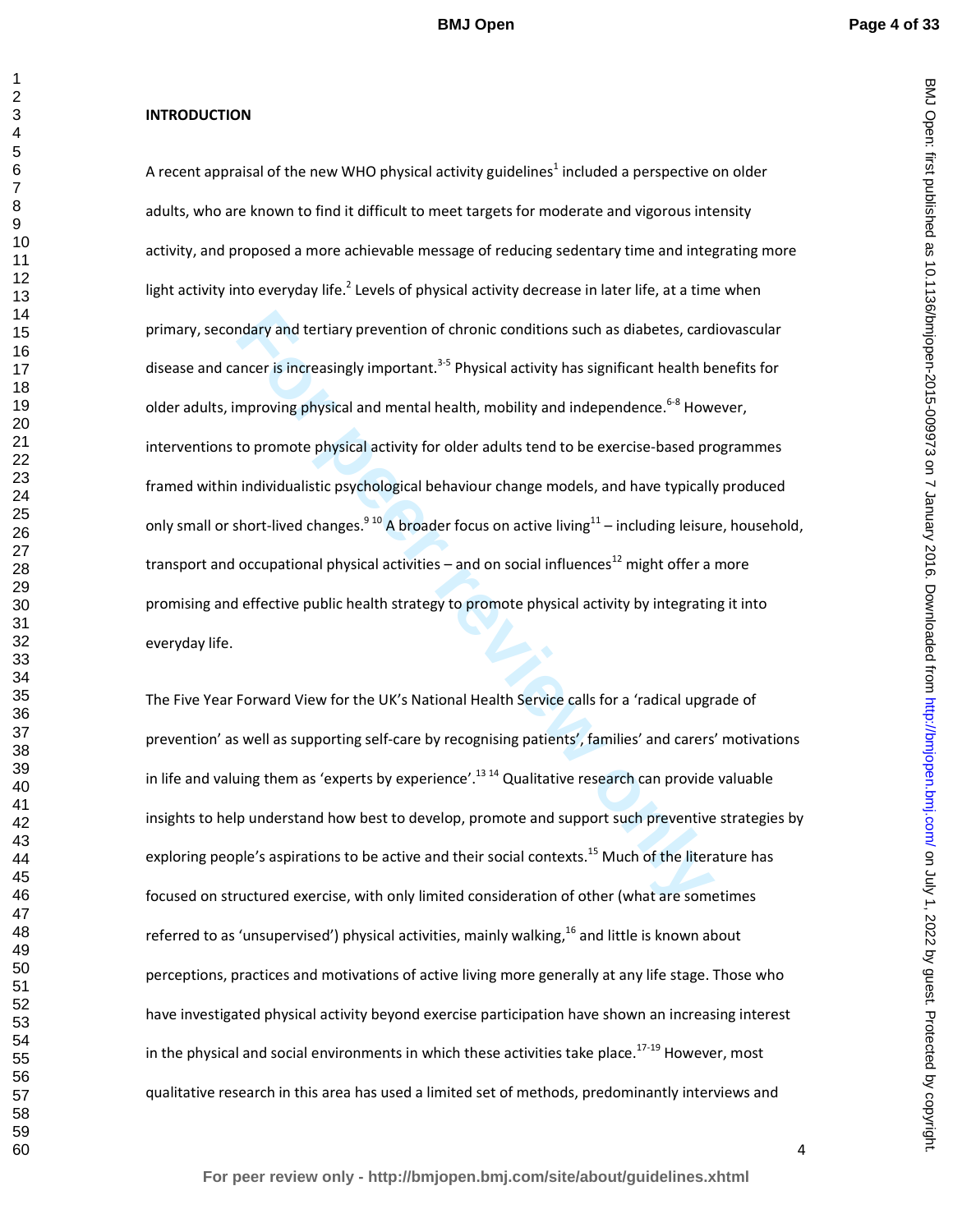#### **BMJ Open**

focus groups.<sup>16</sup> It has been suggested that studies could benefit from integrating more spatial methods to allow for fuller and more nuanced descriptions of environmental factors, $^{20}$  with photovoice proving a particularly popular method.<sup>21,22</sup> Similarly, it could be argued that the use of qualitative observational methods enables a more in-depth appreciation of the complex social context, as well as other aspects of the environment that participants may not reflect on explicitly in interviews. In this study, therefore, we aimed to investigate and describe in depth how active living relates to later life experiences and to aspirations and strategies of healthy ageing, using an ethnographic research design that combined interviews with participant observation.

#### **METHODS**

#### **Research design**

this stuary, therefore, we aimed to investigate and describe in depth now<br>
I life experiences and to aspirations and strategies of healthy ageing, usin<br>
research design that combined interviews with participant observation The ethnographic research design was framed within social theory, understanding active living as social practice, which assumes that individual behaviour shapes and is shaped by social context.<sup>23</sup> We therefore combined semistructured interviews about life history, articulations and motivations of active living, with what we call 'semistructured' (time-bound, one-off) participant observation. The observations aimed to explore social interactions, unarticulated barriers to active living, and the environmental context of activities.<sup>24</sup> The study received ethical approval from NRES Committee South Central – Oxford C (14/SC/1047), and all participants gave their informed written consent.

## **Setting and participants**

The study was set in Norfolk, a largely rural county in the East of England, including the city of Norwich. Purposeful sampling aimed for a diverse, information-rich sample of participants with experiences that might vary by their gender, age group (65-69, 70-74, 75-80), occupational class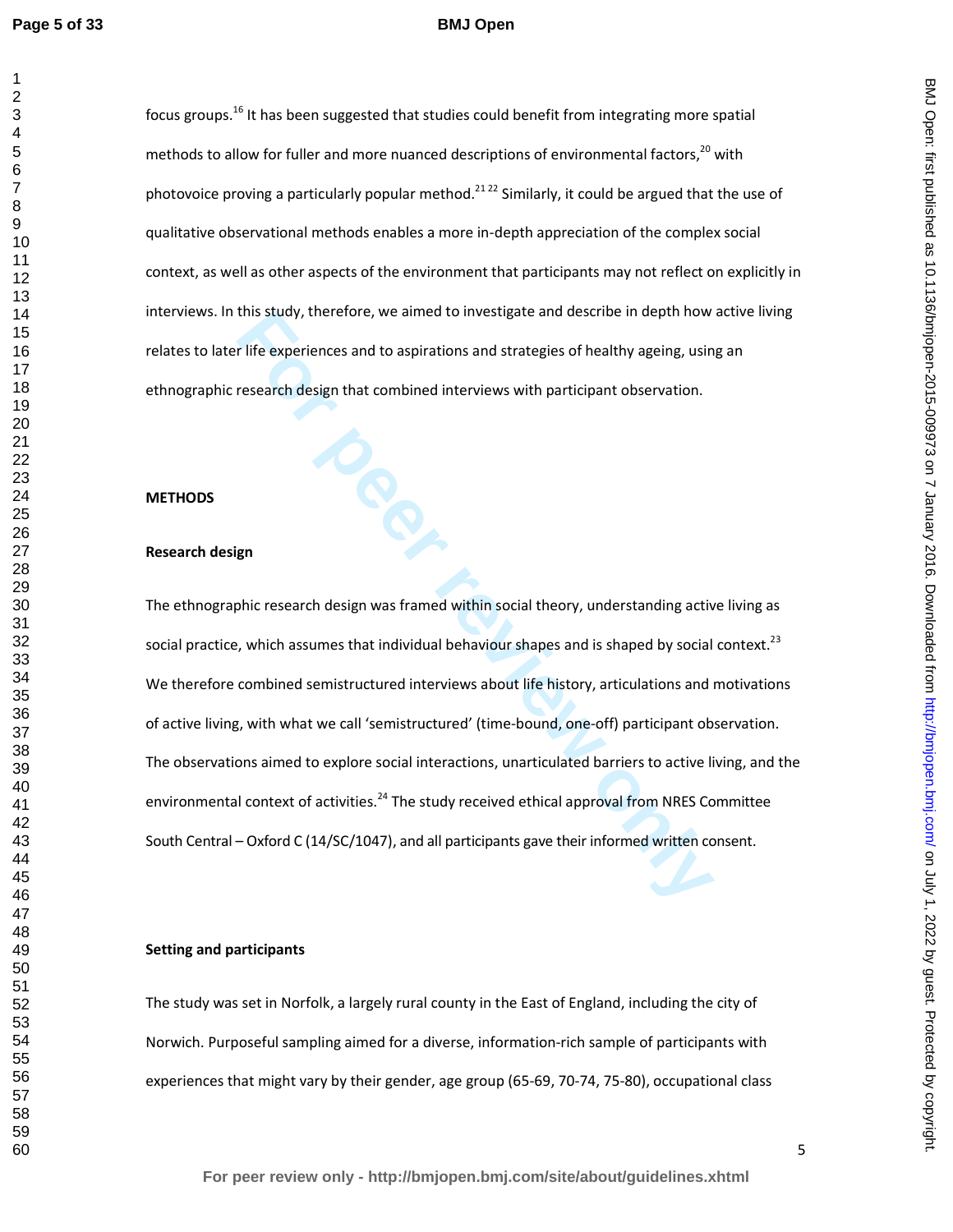BMJ Open: first published as 10.1136/bmjopen-2015-009973 on 7 January 2016. Downloaded from http://bmjopen.bmj.com/ on July 1, 2022 by guest. Protected by copyright on July 1, 2022 by guest. Protected by copyright. <http://bmjopen.bmj.com/> BMJ Open: first published as 10.1136/bmjopen-2015-009973 on 7 January 2016. Downloaded from

rigeries, EPIC-Norfolk participants completed questionnaires on their diet<br>**8** months, 3 years, 10 years and 13 years and also attended four health ch<br>vited participants from among those who had attended the fourth health<br> (professional or manual), living status (alone or cohabiting), residential area (urban or rural, in neighbourhood clusters), and physical activity level (Table 1).<sup>5</sup> All participants had to be physically independent. We recruited participants from the European Prospective Investigation into Cancer and Nutrition (EPIC)-Norfolk study, a cohort of initially 25,639 men and women selected between 1993 and 1997 from the general population then aged 45-79 years.<sup>25</sup> Recruited through general practitioner surgeries, EPIC-Norfolk participants completed questionnaires on their diet, lifestyle and health after 18 months, 3 years, 10 years and 13 years and also attended four health checks. For this study, we recruited participants from among those who had attended the fourth health check (4HC, which included about 3,000 participants at the time of recruitment). This health check included the use of accelerometers to measure physical activity over a period of a week. These accelerometer counts were used to group 4HC participants into deciles of activity level, from which we sampled participants belonging to the more (but not the most) active levels or the more (but not the most) inactive levels (Table 1). Initially 32 potential participants were contacted by mail by the EPIC-Norfolk study coordination team, and 22 agreed to take part; another eight were invited in a second round of recruitment to fill under-represented categories (inactive, manual occupational class, and oldest age group), of whom five responded positively (68% response rate). Nineteen of the 27 participants agreed to take part in a follow-up participant observation activity (70% response rate). In the final sample of participants we therefore achieved a relatively even spread across our sampling criteria (Table1). During the interviews, 19 participants also volunteered information about their health. Seven reported various musculoskeletal conditions such as osteoarthritis that limited their mobility; seven reported living with other chronic diseases (cancer, diabetes, or cardiovascular disease); and six reported limiting conditions of their activity partners such as their spouses or children (of whom one also reported a limiting condition of their own).

## Table 1: Participant characteristics

| Gender <sup>a</sup> |      | N                 |
|---------------------|------|-------------------|
|                     | Male | <b>1 F</b><br>ں ہ |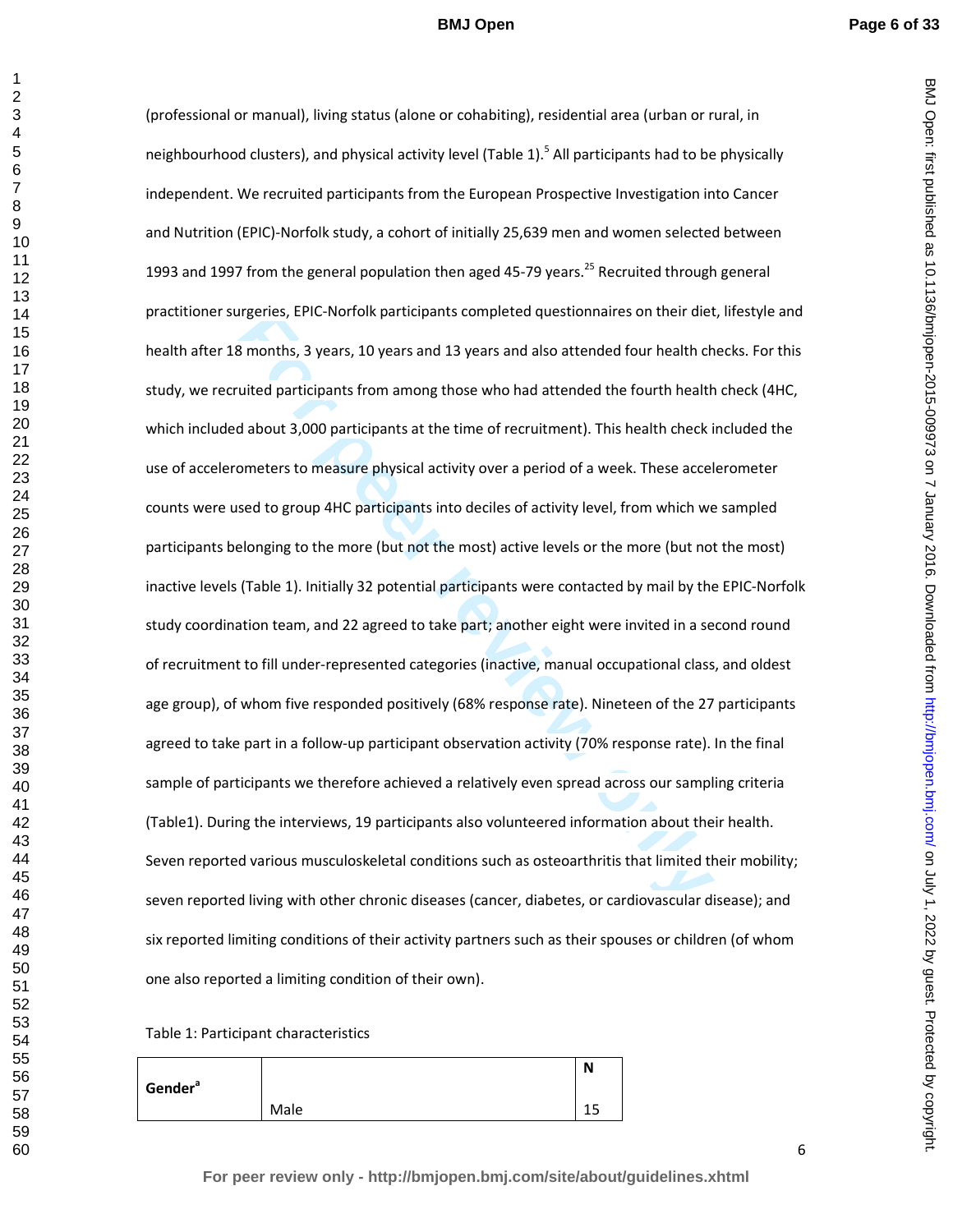|                                | Female                                      | 12             |
|--------------------------------|---------------------------------------------|----------------|
| Age <sup>a</sup>               |                                             |                |
|                                | $65 - 69$                                   | 10             |
|                                | $70 - 74$                                   | $\overline{7}$ |
|                                | $75 - 80$                                   | 10             |
| Activity level <sup>a, c</sup> |                                             |                |
|                                | Active                                      | 14             |
|                                | Inactive                                    | 13             |
| Occupation <sup>b</sup>        |                                             |                |
|                                | Professional (I, II, IIIN)                  | 14             |
|                                | Manual (IIIM, IV, V)                        | 13             |
| Living status <sup>a</sup>     |                                             |                |
|                                | Cohabiting (married or living with partner) | 13             |
|                                | Living alone (single, widowed, separated,   | 14             |
|                                | divorced)                                   |                |
| <b>Residential</b>             |                                             |                |
| area <sup>a</sup>              |                                             |                |
|                                | Rural                                       | 15             |
|                                | Urban (or urban sparse)                     | 12             |
| Total                          |                                             | 27             |

<sup>a</sup> From European Prospective Investigation into Cancer (EPIC)-Norfolk fourth health check data (2013-2015); <sup>b</sup>from EPIC-Norfolk baseline data (1993-97); <sup>c</sup>from Actigraph accelerometer counts, decile 7, 8, 9 for more active group, decile 2, 3, 4 for more inactive.

#### **Data collection**

Manual (IIIM, IV, V)<br>
Cohabiting (married or living with partner)<br>
Living alone (single, widowed, separated,<br>
divorced)<br>
Rural<br> **For PIC-Norfolk baseline data (1993-97);** "from Actigraph accelerometer cour<br>
an Prospective Two experienced ethnographers – a female anthropologist (CG) and a male sociologist (GS) – collected the data between September 2014 and March 2015. Twenty-seven semistructured interviews, lasting 20-60 minutes, were conducted in participants' homes flexibly using a topic guide with questions about their everyday activities and motivations; their lifestyle opportunities, choices and motivations across the seasons and their life course; and their aspirations into older age (Box 1). All interviews were audio-recorded, with accompanying notes taken, and transcribed verbatim. The researchers and participants had not met before the interviews, but initial rapport established during the interviewing was important for the subsequent participant observation sessions which were undertaken with the same researcher.

Nineteen participants agreed to be visited again to be joined in active or sedentary activities of their choice. Participants and researchers discussed the purpose of these observations at the end of the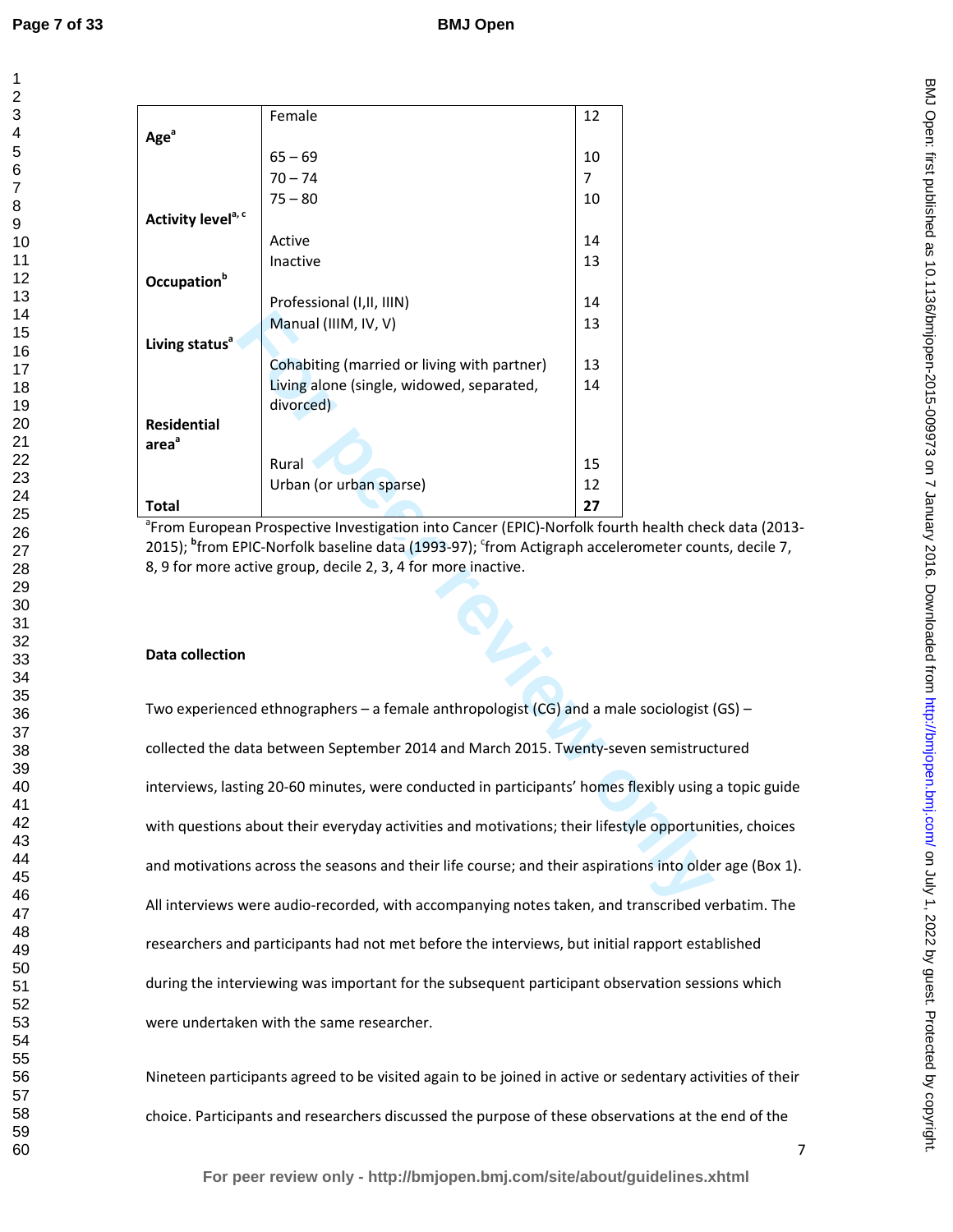BMJ Open: first published as 10.1136/bmjopen-2015-009973 on 7 January 2016. Downloaded from http://bmjopen.bmj.com/ on July 1, 2022 by guest. Protected by copyright on July 1, 2022 by guest. Protected by copyright. <http://bmjopen.bmj.com/> BMJ Open: first published as 10.1136/bmjopen-2015-009973 on 7 January 2016. Downloaded from

interview in the course of selecting the activity and organising the visit. We explained that we did not aim to assess the quantity or intensity of physical activity involved in the activities, but rather to find out about the social and physical environment in which these were taking place. Although few participants chose a primarily sedentary activity for observation, we were nonetheless able to observe sedentary activities as these were often linked to more active pursuits, such as having a tea or coffee before or after a walk or exercise session. Observations lasting 1-3 hours included structured exercise such as yoga, active home console games, walks for leisure and transport, dogwalking, organised group walks, shopping trips, gardening, and more sedentary activities such as art class, luncheon club, concerts, meditation, drives and bus rides, coffee and tea breaks and visits to work places. A total of about 30 hours of observations and informal conversations were written up in ethnographic field notes.<sup>26</sup>

#### **Analysis**

re or atter a walk or exercise session. Observations lasting 1-3 hours included recise such as yoga, active home console games, walks for leisure and trar<br>insed group walks, shopping trips, gardening, and more sedentary ac Data collection and analysis were conducted iteratively and simultaneously. The thematic data analysis involved familiarisation with the textual data through repeated reading, and identifying codes and larger thematic categories, which were then synthesised and written up as themes. The coding was guided pragmatically by the research objectives but also allowed for inductive analysis of unanticipated topics or meanings. Particular attention was placed on constant comparison between cases and on negative cases to ensure rigour in the analysis. Data analysis was aided by use of the qualitative data analysis software NVivo  $10^{27}$  The ethnographic field notes served to triangulate the findings; they were not openly coded like the transcripts, but used to help at the later stage of analysis when codes were synthesised into categories, further exploring how categories played out differently in different situations or participants. Further interrogation of the qualitative analysis was possible using the EPIC-Norfolk quantitative data; in particular we compared participants' descriptions and perceptions of activity levels with their objectively measured data. To strengthen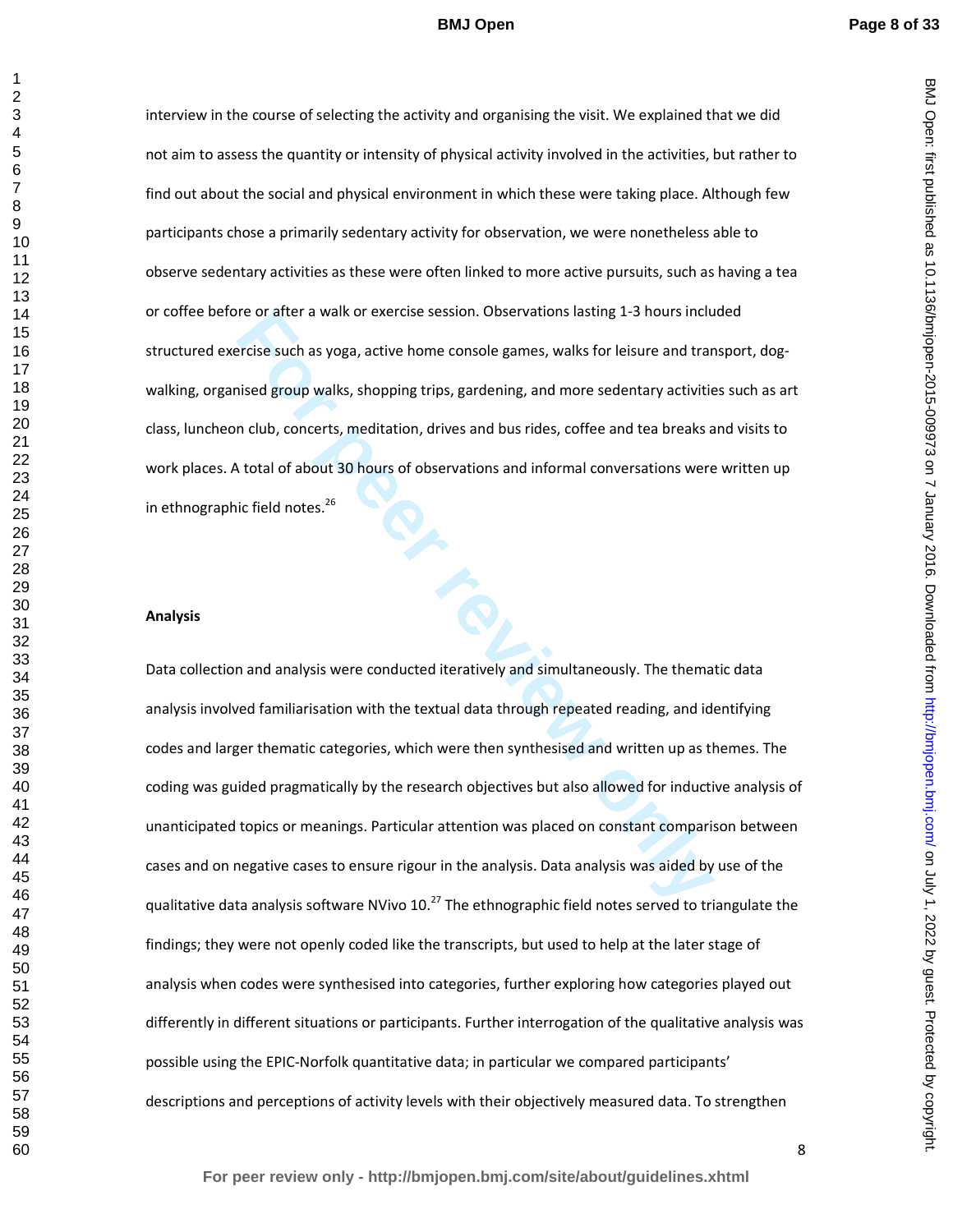#### **BMJ Open**

the analysis and ensure trustworthiness of the process, five sample transcripts were double-coded by both researchers; the emerging code book was discussed iteratively throughout the doublecoding exercise; and emerging categories were discussed extensively between the two researchers and the larger study team throughout the data collection and analysis. Finally, preliminary results of the analysis were presented to the participant panel of EPIC-Norfolk, at which non-identified participants of this qualitative study were also present, and interpretations were discussed and confirmed in open debate.

#### **RESULTS**

This qualitative study were also present, and interpretations were discuss<br>ppen debate.<br>**For peer reviews only and the peer repriors** and motivations of active<br>their descriptions of how they integrated 'activeness' into th We present a summary of findings on participants' perceptions and motivations of active living (aspirations), their descriptions of how they integrated 'activeness' into their lives (practices), and the social context in which active living was shaped. Original illustrative quotations are summarised in Box 2.

#### **Aspirations of active living**

#### Positive attitude

Most participants felt strongly about the need to have a positive attitude towards ageing. Adversities such as ill-health and increasing physical limitations were faced with a 'getting on with it' approach; good health was seen to be cherished and something to be made use of. Retirement or older age should not be an excuse for sedentary living, but, on the contrary, could be a chance to concentrate on activities that were enjoyed.

Keeping body and mind active

BMJ Open: first published as 10.1136/bmjopen-2015-009973 on 7 January 2016. Downloaded from http://bmjopen.bmj.com/ on July 1, 2022 by guest. Protected by copyright on July 1, 2022 by guest. Protected by copyright. <http://bmjopen.bmj.com/> BMJ Open: first published as 10.1136/bmjopen-2015-009973 on 7 January 2016. Downloaded from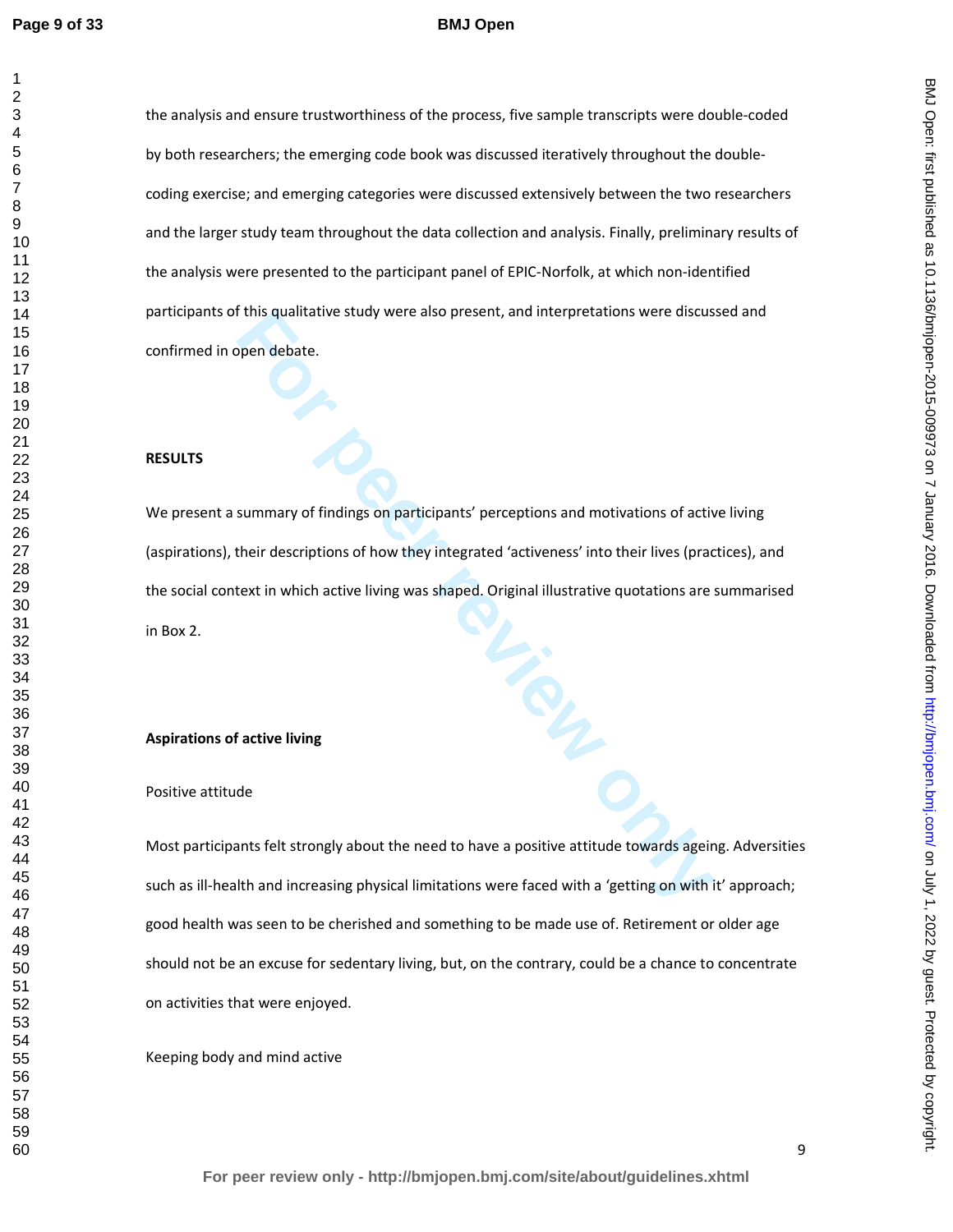Most participants also said that key to active ageing was to keep the body moving but also, crucially, to keep the mind active. Some participants suggested that these could be achieved in combination, for example by engaging in activities that were both physically active and intellectually stimulating. Others highlighted that while physical activity was indeed important, sedentary pursuits  $-$  in particular puzzles such as Sudoku or crosswords, but also reading, arts and crafts or music — were equally vital to maintaining mental and cognitive health in later life.

Tensions between staying busy, and staying active or fit

Some participants' descriptions of keeping active did not match their accelerometer counts. Others explicitly stated that their activities did not necessarily translate into physical activity or fitness. In fact, many participants talked about leading a busy and engaged life in retirement that rivalled the time constraints in their previous working life, and could be a barrier to being physically active.

#### **Practices of active living**

'Being out and about'

maintaining mental and cognitive nealth in later life.<br> **For peer staying busy**, and staying active or fit<br>
ants' descriptions of keeping active did not match their accelerometer cold<br>
that their activities did not necessa Participants described being active in complex ways; this could mean 'not sitting down' or 'getting out of the house', leading a busy life or having a variety of interests or responsibilities, or being sporty or enjoying particular activities or clubs. Their practices of active living thus described what we came to refer to as 'activeness', a term chosen to reflect both actual activity and a disposition to being active. This active way of living was rarely described in terms of discrete activities, but rather as many 'parcels' of activity, some active, some sedentary. The participant observations, in particular, highlighted that active and sedentary activities were often intertwined, for example leisure walks might include a pub lunch.

Purposeful activities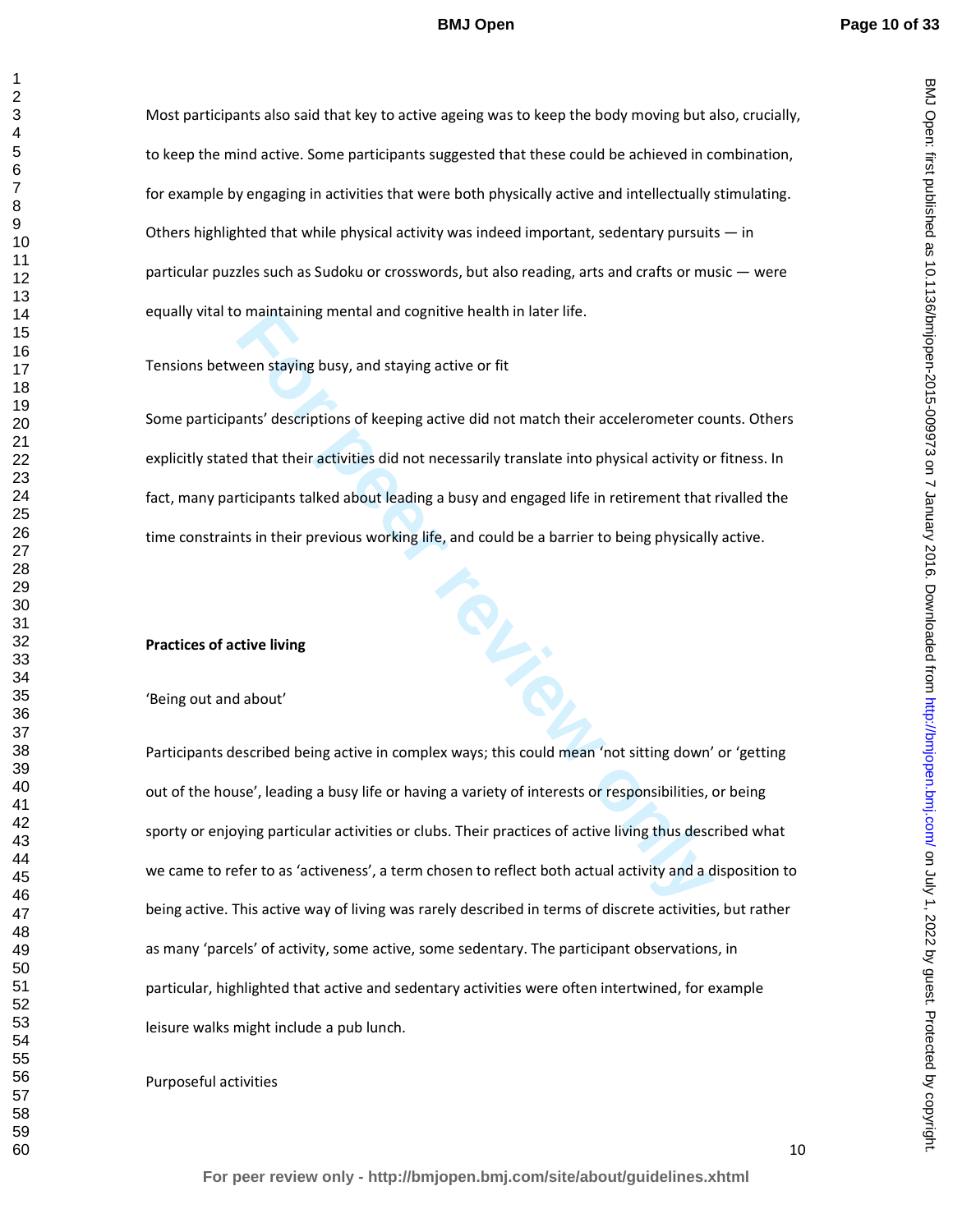Many activities incorporated incidental physical activity, but this did not seem to be the main reason for engaging in these activities; instead, they were more likely to be undertaken for such purposes as socialising, working, caring, or transport. In fact, caring was described as an important source of activeness. Also, half of the participants were still working, either continuing paid full-time or parttime work or volunteering. Somewhat surprisingly, five of the nineteen participant observations included visits to workplaces. People also described the need to be active 'for a purpose' in smaller ways, such as walking to buy a newspaper rather than merely walking for leisure.

#### Adaptive activeness

to workplaces. People also described the need to be active 'for a purpose<br>
walking to buy a newspaper rather than merely walking for leisure.<br>
Fensos<br>
ants experienced ill-health or increasing physical limitations and desc Many participants experienced ill-health or increasing physical limitations and described various ways of adapting to these. In particular, those who reported lifelong activity habits seemed to show great motivation to adapt them. Some chose lower impact activities, for example by moving from tennis to short tennis or even to game console tennis, or from cricket to bowls (Box 3 for case study). Others replaced previous activities altogether, mainly with walking.

#### **Social context of active living**

#### Social motivators as facilitators

Having access to, or providing, social support seemed to encourage active living; this was an experience narrated not only by those participants who were cohabiting, but also by those living alone. Participants talked about family, friends, or neighbours as sources of encouragement or company in activities, or motivators to stay healthy. Dogs were also appreciated as both a reason for walking and social company when walking. Social motivators for active living related not only to friends and family providing support, but also less tangibly to social norms and pressures. Some participants spoke of housework and gardening as chores that were kept up because of social expectations of tidy gardens or households. Caring for grandchildren was also seen as a source of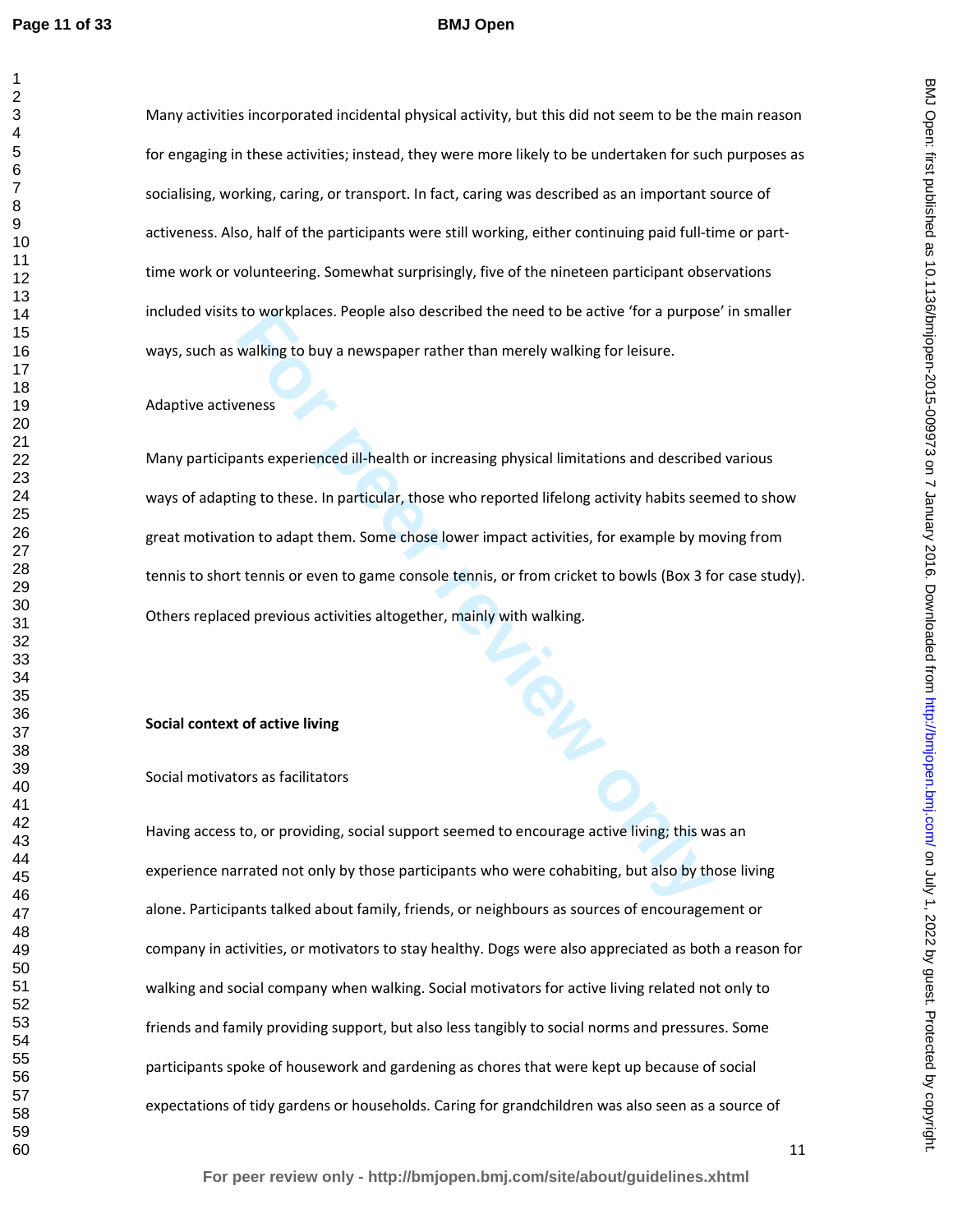physical activity, undertaken not necessarily for pleasure but sometimes as a chore that was expected of them.

#### Social limitations as barriers

being active, or to being active at a frequency or intensity desired by som<br>
b their level of fitness or health. Participant observations, for example, include the family members and in three observations the low activity While social obligations and ties were a source of physical and social activeness, they could also limit active living. The physical limitations and ill-health of others (spouses or activity companions) acted as barriers to being active, or to being active at a frequency or intensity desired by some participants and suitable to their level of fitness or health. Participant observations, for example, included spouses and other family members and in three observations the low activity level was shaped by these companions' difficulties with walking (Box 4 for case study). Finally, social norms and pressures also seemed to act as barriers to active living, most notably when participants felt their limitations would restrict others. For example, a person might leave a walking group for fear of holding others back. Social responsibilities – and an expectation of others that retirement meant flexibility and availability – could also leave little time for other activities and interests.

#### **DISCUSSION**

## **Principal findings**

The participants in this study shared strong normative perceptions that healthy ageing should be actively pursued. Notably, this included not only physical activity but also keeping the mind active to maintain cognitive health. This kind of 'proactive' ageing seemed to be framed by strong norms of sedentary living as socially undesirable. It also seemed to represent a strategy of deliberately and determinedly addressing fears of old age such as frailty, dementia or social isolation.

Active living was mostly described as a non-discrete, unstructured way of living, a cumulation of a variety of activities that were more active for some, more sedentary for others. We conceptualised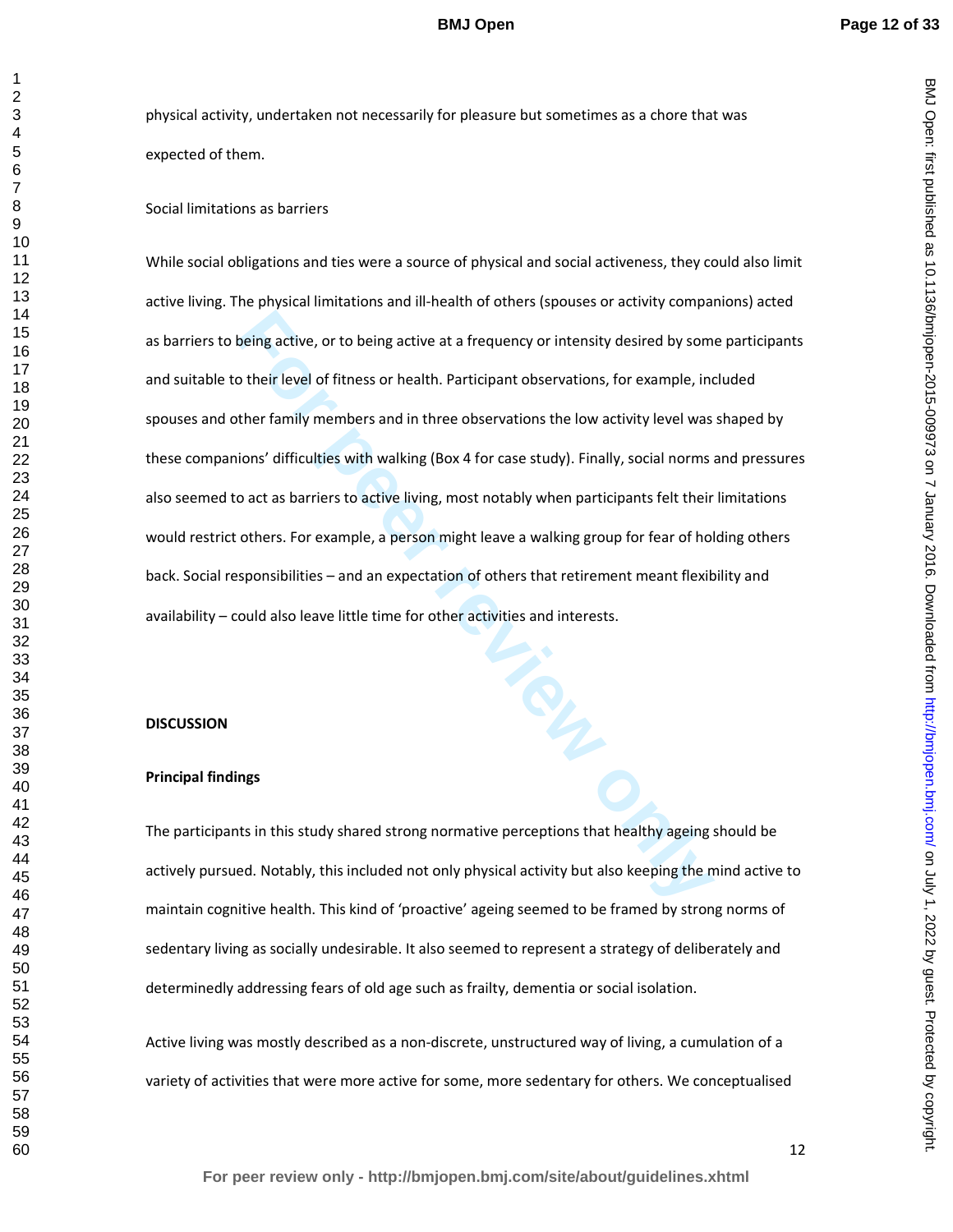#### **BMJ Open**

this as 'activeness' to capture the complex interplay of disposition, lifestyle and actual activities.<sup>28</sup> Levels of activeness also depended on experiences of ill-health and physical limitations of one's own ageing body or those of others, and participants narrated various strategies by which to overcome these to maintain their habits and interests.

Central to this active pursuit of ageing was the social context. Socialising with partners, family and friends was both a motivator and a goal of active living. Social responsibilities and norms instigated activeness through chores, caring for or helping others. Social ties and norms, however, could also limit levels of activeness, for example by constraining time for activities or discouraging participation in group activities that were deemed too challenging.

## **Results in context**

oth a motivator and a goal of active living. Social responsibilities and norm<br>ough chores, caring for or helping others. Social ties and norms, however,<br>activeness, for example by constraining time for activities or discou A recent systematic review of qualitative studies of physical activity in older age also highlighted social influences in its thematic synthesis of findings, identifying social interactions and encouragement as important facilitators for physical activity in this age group, whereas social awkwardness and social responsibilities could act as barriers to physical activity participation.<sup>16</sup> A majority of the studies included in that review were narrowly focused on structured exercise. Only the more recent studies had adopted a broader focus, examining other types of physical activity and a wider set of mechanisms related to social factors , for example — as we found in our study — that responsibilities such as caring for others could also be a source of incidental physical activity rather than a barrier.<sup>29</sup> However, it remains the case that little is known about perceptions and practices of non-structured physical activity, and few studies have capitalised on the range of qualitative methods to explore deliberate and incidental active living. Studies taking a broader focus on active living have generally echoed our findings that continuing lifelong activities (albeit adapted when necessary) was an important motivator, as was the notion that activities should be purposeful.<sup>30-32</sup>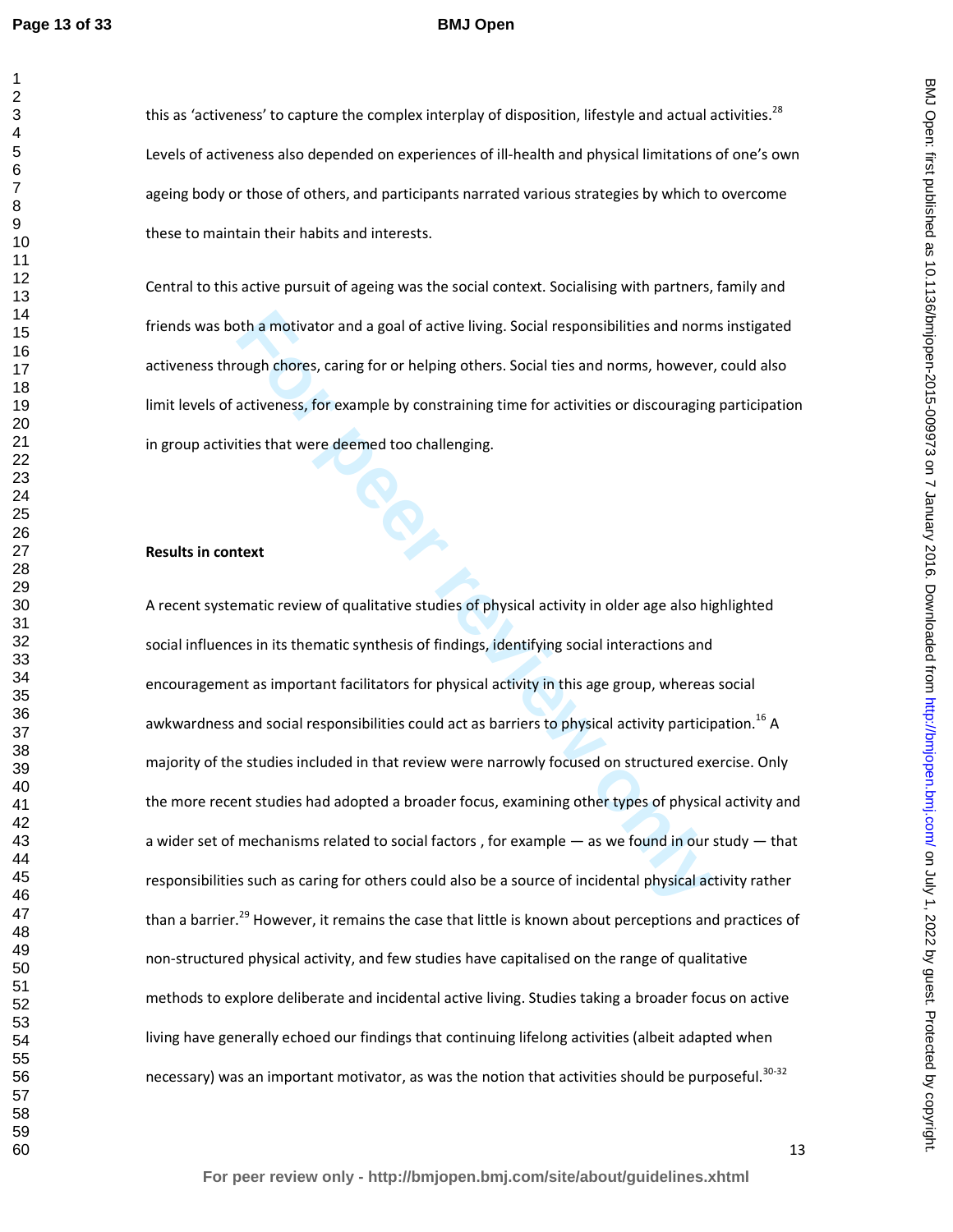BMJ Open: first published as 10.1136/bmjopen-2015-009973 on 7 January 2016. Downloaded from http://bmjopen.bmj.com/ on July 1, 2022 by guest. Protected by copyright on July 1, 2022 by guest. Protected by copyright. <http://bmjopen.bmj.com/> BMJ Open: first published as 10.1136/bmjopen-2015-009973 on 7 January 2016. Downloaded from

Furthermore, it seems important that activities can be integrated into everyday life.<sup>33</sup> Using ethnographic methods, we were able to observe and discuss in depth with our participants their ordinary everyday activities as contributors to active living, and the interplay of aspirations of healthy ageing, lifelong ways of living and social context. While many studies have found healthy ageing to be a motivator for staying active, and physical limitations and ill-health to be a barrier to realising these ambitions, $^{16}$  to our knowledge our study is the first to observe and describe participants' challenges in adapting not only to their own physical limitations in later life,<sup>16</sup> but also to those of their activity companions.

**For all the set of the set of the set of the set of the set of the set of the set of the set of the set of the set of the set of the set of the set of the set of the set of the set of the set of the complexity of social f** In describing the complexity of social facilitators and barriers, we also contribute to a nascent body of social science research that understands physical activity not as a discrete health behaviour but as a set of practices in their social context. Using theoretical frameworks of 'social practice', social scientists argue that promoting behaviour change requires understanding the social worlds, lifelong habits and aspirations, *and* environments in which behaviours take place.<sup>34 35</sup> In other words, it is not merely identifying a set of barriers and facilitators, but understanding the way these are linked – as social practice – that may help to bring about change. For example, a qualitative network analysis mapped motivations of active living in everyday life in Belfast as a 'complex web of concerns, processes and events' – such as traffic, safety, the weather or actions of neighbours – that people negotiated when deciding to be 'out and about'.<sup>19</sup> In a previous study of active commuting, we described people's decisions to cycle or walk to work as reflecting a tactical negotiation of their aspirations and experiences (for example as lifelong cyclists, victims of traffic accidents, or seekers of 'a bit of me-time'), and their social worlds (school runs, relocation, shift work).<sup>15 36</sup> Similarly, householders in four English towns made decisions about walking or cycling for transport based on their weighing up of perceived risk, family responsibilities and reputation (what were judged to be acceptable modes of transport).<sup>37</sup> In our study with older adults, active living included both active and sedentary activities, often in combination or related to motivations of healthy ageing, and firmly situated in and enabled and constrained by people's social lives.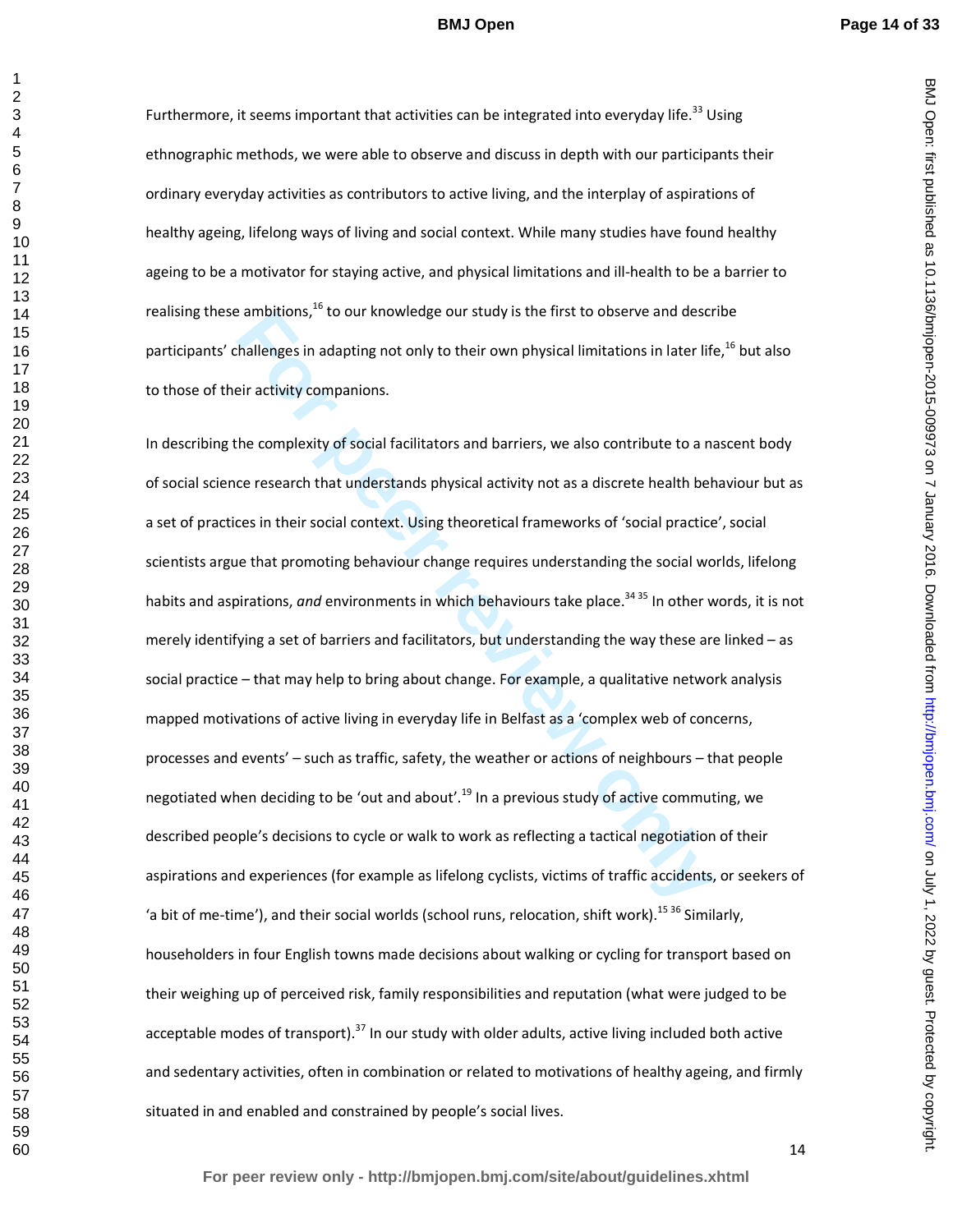#### **BMJ Open**

While this emerging body of research, to which our study contributes, is largely qualitative and provides contextual and context-specific insight into physical activity, and it complements current epidemiological investigations that increasingly focus on 'bouts of activity<sup>38</sup> and on reducing sedentary behaviour<sup>39</sup> and inactive lifestyles. Those have provided evidence that small changes, for example incorporating 20 minutes of walking into the daily routine, can have substantial health benefits, particularly in people classified as inactive or moderately inactive.<sup>40</sup>

## **Implications for clinical practice and future research**

cularly in people classified as inactive or moderately inactive.<sup>..</sup><br> **For clinical practice and future research**<br>
Idies provide in-depth insight into people's aspirations, underlying social in<br>
Just these aspirations into Qualitative studies provide in-depth insight into people's aspirations, underlying social norms, and strategies to put these aspirations into practice. If disease prevention strategies aim to empower people to make healthy living choices, these studies can help tap into their experiences to develop appropriate and relatable messages – acknowledging them as 'experts by experience'.<sup>13</sup> An evidence review commissioned by the National Institute for Health and Care Excellence suggested that brief advice in primary care has a modest effect on increasing physical activity levels.<sup>41</sup> Based mainly on self-reported measures of physical activity, however, the evidence for the effectiveness of this advice is at best weak and may be subject to social desirability bias.<sup>42</sup> We suggest that reasons for the limited effectiveness of such brief message-based interventions may lie in a lack of attention to the circumstantial and social complexities that older adults face, which we describe in this study. Clinicians' recommendations and public health interventions have to fit into people's everyday circumstances, constraints and challenges, and some people might already be trying to pursue more active lifestyles but need some help to tackle the particular challenges they encounter. For example, one qualitative study found that while participants did not find advice from healthcare professionals to be useful in increasing their levels of physical activity, they did appreciate guidance on how to tackle particular mobility and health challenges in being active.<sup>43</sup>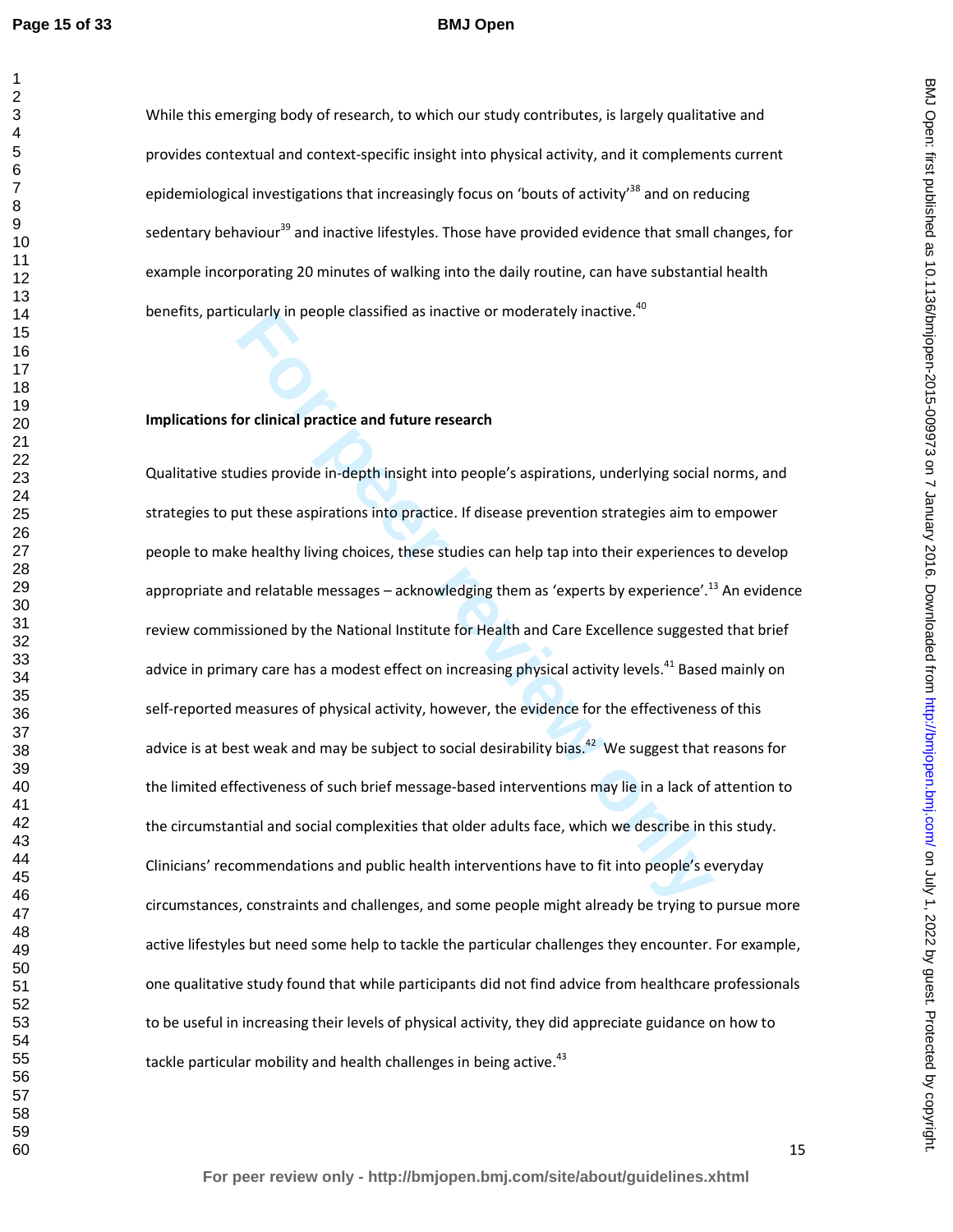BMJ Open: first published as 10.1136/bmjopen-2015-009973 on 7 January 2016. Downloaded from http://bmjopen.bmj.com/ on July 1, 2022 by guest. Protected by copyright on July 1, 2022 by guest. Protected by copyright. <http://bmjopen.bmj.com/> BMJ Open: first published as 10.1136/bmjopen-2015-009973 on 7 January 2016. Downloaded from

nterventions aiming to substitute active activities for sedentary activities y incorporating more active travel into daily tasks such as walking to the ses.<sup>40</sup> To date, public health strategies to promote active living ha We found that older adults' active living practices transcended singular activities towards a more general strategy directed at achieving physically and cognitively active ageing by following a variety of interests and aspirations such as 'getting out of the house'. As older adults can find it difficult to meet a physical activity target of 150 minutes a week of moderate intensity physical activity, and in view of a call to change the emphasis of such messages to reducing sedentary living,<sup>2</sup> there may be potential for interventions aiming to substitute active activities for sedentary activities in small ways, for example by incorporating more active travel into daily tasks such as walking to the shops for small purchases.<sup>40</sup> To date, public health strategies to promote active living have tended to focus on changing the physical environment to support active travel; or on individualised approaches that allow for different ways of fitting activeness into everyday lives, such as pedometer-based interventions that allow for flexibility in how steps can be accrued within and outside the house.<sup>42 44</sup> A new focus on 'activeness' as an everyday way of living should encourage further development of intervention strategies to encourage 'getting out of the house' by providing opportunities for meaningful or social activities. Key in these interventions will be to give advice that is acceptable and feasible for older adults, for example how to accrue incidental physical activity through such purposeful activities, or how to negotiate physical limitations within a social group. One challenge will be to encourage 'active enough' lives; as some of our participants noted, while 'being busy' can be a great motivator for being active, a busy life can also easily preclude being sufficiently physically active. Another challenge will be to integrate messages about the value of reducing sedentary lifestyles with related but slightly different evidence that recommends particular levels of moderate or vigorous physical activity as necessary for effective healthy ageing.<sup>45 46</sup>

Finally, asking patients about their social lives and circumstances should be not only part and parcel of clinical encounters, but also integral to public health research. Ethnographic studies like this, combining interviews with observations to reflect on and observe social context, should be complemented and corroborated by larger-scale quantitative investigations using social network analysis and related approaches. These can, for example, measure the effects of structural and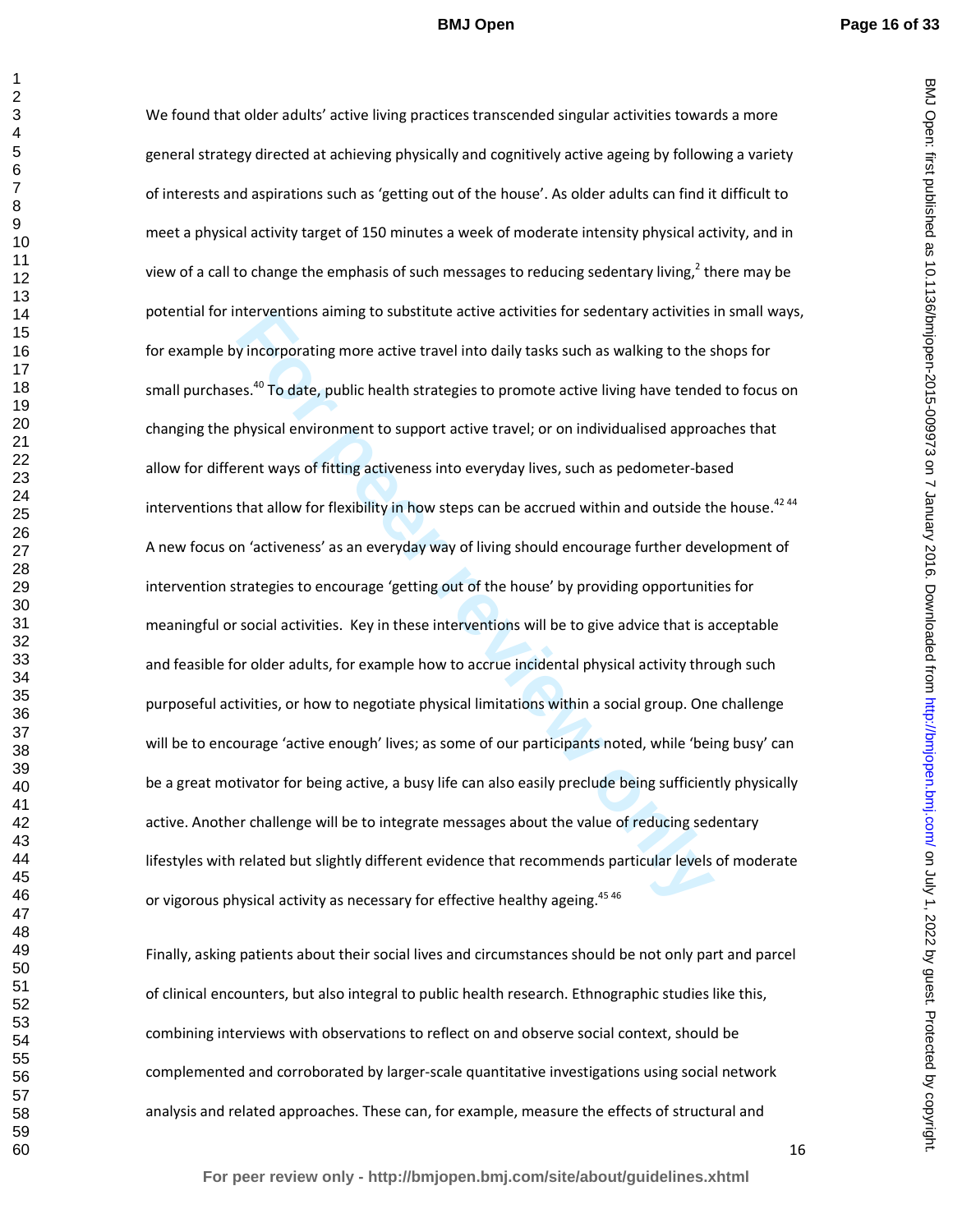## **BMJ Open**

functional components of social relationships on health practices and inform individual and population-based prevention strategies.<sup>47</sup>

#### **Strengths and weaknesses of the study**

e study aimed to research active living 'actively', combining in-depth interdata of participant-chosen activities to arrive at more in-depth, 'thick despote that of participants' experiences.<sup>24</sup> This research design uncov This qualitative study aimed to research active living 'actively', combining in-depth interviewing with observational data of participant-chosen activities to arrive at more in-depth, 'thick descriptions' and understandings of participants' experiences.<sup>24</sup> This research design uncovered previously unexplored challenges in physical activity in older age, such as limitations of activity companions. That said, the pragmatic choice of 'semistructured' one-off and time-limited observations broke with the anthropological tradition of 'longitudinal' ethnography that aims to avoid the initial bias of the 'observer effect'.<sup>48</sup> We addressed this by asking participants to pick a habitual, common activity. In practice, the observations were more fluid and in fact contained several activities, some of these being incidental such as transport or refreshment breaks.

Another limitation was that participants were sampled from the long-running EPIC-Norfolk study, which perhaps produced a particularly healthy, health-conscious pool of participants. In principle reflective participants are desirable for qualitative research, but the transferability of our findings to the wider population might be more usefully considered in terms of learning from our participants' thoughts and practical insights, rather than as necessarily reflecting population patterns in a representative way. In other words, while our participants experienced barriers to active living such as osteoarthritis or widowhood that should resonate with older people elsewhere, they may have identified solutions more proactively than less health-conscious peers and may therefore be somewhat unusual in this regard. Nevertheless, the solutions they found should be valued as practical and meaningful examples of participant-driven facilitators that others could adopt. A further caution about generalisability also relates to the setting of EPIC-Norfolk, given that even the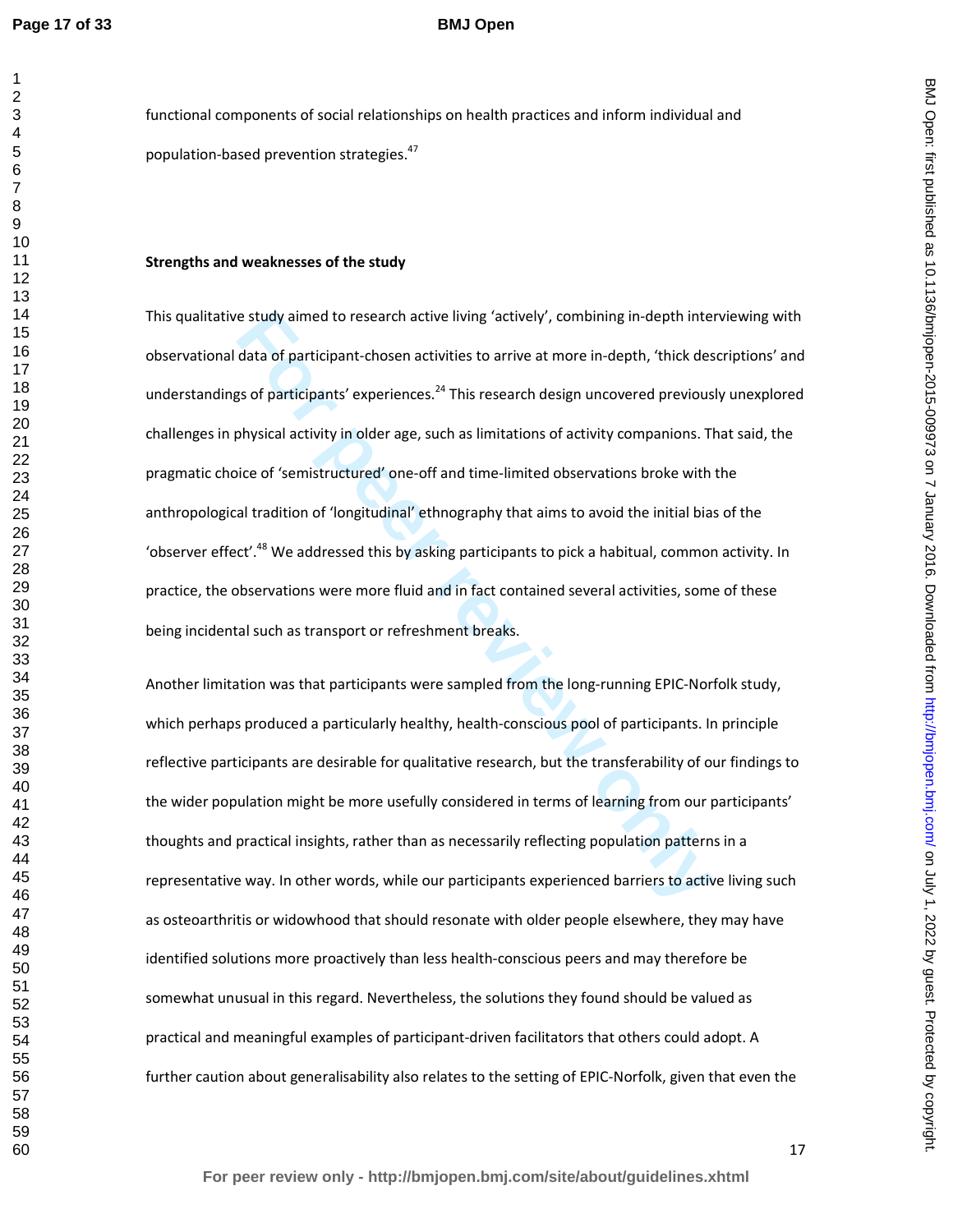BMJ Open: first published as 10.1136/bmjopen-2015-009973 on 7 January 2016. Downloaded from http://bmjopen.bmj.com/ on July 1, 2022 by guest. Protected by copyright on July 1, 2022 by guest. Protected by copyright. <http://bmjopen.bmj.com/> BMJ Open: first published as 10.1136/bmjopen-2015-009973 on 7 January 2016. Downloaded from

#### **BMJ Open**

 

> experience of living in urban Norwich might not translate to urban environments in more deprived settings or larger or more industrial cities.

iarticipants.<sup>50</sup> While we succeeded in obtaining a diverse sample of particiender, social class, living status and location, we aimed for a degree of hotain level of shared experience and saturation in our analysis. We th Finally, the sample was relatively homogenous by default (the EPIC-Norfolk sample is over 99% white English), but half of the participants were from lower occupational classes, which is notably different than the majority of qualitative physical activity studies which have recruited largely middle-class participants.<sup>50</sup> While we succeeded in obtaining a diverse sample of participants according to gender, social class, living status and location, we aimed for a degree of homogeneity to allow for a certain level of shared experience and saturation in our analysis. We therefore focused on the so-called 'third age' and excluded those aged over 80, who are more likely to grapple with different problems such as frailty. Biological age, however, turned out to be a relative construct: there were experiences of ill-health in the youngest age group in this study, and experiences of fitness or continued working life in the oldest age group.

# **CONCLUSIONS**

Levels of physical activity decline in older age, and older adults tend to find it difficult to meet physical activity recommendations.<sup>35</sup> In this qualitative study we interviewed older adults as 'experts' by experience' and participated in their sedentary and physical activities to identify challenges as well as strategies for active living. With this study we add empirical data and theoretical interpretations to recent reconceptualisations of health behaviours as social practices<sup>35</sup> as a novel starting point for promoting healthy living. We suggest a need to pay more attention to the complex social context of active living and healthy ageing, rather than attending merely to individuals and their discrete behaviours. While we had a particularly motivated sample of participants whose views might have been shaped by long-time participation in a health-related study, their experiences can nevertheless serve as case studies that could be transformed into meaningful, 'real-life'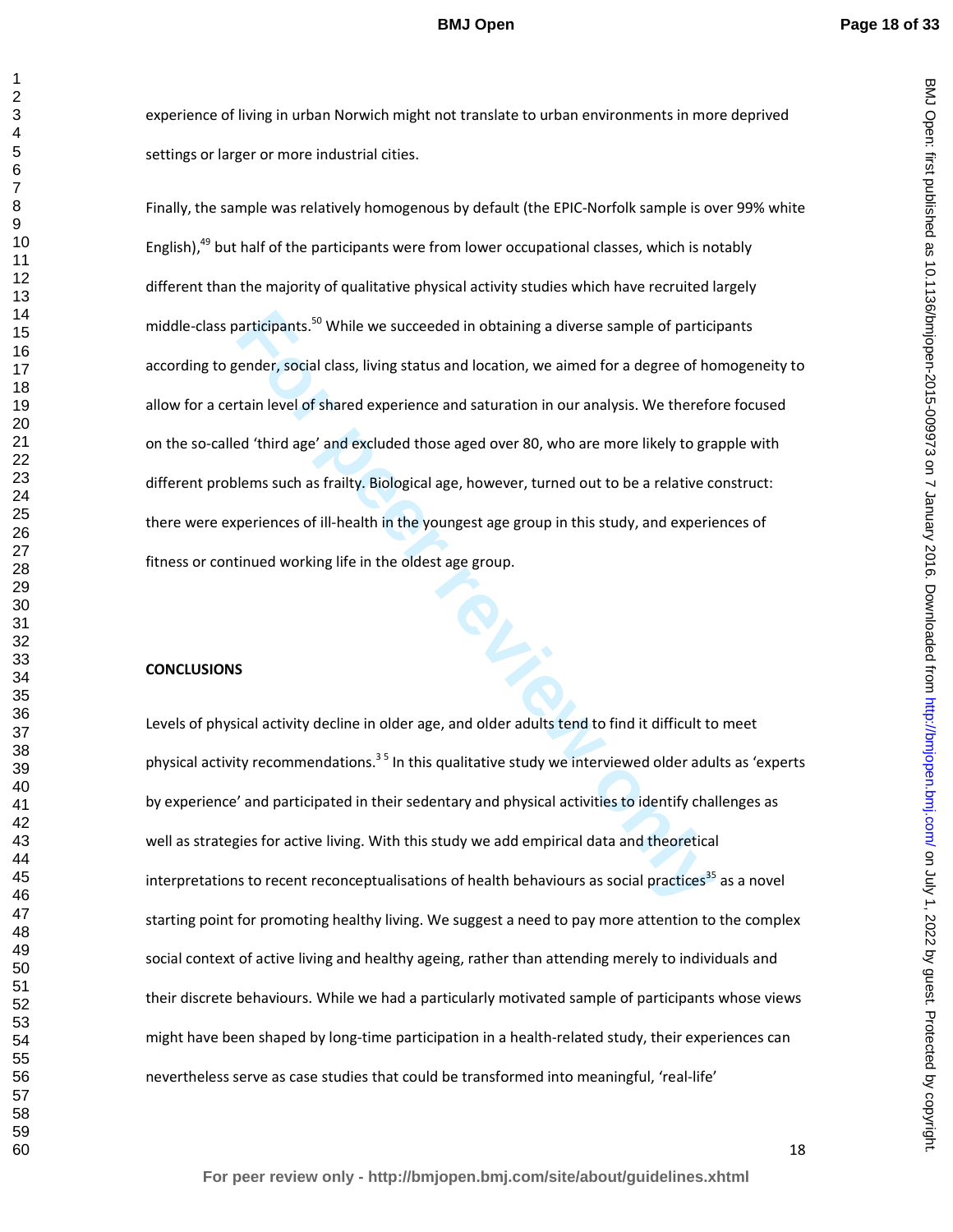# **BMJ Open**

**Contributors:** CG, SG and DO were involved in the study conception and design. SG and DO obtained funding. CG and GS collected the data. All authors were involved in the analysis and interpretation of the data. CG drafted the article; GS, SG and DO revised it critically for important intellectual content; all authors approved the final version.

**For the descript of the Branch Control of the State of the Branch State State of the Branch State State of the Branch State State Information State State Incorrect the final version.<br>
<b>Forests:** All authors have completed **Competing interests:** All authors have completed the ICMJE uniform disclosure form at www.icmje.org/coi\_disclosure.pdf (available on request from the corresponding author) and declare: no support from any organisation for the submitted work other than those detailed above; no financial relationships with any organisations that might have an interest in the submitted work in the previous three years; no other relationships or activities that could appear to have influenced the submitted work.

**Funding:** This work was supported by the UK Research Councils' Lifelong Health and Wellbeing (LLHW) Initiative in partnership with the Department of Health [grant number MR/K025147/1]; LLHW is led by the Medical Research Council. The work was undertaken under the auspices of the Centre for Diet and Activity Research (CEDAR), a UKCRC Public Health Research Centre of Excellence which is funded by the British Heart Foundation, Cancer Research UK, Economic and Social Research Council, Medical Research Council, the National Institute for Health Research, and the Wellcome Trust. SG and DO are also supported by the Medical Research Council [Unit programme numbers MC UU 12015/4 and MC UU 12015/6].

**Exclusive licence:** The Corresponding Author has the right to grant on behalf of all authors and does grant on behalf of all authors, a worldwide licence to the Publishers and its licensees in perpetuity, in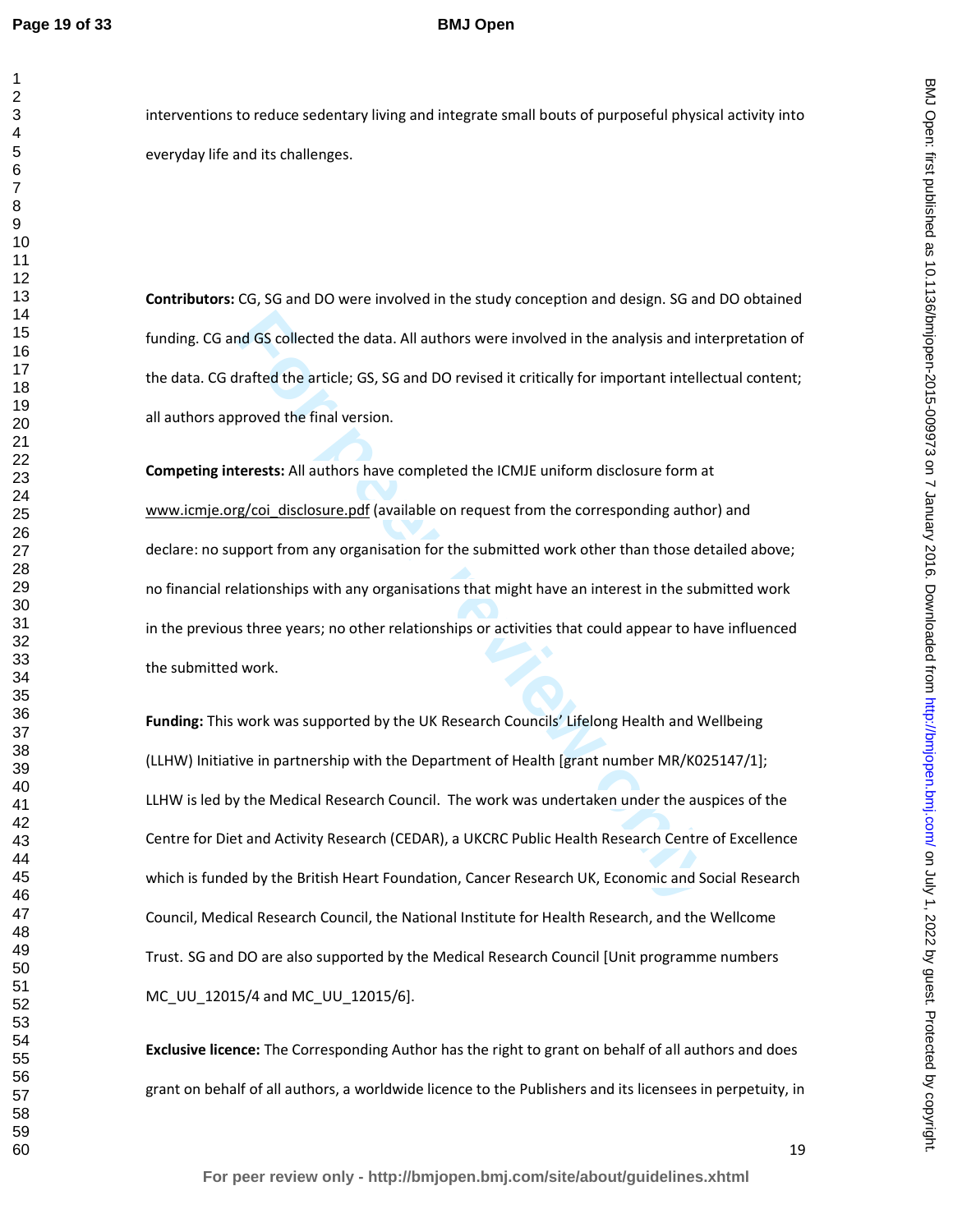all forms, formats and media (whether known now or created in the future), to i) publish, reproduce, distribute, display and store the Contribution, ii) translate the Contribution into other languages, create adaptations, reprints, include within collections and create summaries, extracts and/or, abstracts of the Contribution, iii) create any other derivative work(s) based on the Contribution, iv) to exploit all subsidiary rights in the Contribution, v) the inclusion of electronic links from the Contribution to third party material where-ever it may be located; and, vi) licence any third party to do any or all of the above.

**Ethical approval:** The study received ethical approval from the NRES Committee South Central – Oxford C (14/SC/1047), and all participants gave their informed written consent.

**Transparency declaration:** The lead author affirms that this manuscript is an honest, accurate, and transparent account of the study being reported; that no important aspects of the study have been omitted; and that any discrepancies from the study as planned have been explained.

**Data sharing:** No additional unpublished data from this study is available.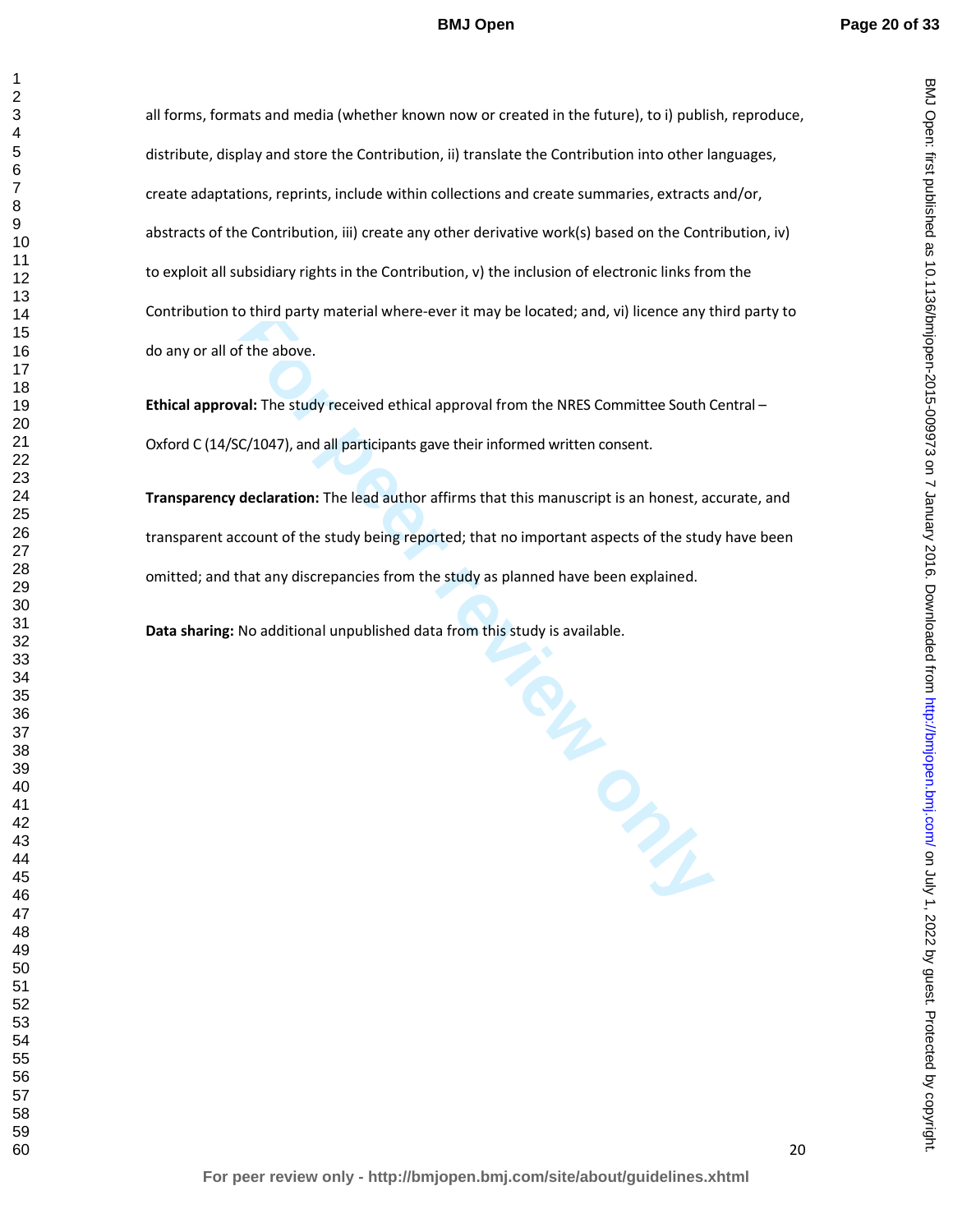# **References**

- 1. Barreto PdS. Global health agenda on non-communicable diseases: has WHO set a smart goal for physical activity? BMJ 2015;**350**:h23.
- 2. Sparling PB, Howard BJ, Dunstan DW, et al. Recommendations for physical activity in older adults. BMJ 2015;**350**:h100.
- 3. Sun F, Norman I, While A. Physical activity in older people: a systematic review. BMC Public Health 2013;**13**(1):449.
- 4. Lee IM, Shiroma EJ, Lobelo F, et al. Effect of physical inactivity on major non-communicable diseases worldwide: an analysis of burden of disease and life expectancy. The Lancet 2012;**380**(9838):219-29.
- 5. Smith L, Gardner B, Fisher A, et al. Patterns and correlates of physical activity behaviour over 10 years in older adults: prospective analyses from the English Longitudinal Study of Ageing. BMJ Open 2015;**5**(4).
- 6. Wen CP, Wai JPM, Tsai MK, et al. Minimum amount of physical activity for reduced mortality and extended life expectancy: a prospective cohort study. The Lancet 2011;**378**(9798):1244-53.
- 7. Paterson DH, Jones Gr Fau Rice CL, Rice CL. Ageing and physical activity: evidence to develop exercise recommendations for older adults. Can J Public Health 2007;**98**(Suppl 2):S69-108.
- 8. World Health Organization. Global Recommendations on Physical Activity for Health. Geneva: World Health Organization, 2010.
- 9. van der Bij AK, Laurant MGH, Wensing M. Effectiveness of physical activity interventions for older adults: a review. American Journal of Preventive Medicine 2002;**22**(2):120-33.
- 10. Hobbs N, Godfrey A, Lara J, et al. Are behavioral interventions effective in increasing physical activity at 12 to 36 months in adults aged 55 to 70 years? a systematic review and metaanalysis. BMC Medicine 2013;**11**(1):75.
- 11. National Institute for Health & Clinical Excellence. Four commonly used methods to increase physical activity. London, 2006.
- 12. Burke NJ, Joseph G, Pasick RJ, et al. Theorizing social context: rethinking behavioral theory. Health Education & Behavior 2009;**36**(5 suppl):55S-70S.
- 13. NHS England. Five year forward view, Oct 2014 www.england.nhs.uk/wpcontent/uploads/2014/10/5yfv-web.pdf.
- 14. Iacobucci G. NHS plan calls for new models of care and greater emphasis on prevention. BMJ 2014;**349**:g6430.
- 15. Guell C, Panter J, Jones NR, et al. Towards a differentiated understanding of active travel behaviour: Using social theory to explore everyday commuting. Social Science & Medicine 2012;**75**(1):233-39.
- **Example 10**<br>**For performation** and the specific strate in the specifical activity behavior and product on marking in pole and the radiativity behavior pene 2015;56(4).<br> **For performation** in the Faulth Expose of the Fault 16. Franco MR, Tong A, Howard K, et al. Older people's perspectives on participation in physical activity: a systematic review and thematic synthesis of qualitative literature. British Journal of Sports Medicine 2015;**10**:1136.
- 17. Annear MJ, Cushman G, Gidlow B. Leisure time physical activity differences among older adults from diverse socioeconomic neighborhoods. Health & Place 2009;**15**(2):482-90.
- 18. Bjornsdottir G, Arnadottir SA, Halldorsdottir S. Facilitators of and barriers to physical activity in retirement communities: experiences of older women in urban areas. Phys Ther 2012;**92**(4):551-62.
- 19. Prior L, Scott D, Hunter R, et al. Exploring lay views on physical activity and their implications for public health policy. A case study from East Belfast. Social Science & Medicine 2014;**114**(0):73-80.
- 20. Moran M, Van Cauwenberg J, Hercky-Linnewiel R, et al. Understanding the relationships between the physical environment and physical activity in older adults: a systematic review of qualitative studies. International Journal of Behavioral Nutrition and Physical Activity 2014;**11**(1):79.

BMJ Open: first published as 10.1136/bmjopen-2015-009973 on 7 January 2016. Downloaded from http://bmjopen.bmj.com/ on July 1, 2022 by guest. Protected by copyright on July 1, 2022 by guest. Protected by copyright. <http://bmjopen.bmj.com/> BMJ Open: first published as 10.1136/bmjopen-2015-009973 on 7 January 2016. Downloaded from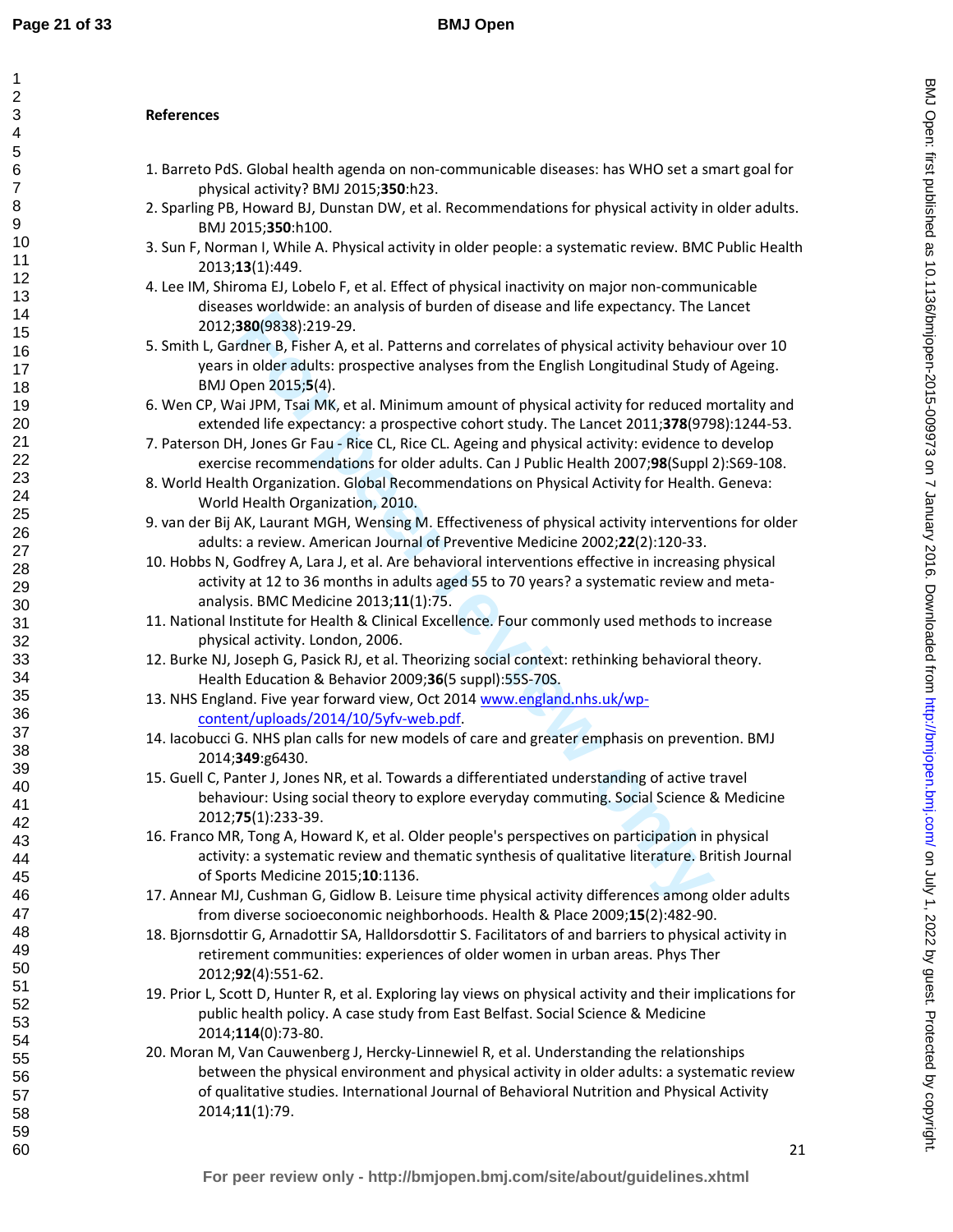- 21. Gallagher NA, Gretebeck KA, Robinson JC, et al. Neighborhood factors relevant for walking in older, urban, African American adults. Journal of Aging and Physical Activity 2010;**18**(1):99- 115.
- 22. Lockett D, Willis A, Edwards N. Through seniors' eyes: an exploratory qualitative study to identify environmental barriers to and facilitators of walking. Can J Nurs Res 2005;**37**(3):48-65.
- 23. Giddens A. *The Constitution of Society: Outline of the Theory of Structuration*. Cambridge: Polity Press, 1986.
- 24. Reeves S, Kuper A, Hodges BD. Qualitative research methodologies: ethnography. BMJ 2008;**337**:a1020.
- 25. Day N, Oakes S, Luben R, et al. EPIC-Norfolk: study design and characteristics of the cohort. European Prospective Investigation of Cancer. British Journal of Cancer 1999;**80**(Suppl 1):95- 103.
- 26. Emerson RM, Fretz RI, Shaw LL. *Writing Ethnographic Fieldnotes*. Chicago: University of Chicago Press, 1995.
- 27. QSR International Pty Ltd. NVivo qualitative data analysis software Version 10, 2012.
- 28. Bourdieu P. *The logic of practice*. Cambridge: Polity Press, 1990.

- ean Prospective Investigation of Cancer. British Journal of Cancer 1999;80<br>
IM, Fretz RI, Shaw LL. Writing *Ethnographic Fieldnotes*. Chicago: Universit<br>
1995.<br>
For performance and a mate analysis software Version 10, 2012 29. McDonald S, O'Brien N, White M, et al. Changes in physical activity during the retirement transition: a theory-based, qualitative interview study. International Journal of Behavioral Nutrition and Physical Activity 2015;**12**(1):25.
- 30. Janssen SL, Stube JE. Older adults' perceptions of physical activity: a qualitative study. Occupational Therapy International 2014;**21**(2):53-62.
- 31. Duncan HH, Travis SS, McAuley WJ. An emergent theoretical model for interventions encouraging physical activity (mall walking) among older adults. Journal of Applied Gerontology 1995;**14**(1):64-77.
- 32. Beck F, Gillison F, Standage M. A theoretical investigation of the development of physical activity habits in retirement. British Journal of Health Psychology 2010;**15**(3):663-79.
- 33. Horne M, Skelton DA, Speed S, et al. Attitudes and beliefs to the uptake and maintenance of physical activity among community-dwelling South Asians aged 60–70 years: A qualitative study. Public Health 2012;**126**(5):417-23.
- 34. Nettleton S, Green J. Thinking about changing mobility practices: how a social practice approach can help. Sociology of Health & Illness 2014;**36**(2):239-51.
- 35. Blue S, Shove E, Carmona C, et al. Theories of practice and public health: understanding (un)healthy practices. Critical Public Health 2014:1-15.
- 36. Goodman A, Guell C, Panter J, et al. Healthy travel and the socio-economic structure of car commuting in Cambridge, UK: A mixed-methods analysis. Social Science & Medicine 2012;**74**(12):1929-38.
- 37. Pooley CG, Horton D, Scheldeman G, et al. Policies for promoting walking and cycling in England: A view from the street. Transport Policy 2013;**27**(0):66-72.
- 38. Glazer NL, Lyass A, Esliger DW, et al. Sustained and shorter bouts of physical activity are related to cardiovascular health. Medicine and science in sports and exercise 2013;**45**(1):109-15.
- 39. Wijndaele K, Orrow G, Ekelund U, et al. Increasing objectively measured sedentary time increases clustered cardiometabolic risk: a 6 year analysis of the ProActive study. Diabetologia 2014;**57**(2):305-12.
- 40. Ekelund U, Ward HA, Norat T, et al. Physical activity and all-cause mortality across levels of overall and abdominal adiposity in European men and women: the European Prospective Investigation into Cancer and Nutrition Study (EPIC). The American Journal of Clinical Nutrition 2015.
- 41. National Institute for Health and Care Excellence. Physical activity: brief advice for adults in primary care. NICE Public Health Guidance 44. Manchester, 2013.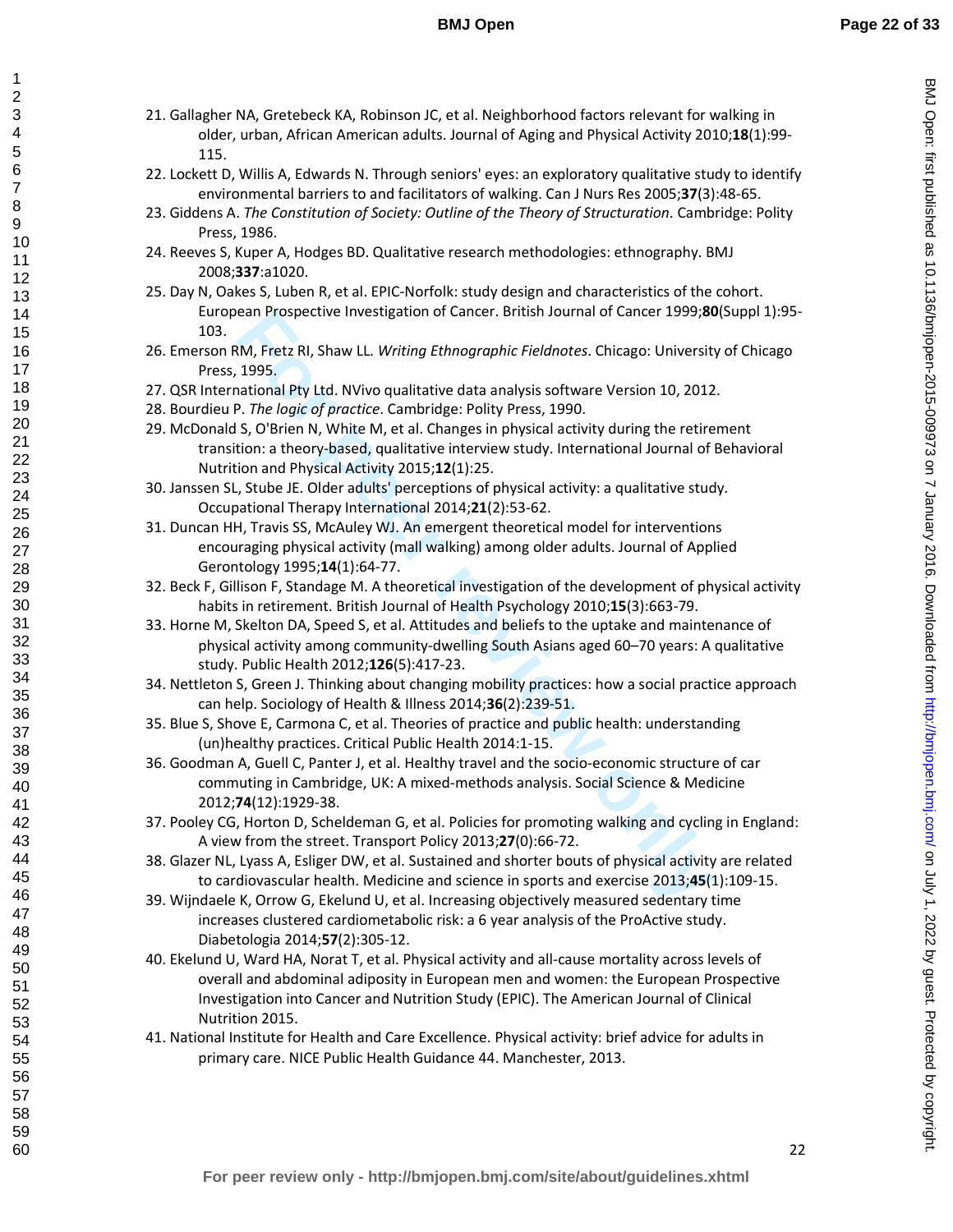- 42. Harris T, Kerry SM, Victor CR, et al. A primary care nurse-delivered walking intervention in older adults: PACE (Pedometer Accelerometer Consultation Evaluation)-lift cluster randomised controlled trial. PLoS Med 2015;**12**(2):e1001783.
- 43. Horne M, Skelton D, Speed S, et al. The influence of primary health care professionals in encouraging exercise and physical activity uptake among White and South Asian older adults: Experiences of young older adults. Patient Education and Counseling 2010;**78**(1):97- 103.
- 44. Jones DB, Richeson NE, Croteau KA, et al. Focus groups to explore the perceptions of older adults on a pedometer-based intervention. Research Quarterly for Exercise and Sport 2009;**80**(4):710-17.
- 45. Almeida OP, Khan KM, Hankey GJ, et al. 150 minutes of vigorous physical activity per week predicts survival and successful ageing: a population-based 11-year longitudinal study of 12 201 older Australian men. British Journal of Sports Medicine 2014;**48**(3):220-25.
- 46. Norton S, Matthews FE, Barnes DE, et al. Potential for primary prevention of Alzheimer's disease: an analysis of population-based data. The Lancet Neurology 2014;**13**(8):788-94.
- 47. Conklin AI, Forouhi NG, Surtees P, et al. Social relationships and healthful dietary behaviour: Evidence from over-50s in the EPIC cohort, UK. Social Science & Medicine 2014;**100**(0):167- 75.
- 48. Monahan T, Fisher JA. Benefits of 'observer effects': lessons from the field. Qualitative Research 2010;**10**(3):357-76.
- 49. Cooper AJM, Sharp SJ, Luben RN, et al. The association between a biomarker score for fruit and vegetable intake and incident type 2 diabetes: the EPIC-Norfolk study. Eur J Clin Nutr 2015;**69**(4):449-54.
- 50. Barnett I, Guell C, Ogilvie D. The experience of physical activity and the transition to retirement: a systematic review and integrative synthesis of qualitative and quantitative evidence. International Journal of Behavioral Nutrition and Physical Activity 2012;**9**(1):97.

BMJ Open: first published as 10.1136/bmjopen-2015-009973 on 7 January 2016. Downloaded from http://bmjopen.bmj.com/ on July 1, 2022 by guest. Protected by copyright on July 1, 2022 by guest. Protected by copyright. <http://bmjopen.bmj.com/> BMJ Open: first published as 10.1136/bmjopen-2015-009973 on 7 January 2016. Downloaded from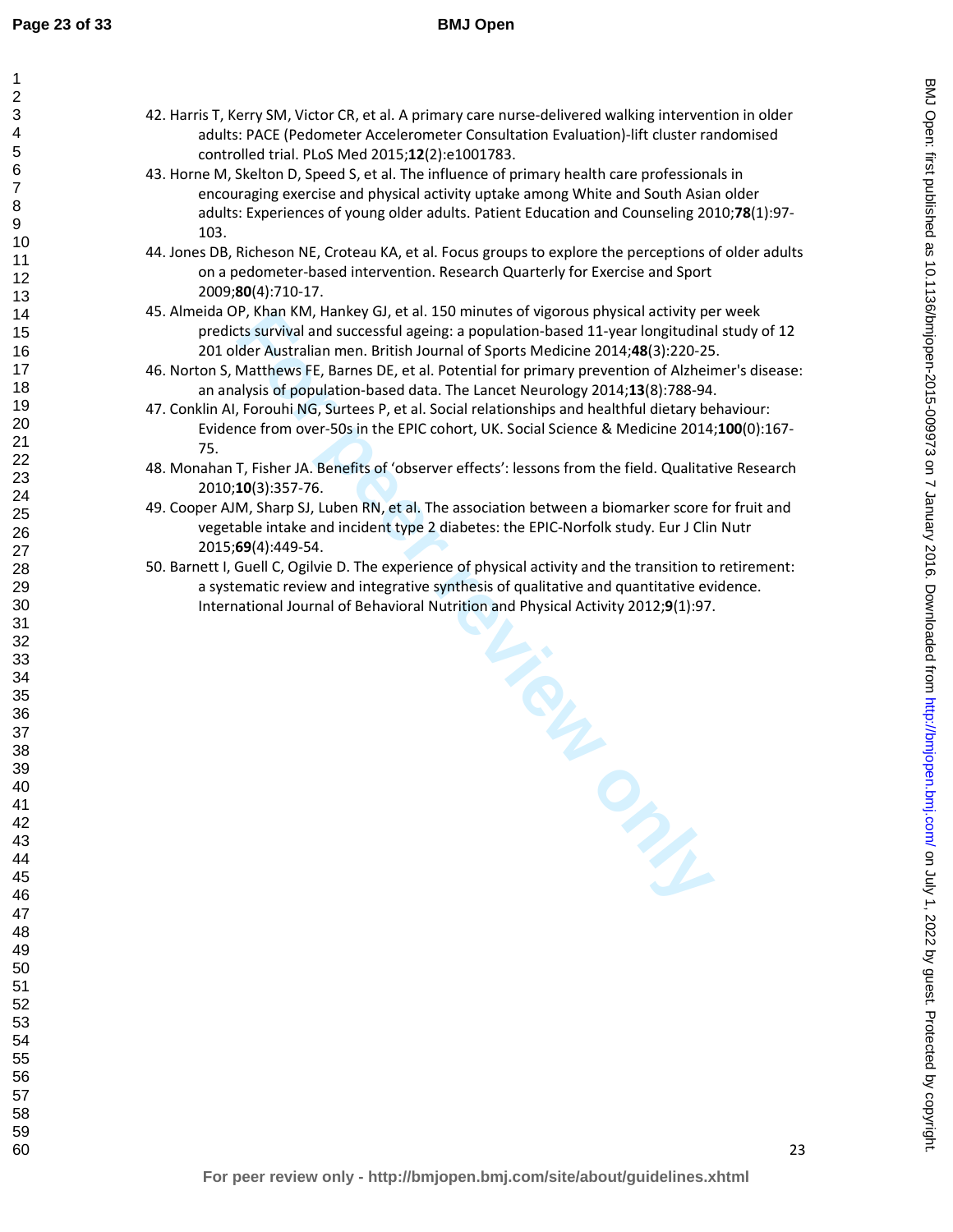BMJ Open: first published as 10.1136/bmjopen-2015-009973 on 7 January 2016. Downloaded from http://bmjopen.bmj.com/ on July 1, 2022 by guest. Protected by copyright on July 1, 2022 by guest. Protected by copyright. <http://bmjopen.bmj.com/> BMJ Open: first published as 10.1136/bmjopen-2015-009973 on 7 January 2016. Downloaded from

1 2

Box 1: Interview topic guide

# **A: Descriptions of active and sedentary living –** *experiences*

- Types of activities: Can you describe your regular activities for me? *Prompts: 'typical day in your life'; activities can be more or less active; leisure, work/volunteering, travel; longstanding, new; frequent (e.g. daily newspaper reading) and infrequent (e.g. holiday cycling); typical journeys.*
- Rating activities:

**Follogy and the seal in the seal in the seal in the seal in the seal in the seal in the seal in the seal in the seal in the seal in the seal in the seal in the seal in the seal in the seal in the seal in the seal in the s** Can you tell me a bit more about these activities? *Prompts: Which ones are important activities (e.g. weekly shop, grandchild care, volunteering), favourite activities (e.g. gardening), preferred activities (e.g. walking, TV watching), required activities (e.g. housework, dog walking)? – And can you tell me why this is so?* 

Do you think you are a relatively active or inactive person? *Prompts: Why? Examples; comparison to other people; looking back through life course.* 

• Activities over the life course: Thinking back through your life, what were typical past activities in your past? *Prompts: starting with childhood, as a young adult, during transition to work life/family life, and transition to retirement?* 

# **B: Social context of active and sedentary living –** *opportunities, choices*

- Activities with whom: Can you tell me with whom you do these activities? *Prompts: For each activity of A: family, friends, strangers, alone*
- Activities for whom: Are you doing any activities for other people? Can you give me some examples for who and which activities? *Prompts: which regular activities, for whom; e.g. caring for grandchildren or spouses; help the community; to support activities of others; or for yourself: 'me-time'?*
- Activities because of whom: Can you tell me a bit about who was or is involved in deciding on activities? *Prompts: upbringing; invited by others; prescribed; pressured, encouraged, supported*
- Activities where: Where are you doing these activities? Can you tell us a bit about these places?

*Prompts: home, community; free/cost money; outdoors/indoors; good (pretty, healthy, green, comfortable) and bad (ugly, unsafe, grey, inadequate) environments/places/spaces* 

**C: Attitudes towards active and sedentary living relating to health and wellbeing –** *motivations*

Ageing: What are expectations in our society of 'ageing well'? What are your personal goals/expectations/plans? *Prompts: how do these relate to each other, how does this relate to health, wellbeing, quality*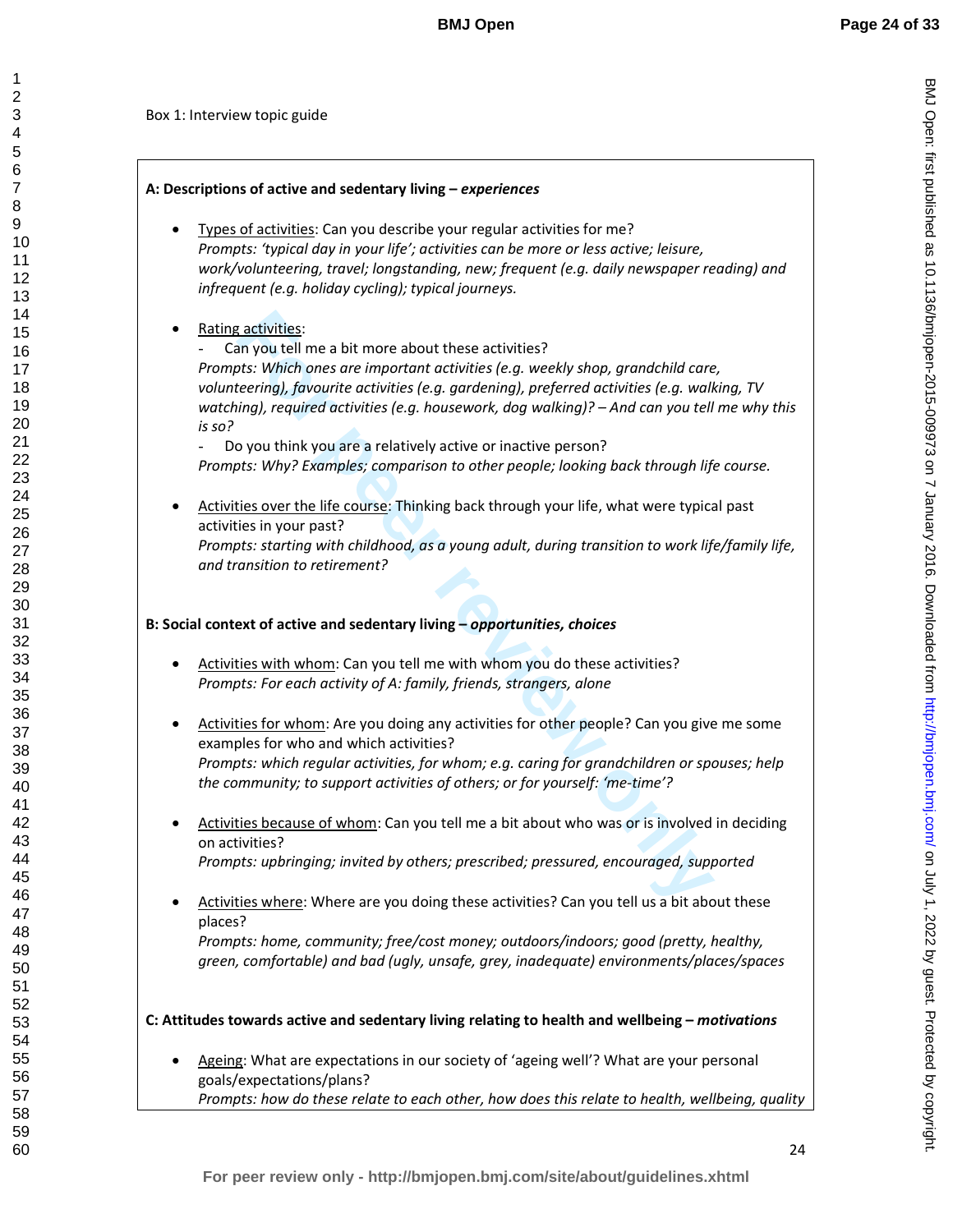*of life; barriers and facilitators to ageing well*

- Benefits of physical activity: What role does an active lifestyle play for you? *Prompts: for you personally, for older people in general, for all age groups in general; physical (independence, mobility, primary/secondary prevention of chronic conditions), mental (wellbeing, also independence), social (also independence, camaraderie, companionship).*
- Benefits of sedentary living: What role does an inactive lifestyle play for you? *Prompts: for you personally, for older people in general, for all age groups in general; rest, relaxation; avoiding injury, exhaustion.*

| relaxation; avoiding injury, exhaustion. |                                                                                                                                                                                                                                                                                                                                                                                                                                                                                                                                                                                                    |
|------------------------------------------|----------------------------------------------------------------------------------------------------------------------------------------------------------------------------------------------------------------------------------------------------------------------------------------------------------------------------------------------------------------------------------------------------------------------------------------------------------------------------------------------------------------------------------------------------------------------------------------------------|
| Box 2: Participant quotes                |                                                                                                                                                                                                                                                                                                                                                                                                                                                                                                                                                                                                    |
| <b>Aspirations of active living</b>      |                                                                                                                                                                                                                                                                                                                                                                                                                                                                                                                                                                                                    |
| Positive attitude                        | "It is an attitude, yes, you know, provided you can, you're healthy<br>enough  but while I'm healthy and fit then I'll do as much as I can.<br>I mean we were talking the other day about it and somebody was<br>saying since a couple they knew retired all they seem to do is sit in<br>front of the television waiting for the undertaker, you know, which is<br>awful [laughs]  So no, I do try and keep active and keep mentally<br>active as well." [14, woman, 75-80, active, professional, rural, living<br>alone]<br>"I think it's very important to find something you love, you have to |
|                                          | have a passion, you have to have a bit of movement and keep your<br>body moving." [5, woman, 65-69, inactive, professional, urban, living<br>alone]                                                                                                                                                                                                                                                                                                                                                                                                                                                |
| Keeping body and mind<br>active          | "I think you've got to make an effort to keep fit and to keep you<br>know, I think if I don't keep active I mighty seize up altogether, and I<br>try and get my brain active, I like doing Sudoku puzzles  because I<br>think that's good." [16, woman, 70-74, active, manual, rural,<br>cohabiting]                                                                                                                                                                                                                                                                                               |
|                                          | "Keep active, that doesn't mean to say you've got to play tennis or<br>golf  but keep the body moving even if it's doing a bit of gardening<br>for half an hour every day and make it every day, walk for your<br>paper, don't get in the car , but most of all keep the brain active,<br>yeah, keep the brain active, even if it's just meeting up with a group<br>of friends and have a discussion" [20, man, 75-80, inactive, manual,<br>rural, living alone]                                                                                                                                   |
|                                          | "I think you've got to do things. It's the easiest thing in the world just<br>sitting there, just read or do something. You've got to get out; you've                                                                                                                                                                                                                                                                                                                                                                                                                                              |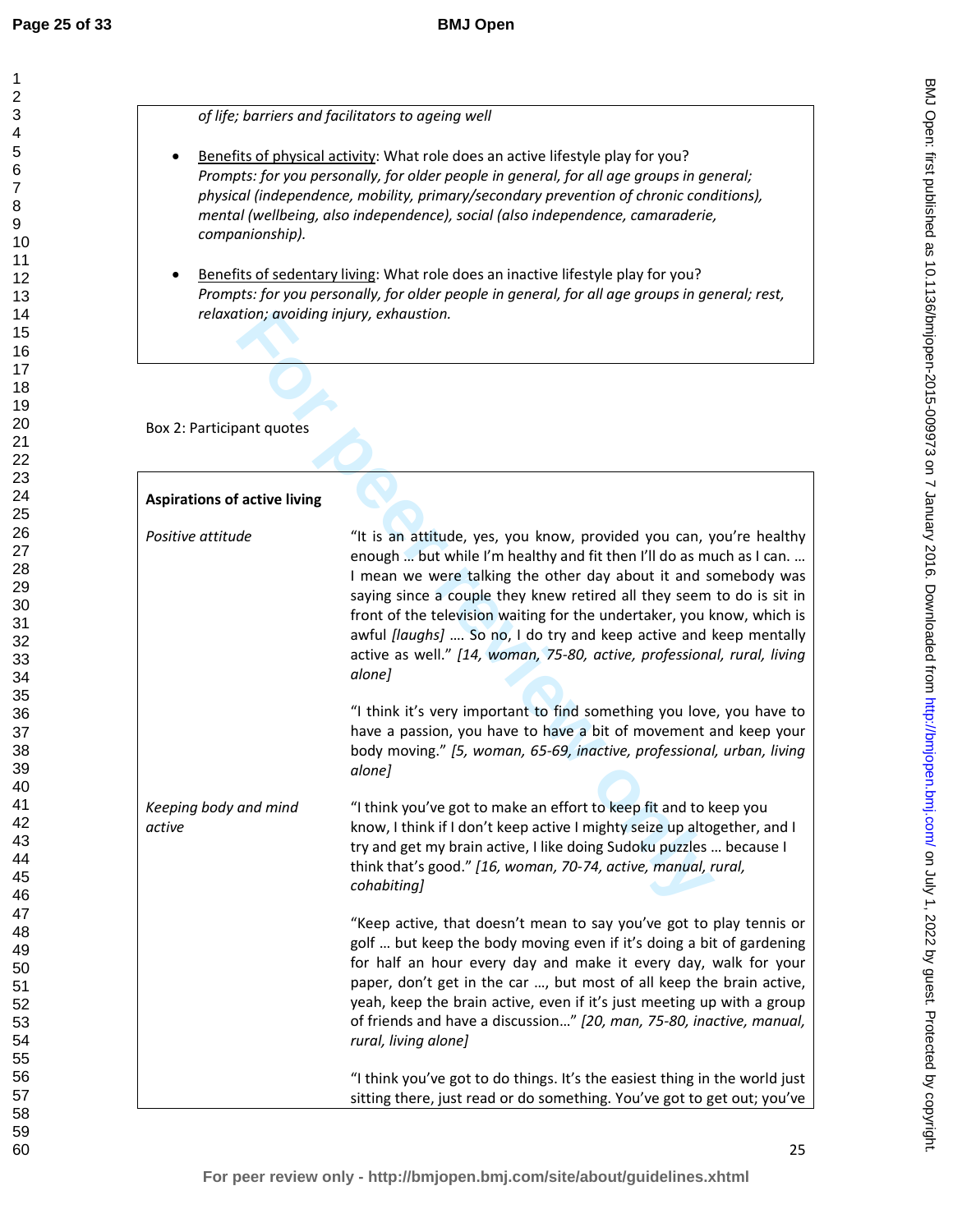| Tensions between staying<br>busy, and active or staying | got to move about. And yesterday was the first time I've really done<br>anything since I've had the heart attack, and, oh, it was lovely, you<br>know, just to, probably clear a few leaves and burn stuff, and had the<br>dog running around again, like he used to, you know, it was just<br>nice." [23, man, 75-80, inactive, manual, urban, cohabiting]<br>"I can still run down a road with no real problems. I'm a little bit<br>overweight, and I should get  some of that weight off because  I'd |
|---------------------------------------------------------|-----------------------------------------------------------------------------------------------------------------------------------------------------------------------------------------------------------------------------------------------------------------------------------------------------------------------------------------------------------------------------------------------------------------------------------------------------------------------------------------------------------|
| fit                                                     | probably be able to walk around a lot better than I do, but I don't<br>have the time [laughs], you know, it's do you keep fit or do you keep<br>active, I don't know. As I say I know what I should do but [laughs],<br>not easy." [17, man, 70-74, inactive, professional, rural, cohabiting]                                                                                                                                                                                                            |
| <b>Practices of active living</b>                       |                                                                                                                                                                                                                                                                                                                                                                                                                                                                                                           |
| 'Being out and about'                                   | "If I was home all day , you know, I'd go loopy, I really would." [14,<br>woman, 75-80, active, professional, rural, living alone]                                                                                                                                                                                                                                                                                                                                                                        |
|                                                         | "I mean, my wife's a classic example there, I mean, she's getting all<br>these sorts of things, arthritis and things, but she doesn't slow down."<br>[23, man, 75-80, inactive, manual, urban, cohabiting]                                                                                                                                                                                                                                                                                                |
|                                                         | "I don't like sitting  and just watching telly or, I've got to be on the<br>go. So  I do like every day, at least, to get out in the fresh air, have a<br>little walk, even if it's only for an hour, just down the city, you know,<br>or anything." [6, woman, 65-69, active, manual, urban, living alone]                                                                                                                                                                                               |
|                                                         | " people talk about retirement but I'm as busy now as I was when I<br>was working in many ways" [12, woman, 70-74, active,<br>professional, urban, cohabiting]                                                                                                                                                                                                                                                                                                                                            |
| Purposeful activities                                   | " our only routine really is every Friday we look after our two<br>grandchildren and we  look after them for the day, take them to<br>school, pick them up and keep them safe 'til their parents come<br>home." [1, woman, 65-69, inactive, professional, rural, cohabiting]                                                                                                                                                                                                                              |
|                                                         | "I think I'm very lucky that I'm in a job that I do enjoy and can keep<br>going as long as I want, you know. So yes, I think  it's [all about]<br>being active doing the things you like." [14, woman, 75-80, active,<br>professional, rural, living alone]                                                                                                                                                                                                                                               |
|                                                         | "I do like to walk for a purpose if that makes sense, you know? Like<br>to walk to the shop to get a newspaper." [22, woman, 65-69, active,<br>professional, rural, cohabiting]                                                                                                                                                                                                                                                                                                                           |
| Adaptive activeness                                     | "I would have loved to still play tennis but I can't, I can't run.  I<br>thought 'I'm gonna save up and get that [Wii console]', 'cos I just<br>enjoyed it, 'cos in my head, you see, I'm really playing tennis." [15,<br>woman, 75-80, active, manual, rural, living alone]                                                                                                                                                                                                                              |
|                                                         | "The walks have got less arduous obviously, rather than looking for<br>high walks, you're now looking for lower walks" [11, man, 70-74,<br>active, professional, urban, cohabiting]                                                                                                                                                                                                                                                                                                                       |

BMJ Open: first published as 10.1136/bmjopen-2015-009973 on 7 January 2016. Downloaded from http://bmjopen.bmj.com/ on July 1, 2022 by guest. Protected by copyright. on July 1, 2022 by guest. Protected by copyright. <http://bmjopen.bmj.com/> BMJ Open: first published as 10.1136/bmjopen-2015-009973 on 7 January 2016. Downloaded from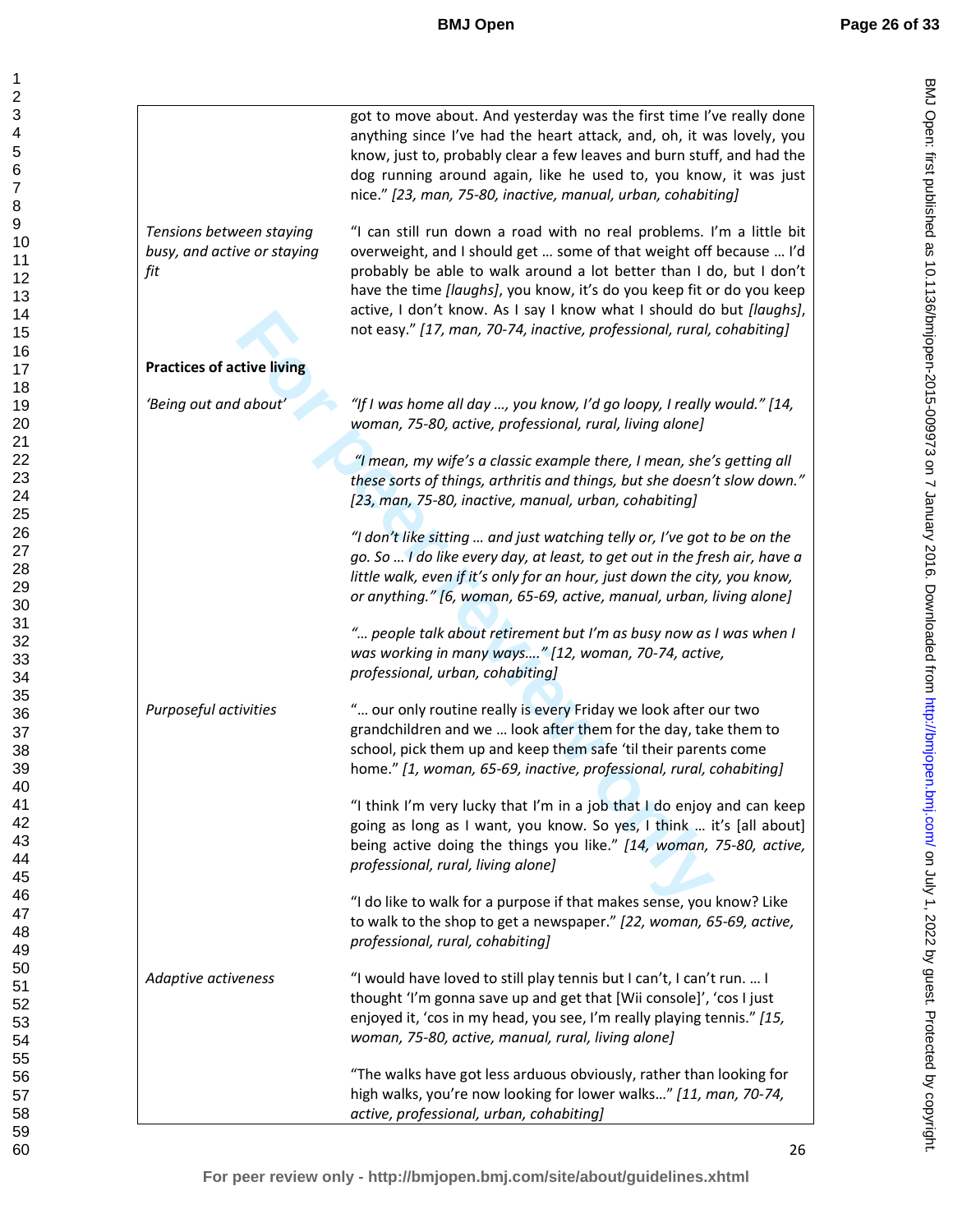|                                    | "as the body shuts down, I don't mean that too literally, you know,<br>so you don't play the tennis but you can still play bowls and you still<br>can do your walking and I can still play with the grandchildren so<br>physically I can do all those things still" [20, man, 75-80, inactive,<br>manual, rural, living alone]                                                                                                                                                                                                                                              |
|------------------------------------|-----------------------------------------------------------------------------------------------------------------------------------------------------------------------------------------------------------------------------------------------------------------------------------------------------------------------------------------------------------------------------------------------------------------------------------------------------------------------------------------------------------------------------------------------------------------------------|
| Social context of active<br>living |                                                                                                                                                                                                                                                                                                                                                                                                                                                                                                                                                                             |
| Social motivators                  | "Every fortnight, I have a friend I used to work with, and we go for<br>quite a long walk. Maybe anything from sort of seven to fourteen<br>miles we do on that." [7, man, 65-69, active, manual, urban,<br>cohabiting]                                                                                                                                                                                                                                                                                                                                                     |
|                                    | "a dog is so much company especially if you're on your own, you<br>know, it's lovely so yes, I do enjoy the dogs and it's something I'd<br>hate to think I hadn't got one to walk, gets you up in the morning,<br>gets you out, you've got something to think about." [14, woman, 75-<br>80, active, professional, rural, living alone]                                                                                                                                                                                                                                     |
|                                    | Questions: "Do you think society expects of you to stay very healthy<br>and very active?"<br>Answer: "No, my wife expects me to stay very healthy" [11, man,<br>70-74, active, professional, urban, cohabiting]                                                                                                                                                                                                                                                                                                                                                             |
|                                    | " sometimes [taking care of the grandchildren] it's a bit of a chore<br>and it's hard work after school because they're usually a little bit<br>tetchy, and I have to drive twenty-five miles to get there so it takes<br>all afternoon when I could be doing something else." [5, woman, 65-<br>69, inactive, professional, urban, living alone]                                                                                                                                                                                                                           |
| <b>Social limitations</b>          | "I think  this is as much due to probably to my wife as to me. We do<br>just about everything together  so part of my fitness is probably<br>down to her, or lack of it, and vice versa, do you know what I mean?"<br>[17, man, 70-74, inactive, professional, rural, cohabiting]                                                                                                                                                                                                                                                                                           |
|                                    | "For the last six, nine months my wife was not very well, I mean, so<br>going out was an effort so we probably tended to go out less" [2,<br>man, 75-80, inactive, professional, rural, living alone]                                                                                                                                                                                                                                                                                                                                                                       |
|                                    | "I do  any heavy work to do in the garden for example I'll do that.<br>But she [my wife] likes to do her bit,  she's got quite bad arthritis<br>and her hands are bad,  she's got a sort of sciatica problems with<br>one of her legs and it forces her to walk very slowly and when I'm<br>walking with her I find that difficult, it's because my natural gait is a<br>lot faster and I find it hard to keep down to her,  yeah [laughs], so<br>that's a problem but it's one you have to face, you know." [18, man,<br>70-74, inactive, professional, urban, cohabiting] |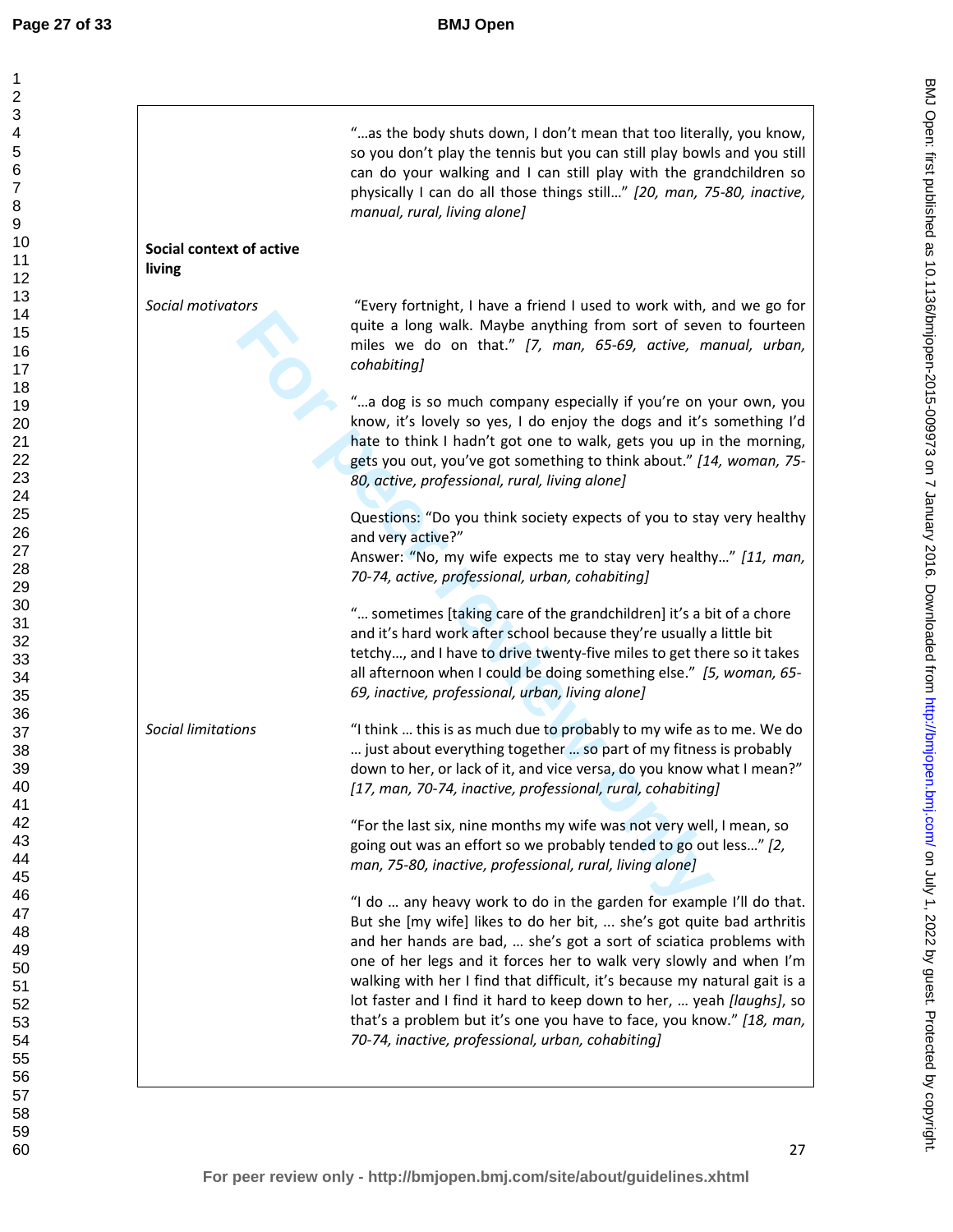BMJ Open: first published as 10.1136/bmjopen-2015-009973 on 7 January 2016. Downloaded from http://bmjopen.bmj.com/ on July 1, 2022 by guest. Protected by copyright on July 1, 2022 by guest. Protected by copyright. <http://bmjopen.bmj.com/> BMJ Open: first published as 10.1136/bmjopen-2015-009973 on 7 January 2016. Downloaded from

Box 3: Participant case study for adaptive activeness

# **Keeping the ball up: Susan's story**

ple she belongs to the more active group. She has been sporty all her life, it avidly played tennis. She had to stop playing at her club when her husbare of her time. Her other lifelong passion had been her dogs and walkin The following case shows the complex ways in which 'adaptive activeness' is tackled. Susan is 77 years old, and has been living alone in her rural detached home since her husband passed away. In our study sample she belongs to the more active group. She has been sporty all her life, growing up in a family that avidly played tennis. She had to stop playing at her club when her husband required care and more of her time. Her other lifelong passion had been her dogs and walking. When she was widowed, her dog continued to be a reliable and comforting companion on her walks. By the time of the interview and observations, however, she had also lost her dog. She now considers herself very inactive; her children and grandchildren do not live close by, and she feels trapped in the house. But she has found an activity that she can do indoors that enables her to revisit her former pastime. Her grandchildren have introduced her to a gaming console on which one can play tennis. The game enables her to keep up her skills in coordination and balance while enjoying the challenge and sensory pleasure ("the sound of the ball bouncing and hitting the racquet"). Susan invited us to join her for a morning of playing these games. The games available include her favourite tennis but also golf and other sports, and she recently got a set of balance games, which she appreciates for improving not only her – increasingly deteriorating – sense of balance, but also her leg strength and concentration. While these console games are clearly an indoor activity and did not help Susan to get out of the house, they are fun games to play with companions, and Susan has a friend who joins her regularly.

Box 4: Participant case study for social limitations

**Finding one's stride: Peter's story**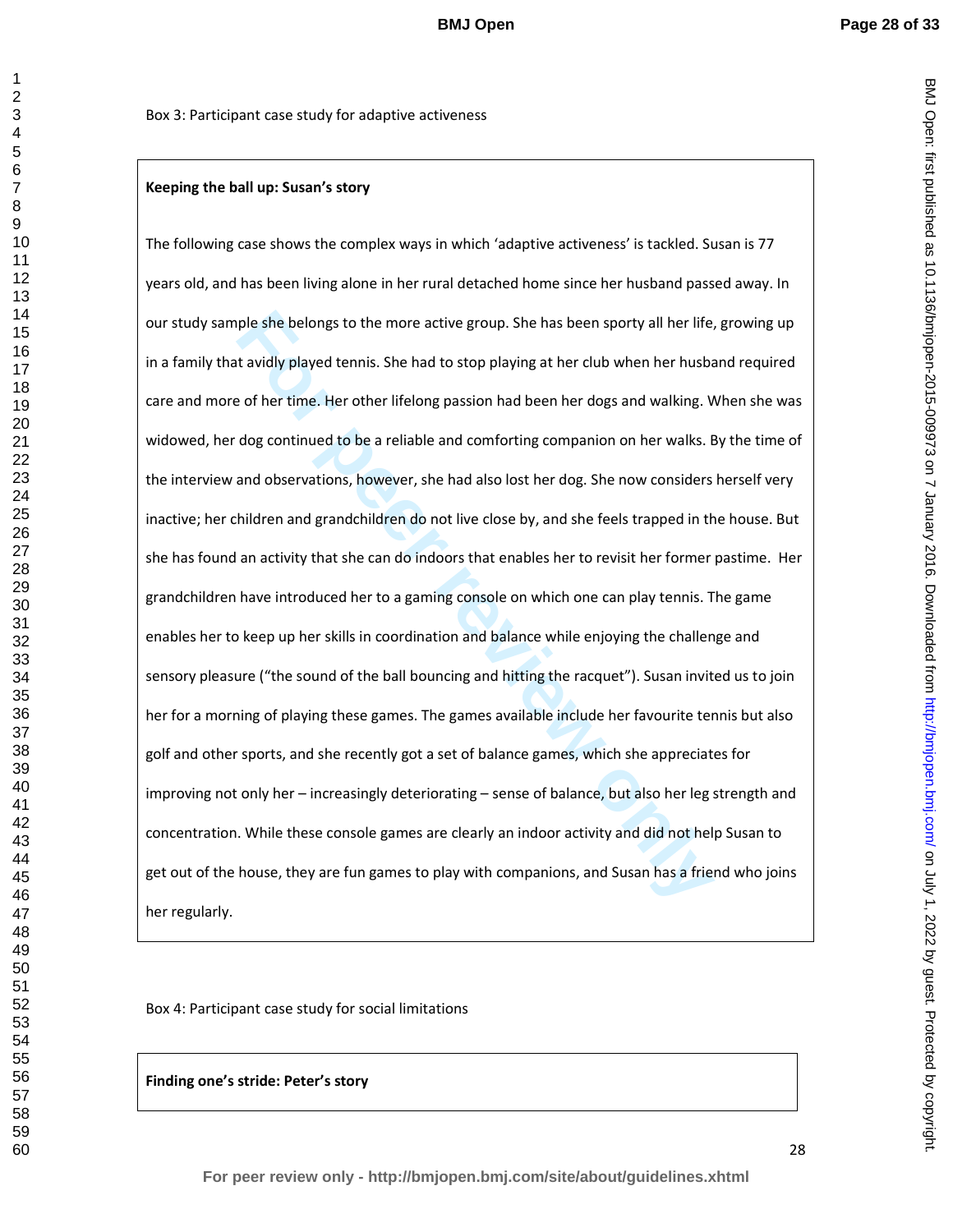**Example 1** First and this allotment, and socialising with friends and family. His require looking after once a week, and they also visit his father-in-law require looking after once a week, and they also visit his father-The following case shows complex ways in which active living in later life is shaped by social context. Peter is 68 years old and lives with his wife in their suburban detached home. He also belongs to the more active group in the study sample. Peter has led an active life, starting during his career in the army and continuing through many subsequent, often manual, jobs until his early retirement. Peter spends his retirement in many different activities, for example attending to his garden and helping a friend at his allotment, and socialising with friends and family. His grandchildren require looking after once a week, and they also visit his father-in-law regularly to provide support. His favourite pastimes and lifelong habits are walking and bird watching. For the study's participant observation, we were invited for a walk to and in a nearby country park. The observation started with a walk through the city to the outskirts – Peter often walks for transport because he cannot drive – where we were joined by his wife who drove to join us at the park. She struggles to walk because of a persistent foot problem and we had to stop walking briskly to accommodate her. The park was chosen for this outing for its even paths and easy opportunities to rest. For longer walks on uneven terrain Peter meets with a group of friends. These walks, however, have also become increasingly slower and shorter, and the subsequent pub lunch longer, because members of the group increasingly experience joint problems and other ill-health. Despite these challenges, Peter seems to have found strategies to keep up his walks; physical activity, however, seems to be an incidental side effect of his favourite pastime.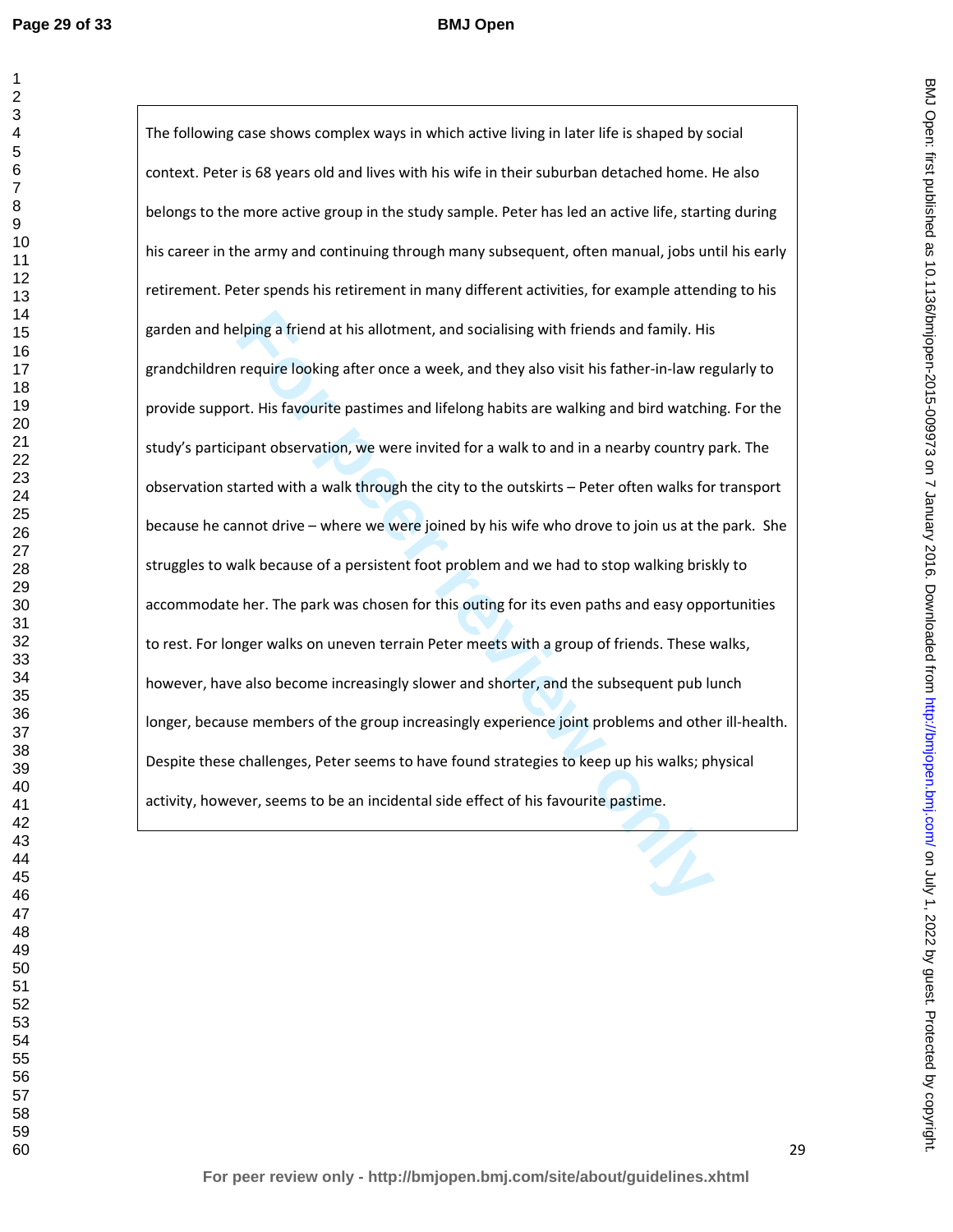BMJ Open: first published as 10.1136/bmjopen-2015-009973 on 7 January 2016. Downloaded from http://bmjopen.bmj.com/ on July 1, 2022 by guest. Protected by copyright on July 1, 2022 by guest. Protected by copyright. <http://bmjopen.bmj.com/> BMJ Open: first published as 10.1136/bmjopen-2015-009973 on 7 January 2016. Downloaded from

# **Consolidated criteria for reporting qualitative studies (COREQ): 32-item checklist**

Developed from:

Tong A, Sainsbury P, Craig J. Consolidated criteria for reporting qualitative research (COREQ): a 32-item checklist for interviews and focus groups. *International Journal for Quality in Health Care*. 2007. Volume 19, Number 6: pp. 349 – 357

**Manuscript ID bmjopen-2015-009973 entitled "'Keeping your body and mind active': an ethnographic study of aspirations for healthy ageing"** 

# **YOU MUST PROVIDE A RESPONSE FOR ALL ITEMS. ENTER N/A IF NOT APPLICABLE**

| YOU MUST PROVIDE A RESPONSE FOR ALL ITEMS. ENTER N/A IF NOT<br><b>APPLICABLE</b> |                                                                |                                                                                                                                                                                                       |  |  |
|----------------------------------------------------------------------------------|----------------------------------------------------------------|-------------------------------------------------------------------------------------------------------------------------------------------------------------------------------------------------------|--|--|
|                                                                                  |                                                                |                                                                                                                                                                                                       |  |  |
| Domain 1: Research team<br>and reflexivity                                       |                                                                |                                                                                                                                                                                                       |  |  |
| <b>Personal Characteristics</b>                                                  |                                                                |                                                                                                                                                                                                       |  |  |
| 1. Interviewer/facilitator                                                       | Which author/s conducted the<br>interview or focus group?      | Researchers CG and<br>GS: Methods, page 7                                                                                                                                                             |  |  |
| 2. Credentials                                                                   | What were the researcher's<br>credentials? E.g. PhD, MD        | Both researchers hold<br>PhDs in social sciences<br>completing ethnographic<br>research projects                                                                                                      |  |  |
| 3. Occupation                                                                    | What was their occupation at the<br>time of the study?         | Both researchers were<br><b>Career Development</b><br>Fellows at the time of the<br>study                                                                                                             |  |  |
| 4. Gender                                                                        | Was the researcher male or female?                             | One female (CG) and<br>one male (GS)<br>researchers: Methods,<br>page 7                                                                                                                               |  |  |
| 5. Experience and training                                                       | What experience or training did the<br>researcher have?        | Both have extensive<br>research experience:<br>Methods, page 7 (over 9<br>years and teach<br>qualitative research<br>methods)                                                                         |  |  |
| Relationship with<br>participants                                                |                                                                |                                                                                                                                                                                                       |  |  |
| 6. Relationship established                                                      | Was a relationship established prior<br>to study commencement? | There was no prior<br>established relationship<br>with the participants;<br>rapport developed during<br>the interviews was<br>important for the<br>participant observation<br>which was undertaken by |  |  |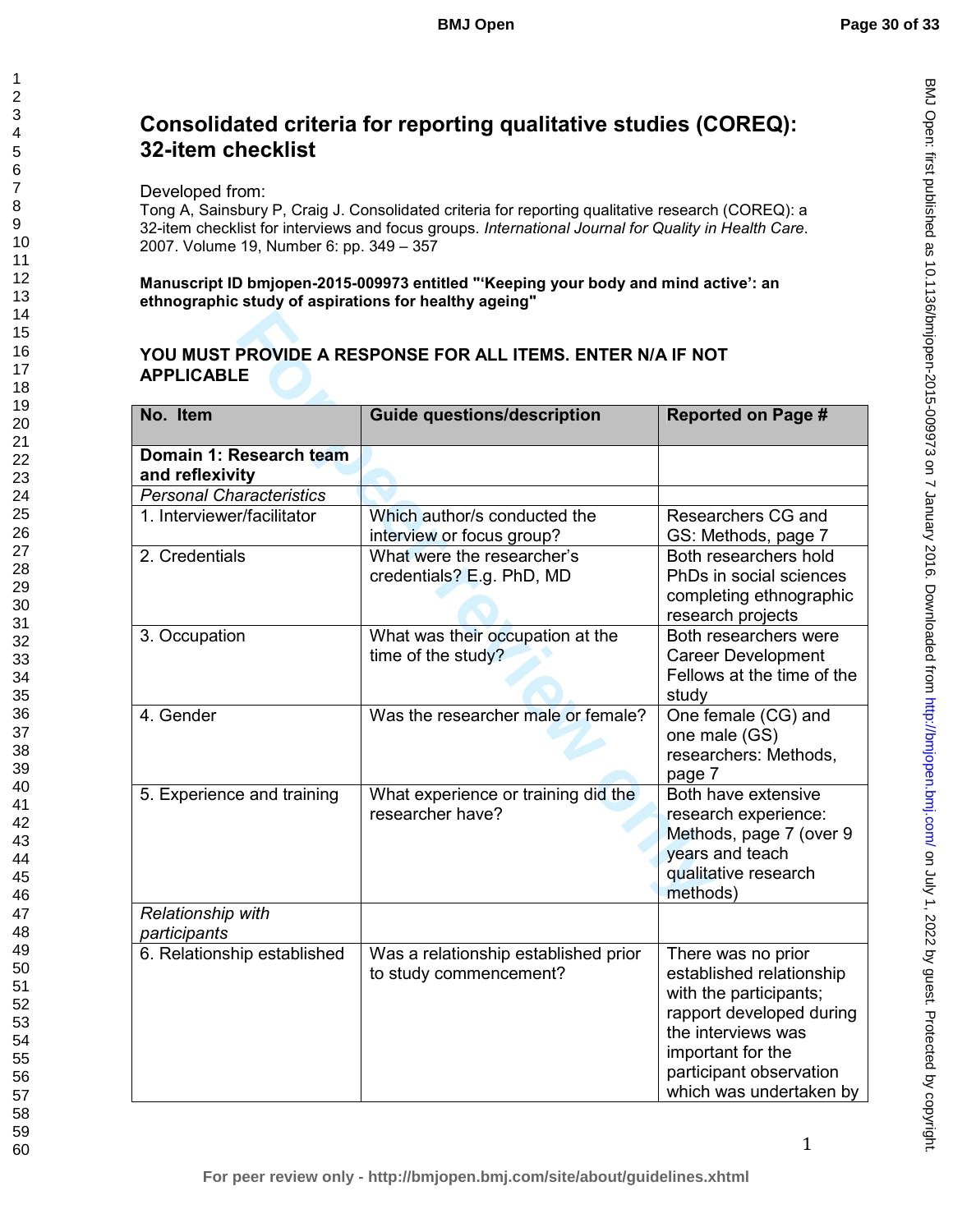| 1                                |
|----------------------------------|
|                                  |
| 23456.                           |
|                                  |
|                                  |
|                                  |
|                                  |
| 7<br>8                           |
| $\frac{1}{9}$                    |
|                                  |
| 10                               |
| 1<br>1                           |
|                                  |
|                                  |
|                                  |
|                                  |
|                                  |
|                                  |
|                                  |
|                                  |
|                                  |
|                                  |
|                                  |
|                                  |
|                                  |
|                                  |
|                                  |
|                                  |
|                                  |
|                                  |
|                                  |
|                                  |
|                                  |
| 31<br>32                         |
| $\frac{2}{3}$                    |
|                                  |
|                                  |
| 33<br>34<br>35<br>36<br>37<br>38 |
|                                  |
|                                  |
|                                  |
| .<br>39                          |
| 40                               |
| 41                               |
| 42                               |
| 43                               |
| 44                               |
| 45                               |
| 46                               |
| 47                               |
| 48                               |
| 49                               |
| 50                               |
| 5<br>1                           |
| 52                               |
|                                  |
| 53<br>ξ                          |
| 54                               |
| 55                               |
| 56                               |
| 57<br>58                         |
| ś                                |
| 59                               |
| 60                               |

|                                                |                                                                                                                   | the same researcher:                                                                                                                                                                                                                                                         |
|------------------------------------------------|-------------------------------------------------------------------------------------------------------------------|------------------------------------------------------------------------------------------------------------------------------------------------------------------------------------------------------------------------------------------------------------------------------|
|                                                |                                                                                                                   | Methods, page 7                                                                                                                                                                                                                                                              |
| 7. Participant knowledge of<br>the interviewer | What did the participants know<br>about the researcher? e.g. personal<br>goals, reasons for doing the<br>research | Participants knew that<br>the researchers worked<br>at the MRC<br>Epidemiology Unit and<br>the Centre for Diet and<br>Activity Research of the<br>University of Cambridge;<br>all initial contact through<br>the EPIC-Norfolk study<br>coordination team:<br>Methods, page 6 |
| 8. Interviewer                                 | What characteristics were reported                                                                                | N/A                                                                                                                                                                                                                                                                          |
| characteristics                                | about the interviewer/facilitator? e.g.                                                                           |                                                                                                                                                                                                                                                                              |
|                                                | Bias, assumptions, reasons and                                                                                    |                                                                                                                                                                                                                                                                              |
|                                                | interests in the research topic                                                                                   |                                                                                                                                                                                                                                                                              |
| Domain 2: study design                         |                                                                                                                   |                                                                                                                                                                                                                                                                              |
| <b>Theoretical framework</b>                   |                                                                                                                   |                                                                                                                                                                                                                                                                              |
| 9. Methodological                              | What methodological orientation was                                                                               | An ethnographic study                                                                                                                                                                                                                                                        |
| orientation and Theory                         | stated to underpin the study? e.g.                                                                                | framed within social                                                                                                                                                                                                                                                         |
|                                                | grounded theory, discourse analysis,                                                                              | practice theories.                                                                                                                                                                                                                                                           |
|                                                | ethnography, phenomenology,<br>content analysis                                                                   | Methods, page 5;<br>discussion, page 14                                                                                                                                                                                                                                      |
| <b>Participant selection</b>                   |                                                                                                                   |                                                                                                                                                                                                                                                                              |
| 10. Sampling                                   | How were participants selected? e.g.                                                                              | Purposive sample using                                                                                                                                                                                                                                                       |
|                                                | purposive, convenience,                                                                                           | prior quantitative                                                                                                                                                                                                                                                           |
|                                                | consecutive, snowball                                                                                             | participant data:                                                                                                                                                                                                                                                            |
|                                                |                                                                                                                   | Methods, pages 5-7                                                                                                                                                                                                                                                           |
| 11. Method of approach                         | How were participants approached?                                                                                 | Contacted by mail:                                                                                                                                                                                                                                                           |
|                                                | e.g. face-to-face, telephone, mail,                                                                               | Methods, page 6                                                                                                                                                                                                                                                              |
|                                                | email                                                                                                             |                                                                                                                                                                                                                                                                              |
| 12. Sample size                                | How many participants were in the<br>study?                                                                       | 27 participants: Methods,<br>p. 6/7                                                                                                                                                                                                                                          |
| 13. Non-participation                          | How many people refused to                                                                                        | 13 out of 40 people did                                                                                                                                                                                                                                                      |
|                                                | participate or dropped out?                                                                                       | not respond to the                                                                                                                                                                                                                                                           |
|                                                | Reasons?                                                                                                          | invitation; 8 out of the                                                                                                                                                                                                                                                     |
|                                                |                                                                                                                   | final interview sample of                                                                                                                                                                                                                                                    |
|                                                |                                                                                                                   | 27 did not want to be                                                                                                                                                                                                                                                        |
|                                                |                                                                                                                   | observed: Methods,                                                                                                                                                                                                                                                           |
|                                                |                                                                                                                   | page 6                                                                                                                                                                                                                                                                       |
| Setting                                        |                                                                                                                   |                                                                                                                                                                                                                                                                              |
| 14. Setting of data<br>collection              | Where was the data collected? e.g.                                                                                | Participants' homes,                                                                                                                                                                                                                                                         |
|                                                | home, clinic, workplace                                                                                           | neighbourhoods, places<br>of leisure, transportation                                                                                                                                                                                                                         |
|                                                |                                                                                                                   | or workplaces in Norfolk,                                                                                                                                                                                                                                                    |
|                                                |                                                                                                                   | East of England:                                                                                                                                                                                                                                                             |
|                                                |                                                                                                                   | Methods, page 5/6 and 8                                                                                                                                                                                                                                                      |
| 15. Presence of non-                           | Was anyone else present besides                                                                                   | Activity companions                                                                                                                                                                                                                                                          |
| participants                                   | the participants and researchers?                                                                                 | (spouses, family                                                                                                                                                                                                                                                             |
|                                                |                                                                                                                   |                                                                                                                                                                                                                                                                              |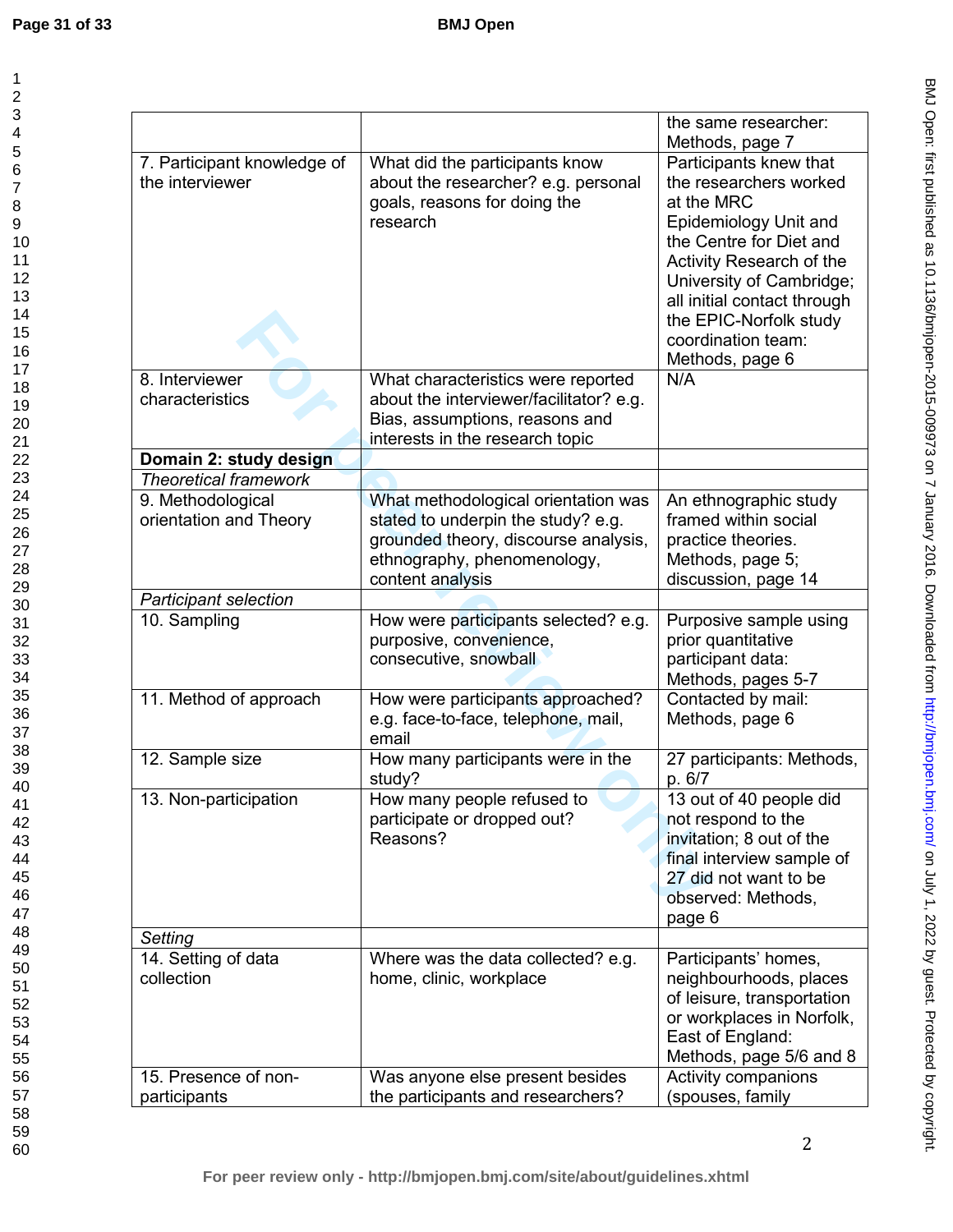|                                    |                                                                                         | members, friends) were<br>present during<br>participant observations:<br>Results, page 12                                                                                                                                        |
|------------------------------------|-----------------------------------------------------------------------------------------|----------------------------------------------------------------------------------------------------------------------------------------------------------------------------------------------------------------------------------|
| 16. Description of sample          | What are the important<br>characteristics of the sample? e.g.<br>demographic data, date | Sample characteristics<br>are described in<br>Methods, page 6/7                                                                                                                                                                  |
| Data collection                    |                                                                                         |                                                                                                                                                                                                                                  |
| 17. Interview guide                | Were questions, prompts, guides<br>provided by the authors? Was it pilot<br>tested?     | Interview guide provided:<br>Box 1; guide was piloted<br>in first interviews but not<br>changed.                                                                                                                                 |
| 18. Repeat interviews              | Were repeat interviews carried out?<br>If yes, how many?                                | N/A No repeat<br>interviews. Repeat visits<br>for participant<br>observation: Methods,<br>page 7/8                                                                                                                               |
| 19. Audio/visual recording         | Did the research use audio or visual<br>recording to collect the data?                  | Audio-recordings of<br>interviews: Methods,<br>page 8                                                                                                                                                                            |
| 20. Field notes                    | Were field notes made during and/or<br>after the interview or focus group?              | Field notes were taken<br>after interviews and after<br>participant observations:<br>Methods, page 8                                                                                                                             |
| 21. Duration                       | What was the duration of the<br>interviews or focus group?                              | Interviews lasted 20-60<br>minutes, observations<br>lasted 1-3 hours:<br>Methods, page 7/8                                                                                                                                       |
| 22. Data saturation                | Was data saturation discussed?                                                          | N/A Thematic saturation<br>was discussed by the<br>analysis team and found<br>to be reached. We did<br>not report this in the<br>paper, as this was not a<br>grounded theory design<br>where sampling<br>depended on saturation. |
| 23. Transcripts returned           | Were transcripts returned to<br>participants for comment and/or<br>correction?          | N/A Interview content,<br>however, was reflected<br>upon and corroborated<br>where appropriate during<br>the second participant<br>observation visit. Data<br>triangulation discussed:<br>Methods, page 8/9                      |
| Domain 3: analysis and<br>findings |                                                                                         |                                                                                                                                                                                                                                  |
| Data analysis                      |                                                                                         |                                                                                                                                                                                                                                  |
| 24. Number of data coders          | How many data coders coded the<br>data?                                                 | Two researchers coded<br>the data: Methods, page                                                                                                                                                                                 |